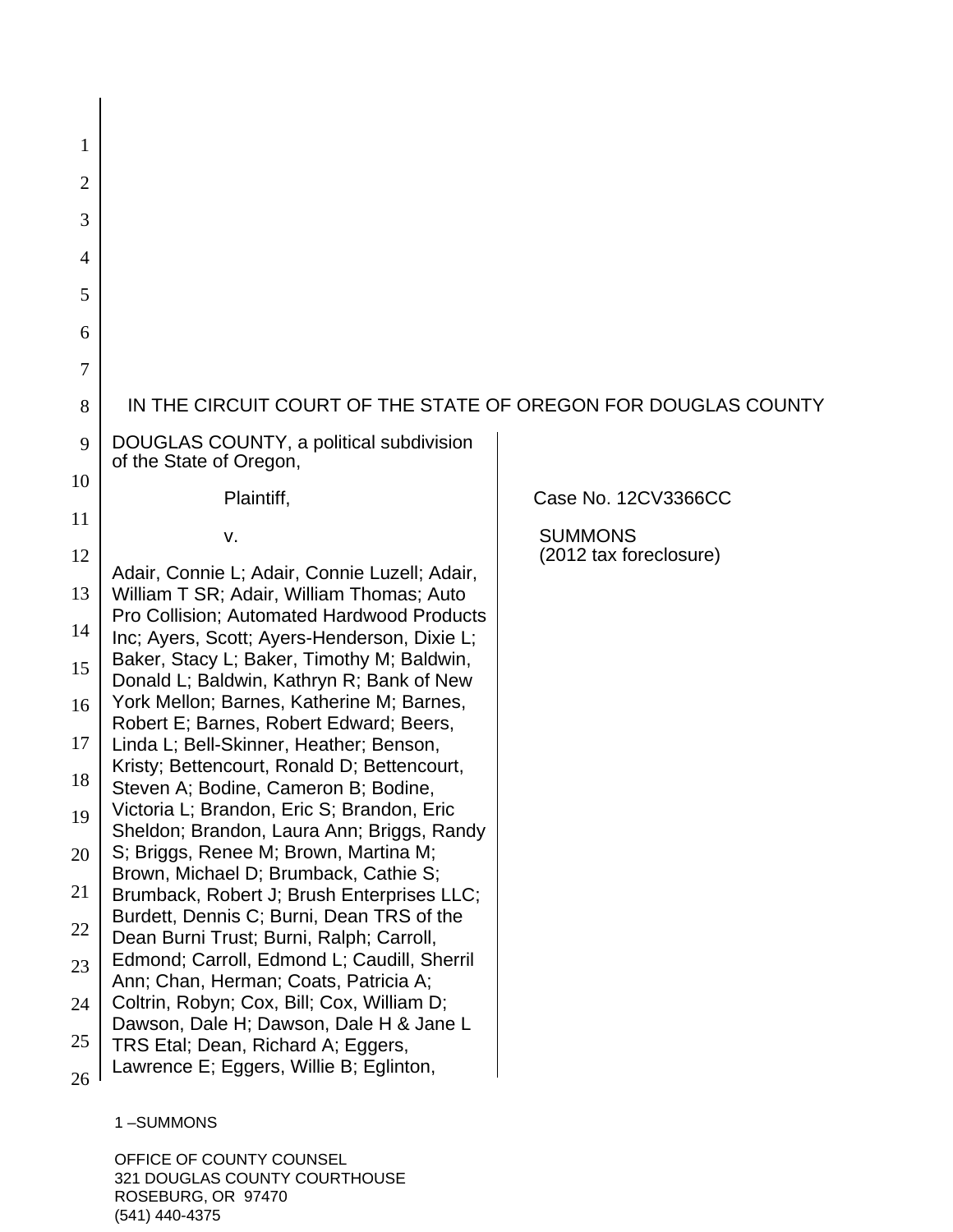1 2 3 4 5 6 7 8 9 10 11 12 13 14 15 16 17 18 19 20 21 22 23 24 25 26 George F; Engle, Clifford; Engle, Clifford M; Engle, Connie J; Engle, Rex A; Erickson, Claudia; Erickson, John A; Ferch, Dustin D; Ferch, Dustin Dennis; Ferrel, Robin L; First Land Investment Co Inc; Foster, Nelda J; Fowler, Christine E; Fowler, Gary; Garbini, Edie M; Garbini, John; Gibbons, Cory Shane; Gibbons, Robert Aaron Anthony; Goldson-Hedden, Margaret Ann; Goldson-Hedden, Margaret TRS Fannie L Goldson Living Trust; Graham, Brenda; Graham, Kendall; Hall, Gary I; Hall, Jane W; Hall, Rhonda; Halliday, John III; Hargreaves, Robert; Hargreaves, Shalene; Henderson, Trent A; Hickman, Rian L; Houck, Pamela D; Houck, William D; Isenhart, Joe; Jason, Richard E; Jerry L Tabor Building Inc; Jones, Wendy; Keith, Dorothea B; Keith, James M; Kobbeman, Glen; Kobbeman, Nancy; Kobel, Donna L; Kobel, Kenneth Raymond; Lakes, John Charles Thomas; Lakes, John T; Land Investment Co Inc; Lane, Bruce; Lane, Cody; Lanrad Communications Inc; Lewis, Gary; Linshar Properties; Luther, Doris K; Luther, Mark H; Mao, Sam; McClure, Kenneth D; McClure, Tammy M; MCF Leasing LLC; Mosley, William; Moss, Debra Sue; Mulholland, Marla; Murphy, Connie J; O & C Revested Grant; Oleson, Dorothy; Orr, Helen E; Parker, Russ; Patterson, Nancy; Paul E Wise Living Trust; Phillips, Roy Lee; Phillips, Tina; Potter, Floyd A; Potter, Shirley Ann; Prehall, Robert J; Prentice, Betty L; Prestwood, Florence J; Prestwood, Larry S; Punneo, Monica Lynn; Ramey, Deborah S; Recontrust Company NA; Reeves, Gayle; Richardson, Daryl L; Richardson, Janet L; Riggs, Edwin A; Riggs, Jean M; Robert Dollar Company; Roberts, Rick L; Roderick, Dennis L; Roderick, Lesley M; Roe, Mildred M; Roe, Mildred Myrtle; Rose, Ozella R; Saily, Sally V; Sajo, John Alexander; Sibold Canyon LLC; Skinner, Jacob L; Slay, Elizabeth Penne; Slay, Elizabeth Penny; Slay, Gary;

2 –SUMMONS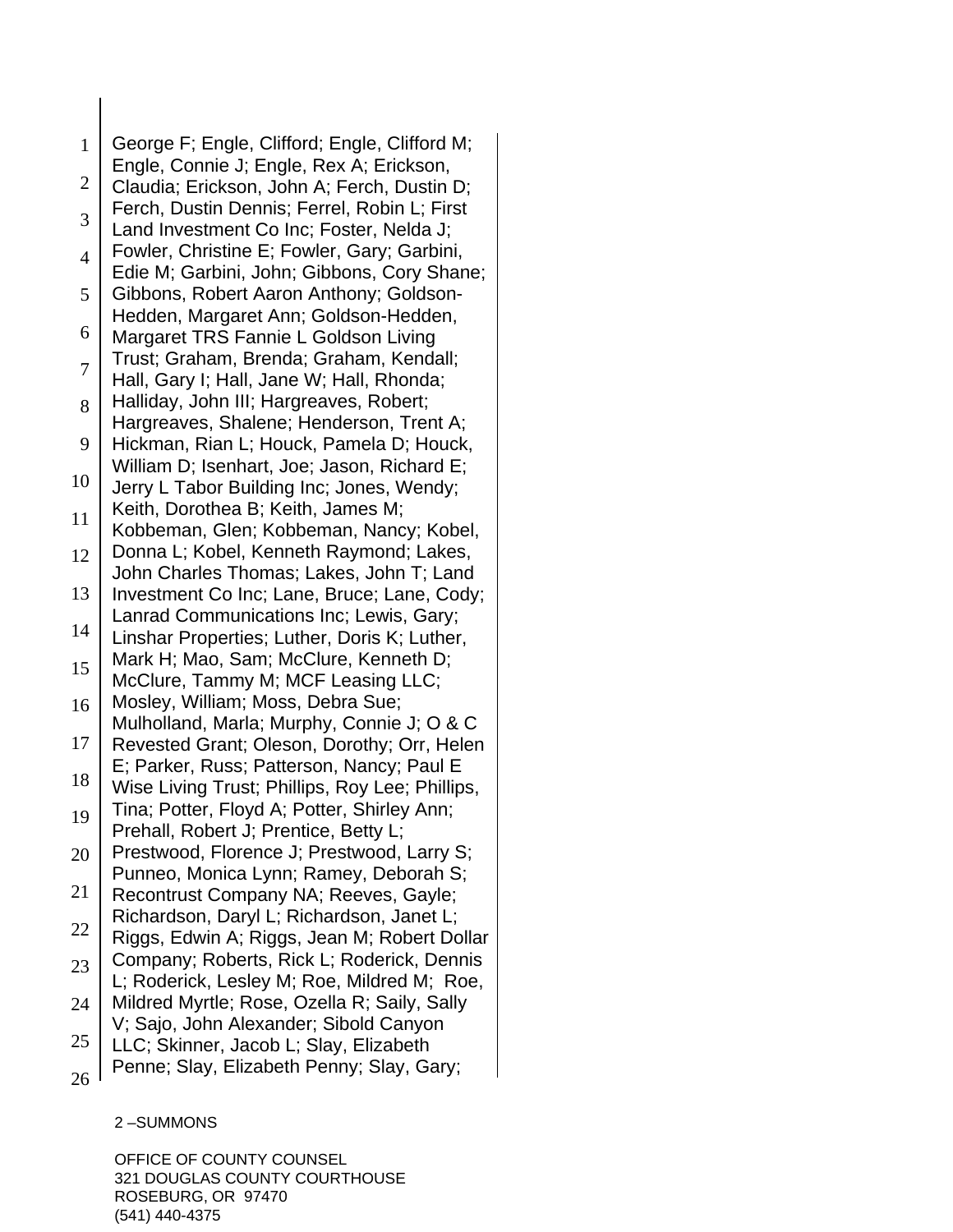| $\mathbf{1}$   | Slay, Gary L; Solorzano, Abel; Solorzano,                                                   |
|----------------|---------------------------------------------------------------------------------------------|
| $\overline{2}$ | Annette; Solorzano, Irma; Spencer, Joe T;<br>Spencer, Juanita J; StClair, Ronda J; StClair, |
| 3              | Steven G; Stratton Bros Inc; Stratton<br>Brothers Inc; Sylvester, Carl Alan; Taylor,        |
| $\overline{4}$ | Brad; Taylor, Edna May; Taylor, Frank J; The<br>Toy Box of Oregon Inc; Timberline           |
| 5              | Communications Inc; Umpqua Excavation &                                                     |
| 6              | Paving; Van Dyke, Debra; Vera, Carol E;<br>Wachtel, Glen; Wachtel, Jacquelin; Wagner,       |
| 7              | Marjorie Phyllis TRS; Walker, Robert E;<br>Walker, Yvonne L; Webb, Daniel M; Williams,      |
| 8              | Angela Marlene; Williams, Billy R SR;                                                       |
| 9              | Williams, Clyde E; Williams, Deborah L;<br>Williams, Katherine; Wise, Paul E TRS;           |
| 10             | Wong, Thomas D; Yutzie, Regina D; Yutzie,<br>Tyler N; and any other persons having or       |
| 11             | claiming to have an interest in the real                                                    |
| 12             | property described in the second amended<br>application for general judgment.               |
| 13             | Defendants.                                                                                 |
| 14             | To all of the above-named defendants,                                                       |
|                |                                                                                             |

15 16 and to all persons owning or claiming to own, or having or claiming to have, any interest in the property included in the 2012 tax foreclosure list:

17 18 19 20 21 22 23 24 25 The Tax Collector of Douglas County has prepared the following list (attached hereto) of all properties now subject to real property ad valorem tax foreclosure (such list is referred to hereinafter as the "foreclosure list"). The foreclosure list contains the names of those persons appearing on the latest tax roll as the respective owners of tax delinquent properties, a description of each such property as the same appears on the latest tax roll, and the year or years for which taxes, special assessments, fees or other charges are delinquent on each property, together with the principal of the delinquent amount of each year and the amount of accrued and accruing interest thereon through October 22, 2012.

26

#### 3 –SUMMONS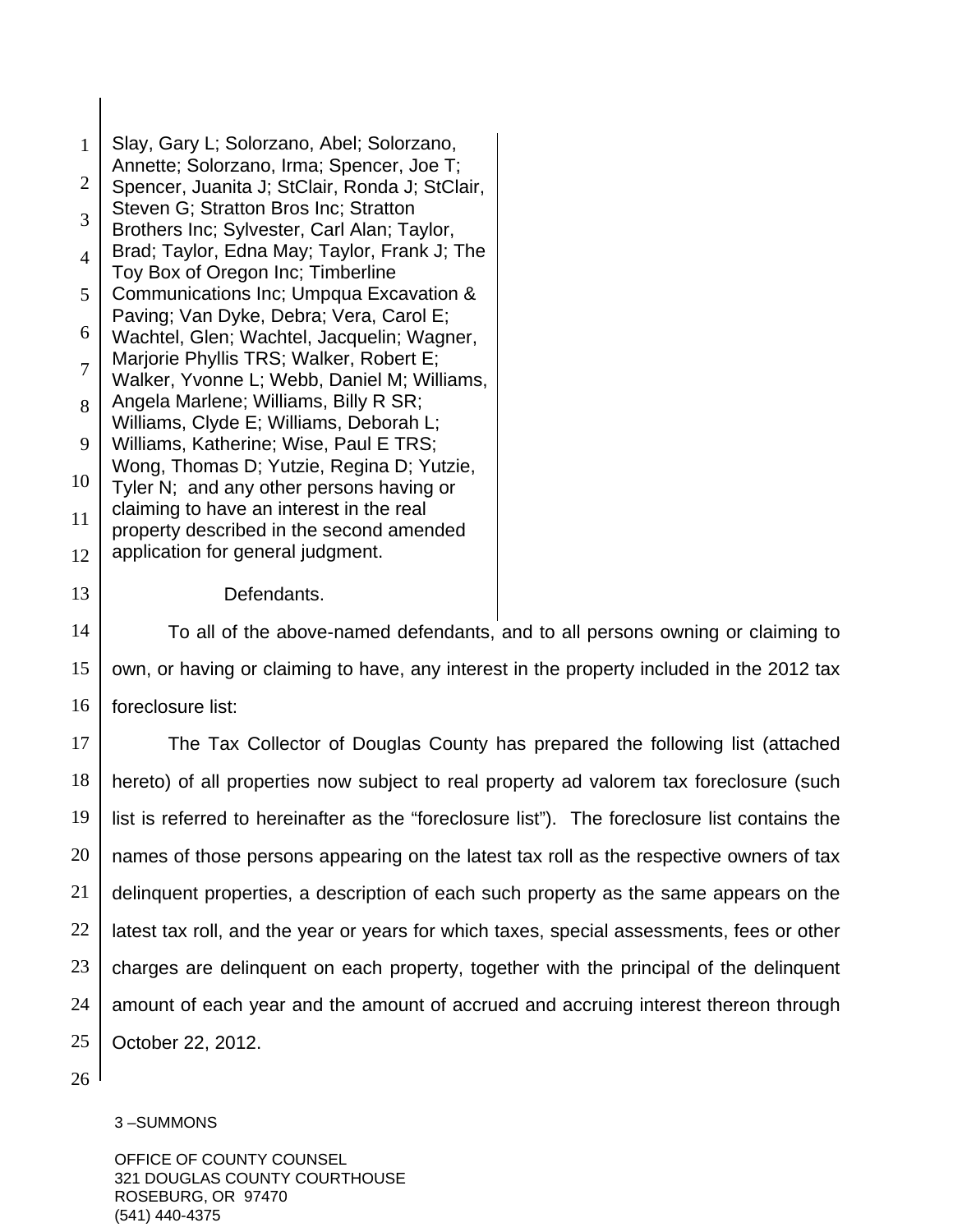Please take note that a description of the properties, designated by the tax lot numbers on the foreclosure list, is made a part of the Second Amended Application for General Judgment as Exhibit A, filed in the Circuit Court for Douglas County. More particular descriptions are available from the Douglas County Assessor's Office.

 YOU ARE HEREBY REQUIRED TO TAKE NOTICE that Douglas County has filed in the Circuit Court of the State of Oregon for Douglas County a Second Amended Application for General Judgment to foreclose the liens of all taxes shown on the foreclosure list and that Douglas County will apply to the court for judgment foreclosing such tax liens not less than 30 days from the date of the first publication of this notice.

11 12 13 14 Any and all persons interested in any of the real property included in this foreclosure list are required to file an answer and defense, if any there be, to such Second Amended Application for General Judgment within 30 days from the day of publication, which date of publication is September 16, 2012.

15 16 17 18 19 20 Notice of this foreclosure proceeding is given exclusively by one publication under ORS 312.040(1) of the foreclosure list in the News-Review, a newspaper of general circulation in Douglas County. This notice is pursuant to an order of the Board of County Commissioners for Douglas County made and entered on August 29, 2012. The date of the publication of this foreclosure list is September 16, 2012.

#### EXHIBIT A

|        | 23 ADAIR, CONNIE LUZELL &        | 2009-10       | 245.57 | 108.05 | 353.62 |
|--------|----------------------------------|---------------|--------|--------|--------|
|        | ADAIR, WILLIAM THOMAS            | 2010-11       | 236.18 | 66.13  | 302.31 |
| 24     | <b>184 INA ST</b>                | 2011-12       | 178.13 | 21.38  | 199.51 |
|        | MYRTLE CREEK, OR 97457           | <b>TOTALS</b> | 659.88 | 195.56 | 855.44 |
| 25     | M88434 29-06W-03BA-00500 11601.  |               |        |        |        |
| $\sim$ | MFD STRUCT SERIAL # 000597, $X#$ |               |        |        |        |

#### 4 –SUMMONS

1

2

3

4

5

6

7

8

9

10

21

22

 $26<sup>1</sup>$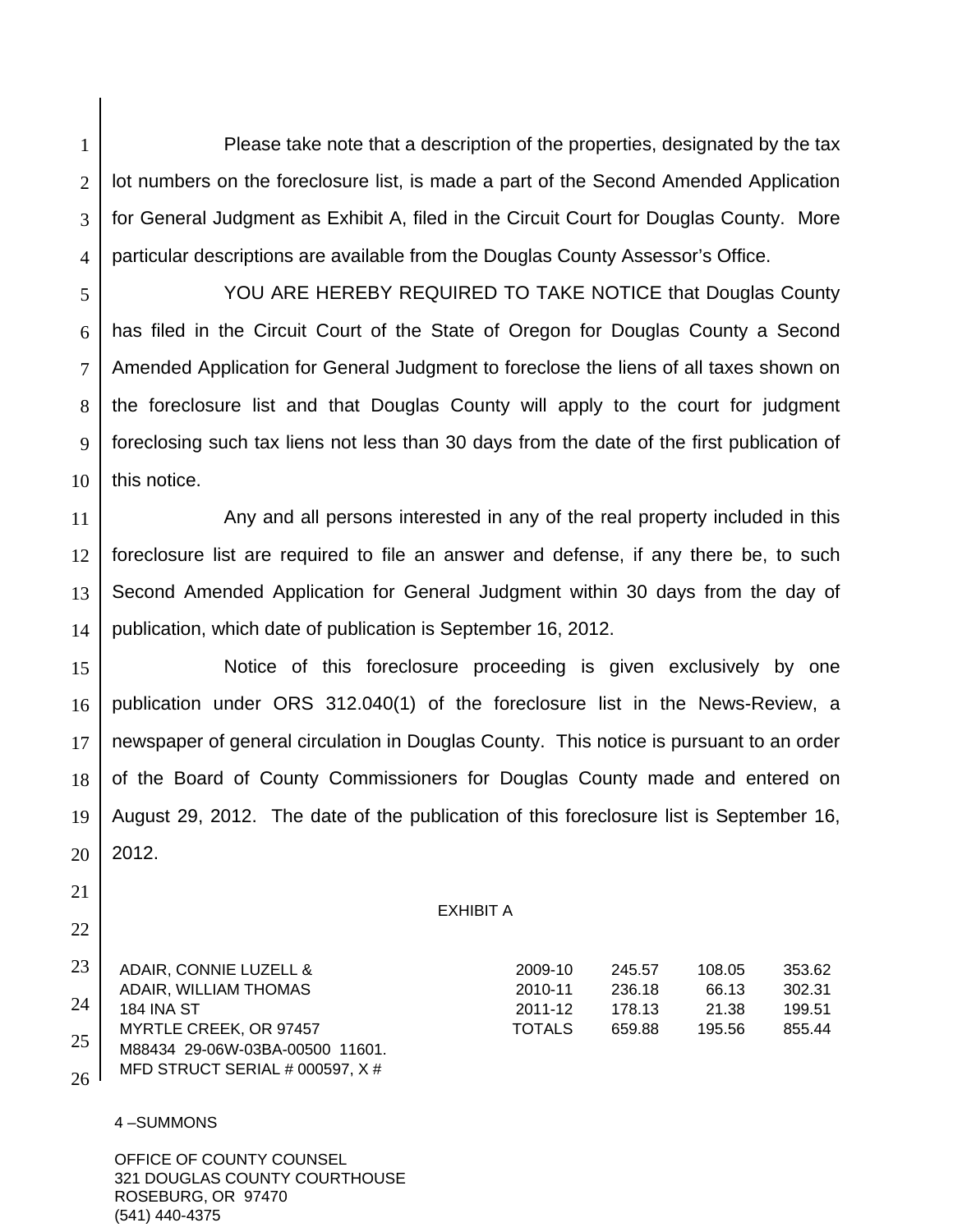| $\mathbf{1}$<br>$\overline{2}$ | X098580, Home ID 178108 ON REAL<br>ACCT 29-06W-03BA-00500, REAL MS       |                     |                      |                  |                      |
|--------------------------------|--------------------------------------------------------------------------|---------------------|----------------------|------------------|----------------------|
| 3                              | ADAIR, WILLIAM T SR & CONNIE L<br><b>184 INA ST</b>                      | *2008-09<br>2009-10 | 596.81<br>616.97     | 358.04<br>271.48 | 954.85<br>888.45     |
| $\overline{4}$                 | MYRTLE CREEK, OR 97457<br>R60834 29-06W-03BA-00500 11601.                | 2010-11<br>2011-12  | 642.72<br>660.44     | 179.96<br>79.25  | 822.68<br>739.69     |
| 5                              | UPDEGRAFF HOMES, ACRES 0.46, MS X#<br>X098580, Home ID 178108, (1) PT    | <b>TOTALS</b>       | 2,516.94             | 888.73           | 3,405.67             |
| 6                              | LTS 12 & 13 VACATED (5) 91-10093<br>MLP 5/8 PAR 1 79-9215                |                     |                      |                  |                      |
| $\tau$                         | <b>AUTO PRO COLLISION &amp;</b>                                          | *2008-09            | 868.01               | 520.80           | 1,388.81             |
| 8                              | <b>ISENHART, JOE</b><br>PO BOX 98                                        | 2009-10<br>2010-11  | 2,083.55<br>2,308.74 | 916.76<br>646.44 | 3,000.31<br>2,955.18 |
| 9                              | BROADBENT, OR 97414                                                      | 2011-12             | 2,311.84             | 277.41           | 2,589.25             |
| 10                             | R53862 28-06W-21AD-09400 11604.<br>P.P. 1994-98, PARCEL 1, ACRES 0.12    | <b>TOTALS</b>       | 7,572.14             | 2,361.41         | 9,933.55             |
| 11                             | <b>AUTO PRO COLLISION &amp;</b>                                          | *2008-09            | 1,203.35             | 722.02           | 1,925.37             |
| 12                             | <b>ISENHART, JOE</b>                                                     | 2009-10             | 1,241.04             | 546.04           | 1,787.08             |
|                                | PO BOX 98<br>BROADBENT, OR 97414                                         | 2010-11<br>2011-12  | 1,289.12<br>1,118.02 | 360.96<br>134.16 | 1,650.08<br>1,252.18 |
| 13                             | R53869 28-06W-21AD-09401 11604.                                          | <b>TOTALS</b>       | 4,851.53             | 1,763.18         | 6,614.71             |
| 14                             | P.P. 1994-98, PARCEL 2, ACRES 0.12                                       |                     |                      |                  |                      |
| 15                             | AUTOMATED HARDWOOD PRODUCTS INC<br>PO BOX 35                             | *2008-09<br>2009-10 | 443.82<br>466.21     | 266.28<br>205.13 | 710.10<br>671.34     |
| 16                             | OAKLAND, OR 97462                                                        | 2010-11             | 479.69               | 134.31           | 614.00               |
|                                | R19584 25-05W-09B-00501 00101.                                           | 2011-12             | 494.48               | 59.33            | 553.81               |
| 17                             | TRACT PT M&B INST 85-12231, PT<br>VACATED STREET, LESS PT SD, ACRES 3.04 | <b>TOTALS</b>       | 1,884.20             | 665.05           | 2,549.25             |
| 18                             | BAKER, TIMOTHY M & STACY L                                               | *2008-09            | 1,041.87             | 612.96           | 1,654.83             |
| 19                             | 1129 SW LESTER ST                                                        | 2009-10             | 1,383.79             | 608.88           | 1,992.67             |
|                                | SUTHERLIN, OR 97479-9404                                                 | 2010-11             | 1,420.54             | 397.75           | 1,818.29             |
| 20                             | R54070 25-05W-19DC-01201 13001.                                          | 2011-12             | 1,461.42             | 175.37           | 1,636.79             |
| 21                             | ACRES 0.28, (1) PP 1998-44 (2)<br>PARCEL 1 (3) TITLE EXEMPT              | <b>TOTALS</b>       | 5,307.62             | 1,794.96         | 7,102.58             |
| 22                             | MOBILE-NOX (5) 96-18616 97-6117                                          |                     |                      |                  |                      |
| 23                             | BALDWIN, DONALD L & KATHRYN R<br>855 SHOESTRING RD                       | *2008-09<br>2009-10 | 1,055.96<br>1,087.63 | 633.59<br>478.56 | 1,689.55<br>1,566.19 |
|                                | RIDDLE, OR 97469                                                         | 2010-11             | 1,119.45             | 313.45           | 1,432.90             |
| 24                             | R129444 30-06W-34A-00900 07000.                                          | 2011-12             | 1,153.01             | 138.36           | 1,291.37             |
| 25                             | TRACT M&B V106 P80 LESS PT SD LESS<br>PT CO RD (IN DFPA) SEE R41074 FOR  | <b>TOTALS</b>       | 4,416.05             | 1,563.96         | 5,980.01             |
| 26                             | BAL TL, ACRES 47.54, LIMIT FROM                                          |                     |                      |                  |                      |
|                                | 5-SUMMONS                                                                |                     |                      |                  |                      |

 $\overline{\phantom{a}}$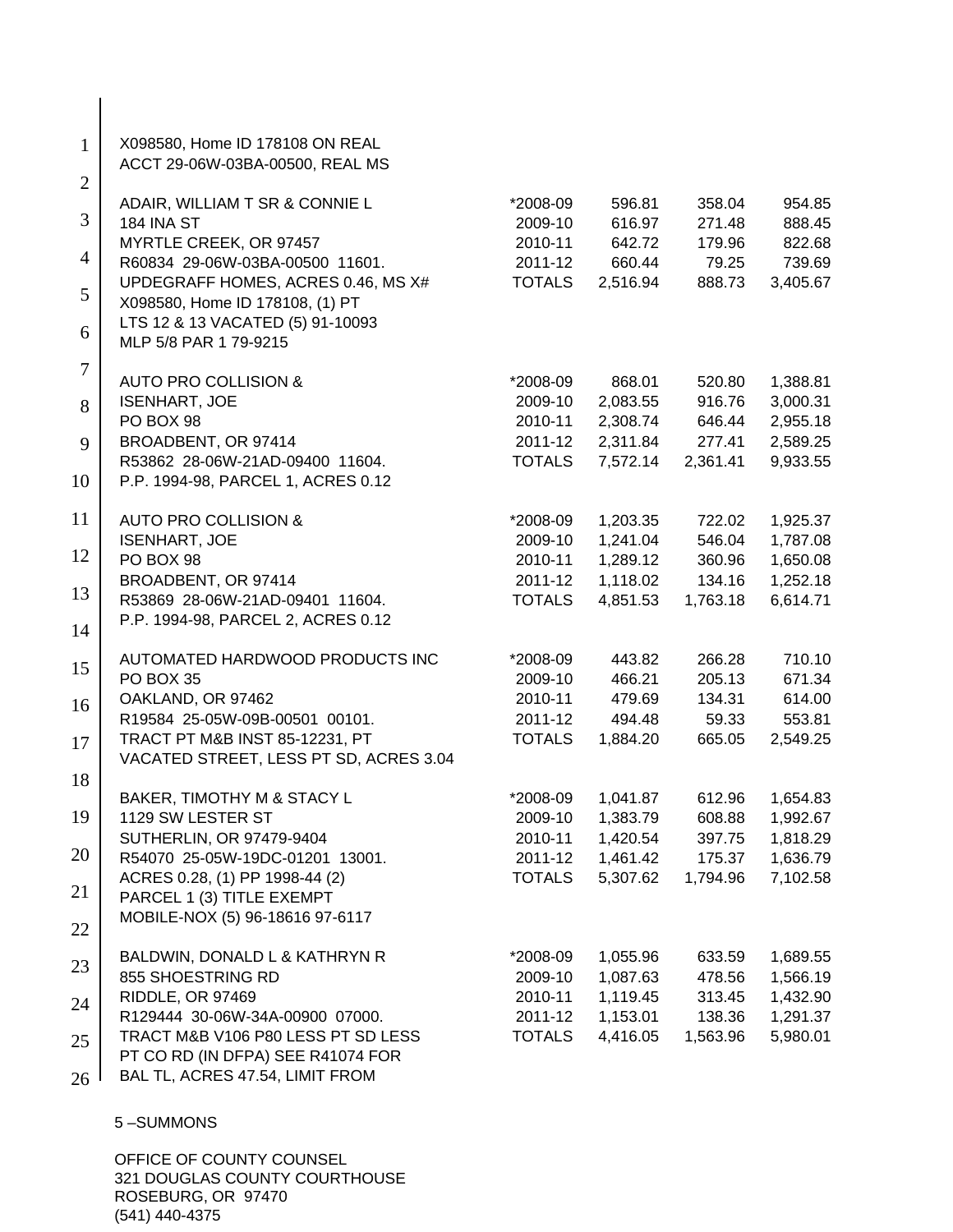| $\mathbf{1}$   | SPEC ASSMNT, POT ADDL TAX-FARM                                            |                    |                  |                  |                  |
|----------------|---------------------------------------------------------------------------|--------------------|------------------|------------------|------------------|
| $\overline{2}$ | BALDWIN, DONALD L & KATHRYN R                                             | *2008-09           | 695.86           | 417.51           | 1,113.37         |
| 3              | 855 SHOESTRING RD                                                         | 2009-10<br>2010-11 | 686.09<br>704.41 | 301.88<br>197.23 | 987.97<br>901.64 |
|                | RIDDLE, OR 97469<br>R41074 30-06W-34A-00900 07002.                        | 2011-12            | 723.76           | 86.86            | 810.62           |
| 4              | TRACT M&B V106 P80 LESS PT SD LESS                                        | <b>TOTALS</b>      | 2,810.12         | 1,003.48         | 3,813.60         |
| 5              | PT CO RD (INSIDE FIRE) SEE R129444<br>FOR BAL TL, ACRES 5.00, LIMIT FROM  |                    |                  |                  |                  |
| 6              | <b>SPEC ASSMNT</b>                                                        |                    |                  |                  |                  |
| $\overline{7}$ | <b>BANK OF NEW YORK MELLON</b>                                            | *2008-09           | 139.81           | 83.88            | 223.69           |
|                | >RECONTRUST COMPANY NA<br>8742 LUCENT BLVD STE 300                        | 2009-10<br>2010-11 | 147.82<br>152.28 | 65.04<br>42.64   | 212.86<br>194.92 |
| 8              | HIGHLAND RANCH, CO 80129                                                  | 2011-12            | 157.14           | 18.86            | 176.00           |
| 9              | R133885 25-05W-04CD-00401 00101.                                          | <b>TOTALS</b>      | 597.05           | 210.42           | 807.47           |
| 10             | OAKLAND BROWN'S ADD, BLOCK A, LOT<br>7: PT 9 (ALLEY), ACRES 0.14, NO BAG  |                    |                  |                  |                  |
| 11             | <b>BANK OF NEW YORK MELLON</b>                                            | *2008-09           | 139.81           | 83.88            | 223.69           |
|                | >RECONTRUST COMPANY NA                                                    | 2009-10            | 147.82           | 65.04            | 212.86           |
| 12             | 8742 LUCENT BLVD STE 300                                                  | 2010-11            | 152.28           | 42.64            | 194.92           |
|                | HIGHLAND RANCH, CO 80129                                                  | 2011-12            | 157.14           | 18.86            | 176.00           |
| 13             | R133886 25-05W-04CD-00402 00101.                                          | <b>TOTALS</b>      | 597.05           | 210.42           | 807.47           |
| 14             | OAKLAND BROWN'S ADD, BLOCK A, LOT<br>6: PT 9 (ALLEY), ACRES 0.14, NO BAG  |                    |                  |                  |                  |
| 15             | <b>BANK OF NEW YORK MELLON</b>                                            | *2008-09           | 139.81           | 83.88            | 223.69           |
|                | >RECONTRUST COMPANY NA                                                    | 2009-10            | 147.82           | 65.04            | 212.86           |
| 16             | 8742 LUCENT BLVD STE 300                                                  | 2010-11            | 152.28           | 42.64            | 194.92           |
| 17             | HIGHLAND RANCH, CO 80129                                                  | 2011-12            | 157.14           | 18.86            | 176.00           |
|                | R133887 25-05W-04CD-00403 00101.                                          | <b>TOTALS</b>      | 597.05           | 210.42           | 807.47           |
| 18             | OAKLAND BROWN'S ADD, BLOCK A, LOT<br>5: PT 9 (ALLEY), ACRES 0.14, NO BAG  |                    |                  |                  |                  |
| 19             |                                                                           |                    |                  |                  |                  |
|                | <b>BARNES, KATHERINE M &amp;</b>                                          | *2008-09           | 2.21             | 1.24             | 3.45             |
| 20             | PRENTICE, BETTY L                                                         | 2009-10            | 409.51           | 180.19           | 589.70           |
|                | <b>PO BOX 305</b>                                                         | 2010-11            | 420.55           | 117.76           | 538.31           |
| 21             | DRAIN, OR 97435                                                           | 2011-12            | 435.14           | 52.21            | 487.35           |
| 22             | R22675 22-05W-17BD-06300 02201.                                           | <b>TOTALS</b>      | 1,267.41         | 351.40           | 1,618.81         |
|                | SOUTH DRAIN ADD, ACRES 0.15, (2) L<br>W 1/2 5 B 11 (5) 87-11077 CC-86-211 |                    |                  |                  |                  |
| 23             |                                                                           |                    |                  |                  |                  |
| 24             | <b>BARNES, ROBERT E</b>                                                   | *2008-09           | 166.56           | 96.53            | 263.09           |
|                | <b>PO BOX 224</b>                                                         | 2009-10            | 263.24           | 115.82           | 379.06           |
| 25             | CANYONVILLE, OR 97417                                                     | 2010-11            | 269.55           | 75.47            | 345.02           |
|                | R37814 30-05W-27CC-04200 00801.                                           | 2011-12            | 277.35           | 33.28            | 310.63           |
| 26             | ANDERSON'S 2ND ADD, ACRES 0.11, MS                                        | <b>TOTALS</b>      | 976.70           | 321.10           | 1,297.80         |
|                | 6-SUMMONS                                                                 |                    |                  |                  |                  |
|                |                                                                           |                    |                  |                  |                  |

 $\overline{\phantom{a}}$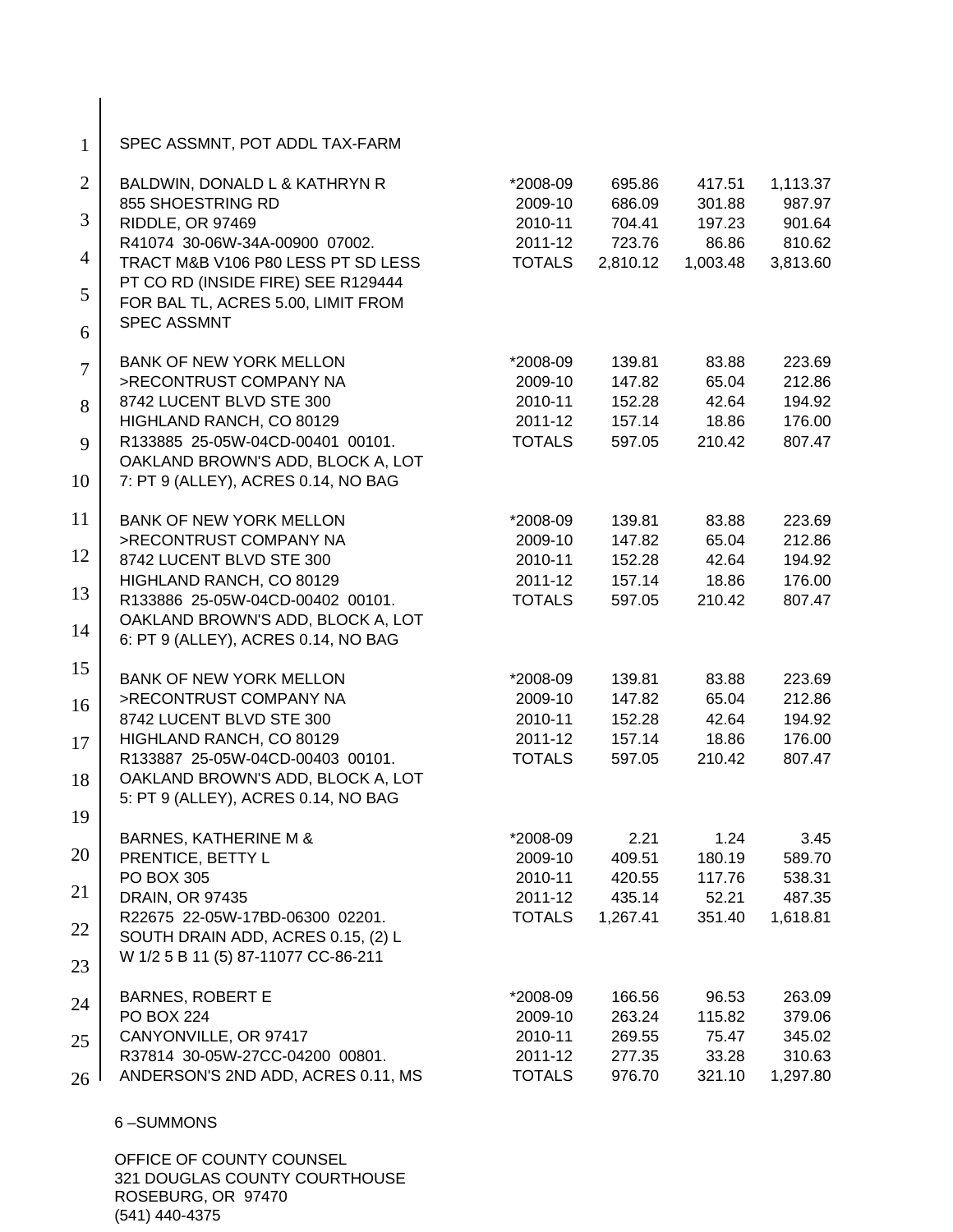| $\mathbf{1}$   | X# X097287, Home ID 177131, (1) L<br>3 B 3 (5) 88-7311 91-12079 94-17402 |               |          |        |          |
|----------------|--------------------------------------------------------------------------|---------------|----------|--------|----------|
| $\overline{2}$ | <b>BARNES, ROBERT EDWARD</b>                                             | 2009-10       | 33.10    | 14.55  | 47.65    |
| 3              | <b>PO BOX 224</b>                                                        | 2010-11       | 33.89    | 9.48   | 43.37    |
|                | CANYONVILLE, OR 97417                                                    | 2011-12       | 34.87    | 4.20   | 39.07    |
| 4              | M88138 30-05W-27CC-04200 00801.                                          | <b>TOTALS</b> | 101.86   | 28.23  | 130.09   |
|                | MFD STRUCT SERIAL # 550XS1424, X #                                       |               |          |        |          |
| 5              | X097287, Home ID 177131 ON REAL                                          |               |          |        |          |
| 6              | ACCT 30-05W-27CC-04200, REAL MS                                          |               |          |        |          |
| $\overline{7}$ | BEERS, LINDA L &                                                         | *2008-09      | 151.48   | 87.68  | 239.16   |
|                | LEWIS, GARY                                                              | 2009-10       | 230.17   | 101.28 | 331.45   |
| 8              | 2929 TERRITORIAL HWY                                                     | 2010-11       | 232.92   | 65.21  | 298.13   |
|                | COTTAGE GROVE, OR 97424                                                  | 2011-12       | 239.60   | 28.75  | 268.35   |
| 9              | R16431 21-04W-07-01000 02203.                                            | <b>TOTALS</b> | 854.17   | 282.92 | 1,137.09 |
|                | ACRES 5.00, Home ID 315732, (1)                                          |               |          |        |          |
| 10             | M&B INST 75-16852 (2) (INSIDE<br>FIRE) SEE 810.13 FOR (3) BAL TL         |               |          |        |          |
| 11             | (5) 75-16852 92-4301 98-24135                                            |               |          |        |          |
| 12             | BEERS, LINDA L &                                                         | *2008-09      | 95.32    | 57.15  | 152.47   |
|                | LEWIS, GARY                                                              | 2009-10       | 99.71    | 43.88  | 143.59   |
| 13             | 2929 TERRITORIAL HWY                                                     | 2010-11       | 102.24   | 28.63  | 130.87   |
|                | COTTAGE GROVE, OR 97424                                                  | 2011-12       | 106.01   | 12.72  | 118.73   |
| 14             | R16447 21-04W-07-01000 02200.                                            | <b>TOTALS</b> | 403.28   | 142.38 | 545.66   |
| 15             | ACRES 17.66, (1) M&B INST 75-16852                                       |               |          |        |          |
|                | (2) (IN DFPA) SEE 810.11 FOR (3) BAL TL                                  |               |          |        |          |
| 16             | <b>BENSON, KRISTY &amp;</b>                                              | *2008-09      | 54.94    | 30.76  | 85.70    |
| 17             | AYERS, SCOTT                                                             | 2009-10       | 452.95   | 199.30 | 652.25   |
|                | 220 EIGHTH ST                                                            | 2010-11       | 464.44   | 130.06 | 594.50   |
| 18             | WINCHESTER BAY, OR 97467                                                 | 2011-12       | 476.86   | 57.24  | 534.10   |
|                | R66228 22-12W-07CA-00300 10502.                                          | <b>TOTALS</b> | 1,449.19 | 417.36 | 1,866.55 |
| 19             | WINCHESTER BAY, ACRES 0.07, (2) L                                        |               |          |        |          |
| 20             | 2 B 17 (VACATED) (5) 73-16451 CC-79-338 REF                              |               |          |        |          |
|                | <b>BENSON, KRISTY &amp;</b>                                              | *2008-09      | 12.72    | 7.64   | 20.36    |
| 21             | AYERS, SCOTT                                                             | 2009-10       | 13.05    | 5.76   | 18.81    |
|                | 220 EIGHTH ST                                                            | 2010-11       | 13.38    | 3.75   | 17.13    |
| 22             | WINCHESTER BAY, OR 97467                                                 | 2011-12       | 13.74    | 1.64   | 15.38    |
| 23             | R66242 22-12W-07CA-00500 10502.                                          | <b>TOTALS</b> | 52.89    | 18.79  | 71.68    |
|                | WINCHESTER BAY, ACRES 0.00, (2) PT                                       |               |          |        |          |
| 24             | L 3 B 17 (1.16X80 FT (3) STRIP)                                          |               |          |        |          |
|                | (4) (92.8 SQ FT) (5) 73-16451 P-83-63 REF                                |               |          |        |          |
| 25             |                                                                          |               |          |        |          |
|                | BETTENCOURT, STEVEN A &                                                  | *2008-09      | 16.63    | 9.31   | 25.94    |
| 26             | BETTENCOURT, RONALD D &                                                  | 2009-10       | 51.97    | 22.88  | 74.85    |
|                |                                                                          |               |          |        |          |

 $\mathbf{I}$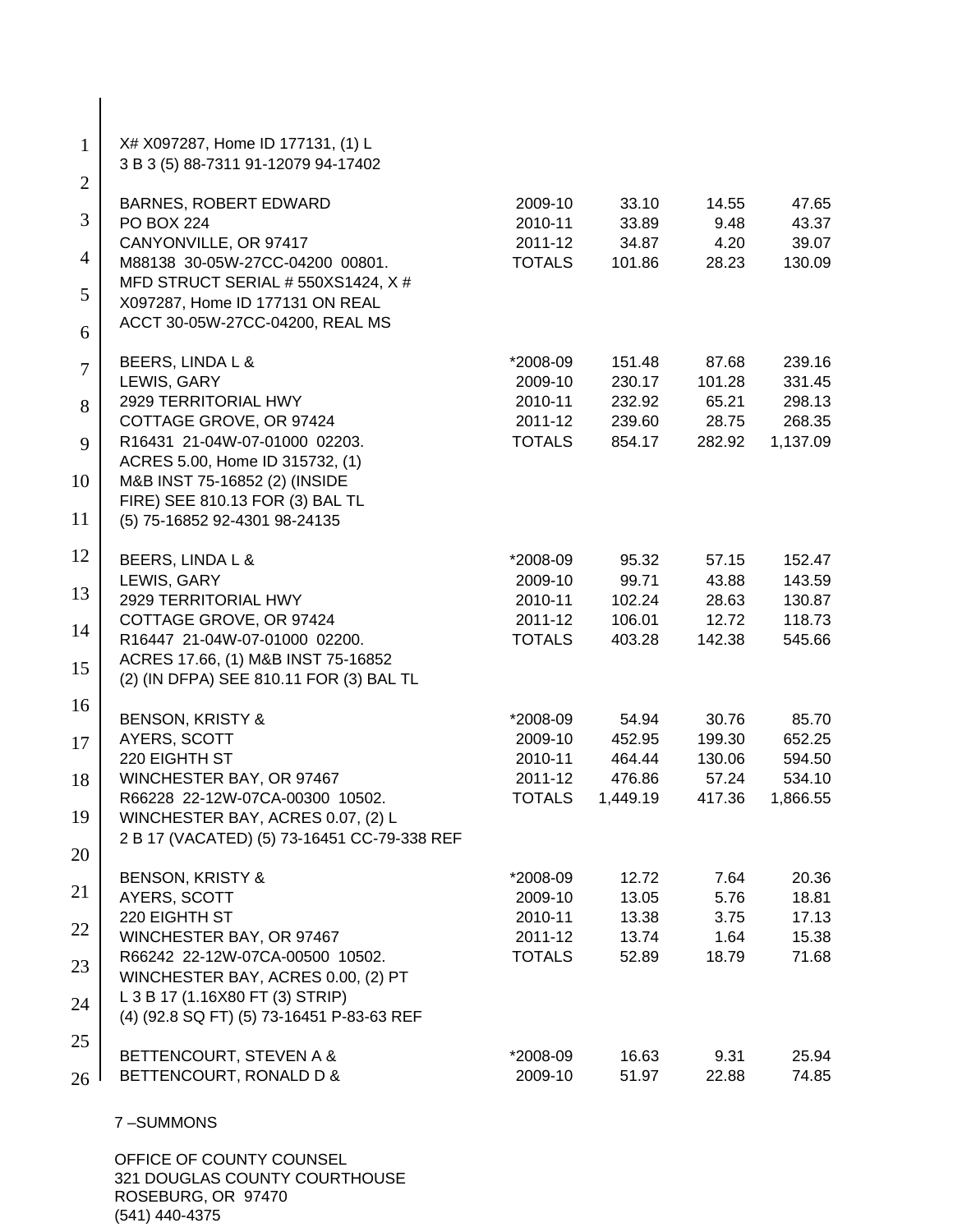| $\mathbf{1}$   | <b>LINSHAR PROPERTIES &gt; DBA</b><br>303 YOUNGS LN                       | 2010-11<br>2011-12       | 52.96<br>53.98       | 14.84<br>6.48    | 67.80<br>60.46       |
|----------------|---------------------------------------------------------------------------|--------------------------|----------------------|------------------|----------------------|
| $\overline{2}$ | ROSEBURG, OR 97471                                                        | <b>TOTALS</b>            | 175.54               | 53.51            | 229.05               |
| 3              | R131277 29-06W-01B-01000 01900.<br>TRACT PT M&B INST 77-22317, ACRES 0.86 |                          |                      |                  |                      |
| 4              | <b>BODINE, VICTORIA L &amp;</b>                                           | *2008-09                 | 710.15               | 402.96           | 1,113.11             |
| 5              | <b>CAMERON B</b>                                                          | 2009-10                  | 2,430.29             | 1,069.33         | 3,499.62             |
|                | PO BOX 633<br>SUTHERLIN, OR 97479                                         | 2010-11<br>2011-12       | 2,504.52<br>2,568.50 | 701.27<br>308.23 | 3,205.79<br>2,876.73 |
| 6              | R57364 26-07W-13B-01700 00402.                                            | <b>TOTALS</b>            | 8,213.46             | 2,481.79         | 10,695.25            |
| $\overline{7}$ | ACRES 5.06, (1) UNREC RIVER BEND                                          |                          |                      |                  |                      |
|                | WEST (2) M&B INST 71-11566 (4)<br>TITLE EXEMPT MHX-211550& 69295 (5)      |                          |                      |                  |                      |
| 8              | CCJ 119/805 88-12647                                                      |                          |                      |                  |                      |
| 9              | BRANDON, ERIC S &                                                         | *2008-09                 | 997.44               | 598.47           | 1,595.91             |
| 10             | BRANDON, LAURA ANN                                                        | 2009-10                  | 1,014.40             | 446.33           | 1,460.73             |
|                | 8130 LOWER SMITH RIVER RD                                                 | 2010-11                  | 1,042.75             | 291.96           | 1,334.71             |
| 11             | REEDSPORT, OR 97467                                                       | 2011-12                  | 1,077.40             | 129.29           | 1,206.69             |
| 12             | R14335 20-11W-33-00100 10500.<br>ACRES 117.31, POT ADDL TAX-FARM,         | <b>TOTALS</b>            | 4,131.99             | 1,466.05         | 5,598.04             |
| 13             | (1) E1/2NE1/4: NE1/4SE1/4 (2) LESS<br>RW (5) 71-128                       |                          |                      |                  |                      |
| 14             | <b>BRANDON, ERIC S &amp;</b>                                              | *2008-09                 | 218.74               | 131.25           | 349.99               |
| 15             | BRANDON, LAURA ANN                                                        | 2009-10                  | 221.51               | 97.46            | 318.97               |
|                | 8130 LOWER SMITH RIVER RD                                                 | 2010-11                  | 228.11               | 63.87            | 291.98               |
| 16             | REEDSPORT, OR 97467<br>R14359 20-11W-34-00400 10500.                      | 2011-12<br><b>TOTALS</b> | 236.57<br>904.93     | 28.39<br>320.97  | 264.96<br>1,225.90   |
| 17             | ACRES 40.00, (1) SE1/4NW1/4: (5)<br>69-5566 86-11996                      |                          |                      |                  |                      |
| 18             |                                                                           |                          |                      |                  |                      |
| 19             | <b>BRANDON, ERIC S &amp;</b><br>BRANDON, LAURA ANN                        | *2008-09<br>2009-10      | 1,521.98<br>1,529.83 | 913.18<br>673.11 | 2,435.16             |
|                | 8130 LOWER SMITH RIVER RD                                                 | 2010-11                  | 1,564.63             | 438.09           | 2,202.94<br>2,002.72 |
| 20             | REEDSPORT, OR 97467                                                       | 2011-12                  | 1,602.53             | 192.31           | 1,794.84             |
| 21             | R14367 20-11W-34-00700 10500.                                             | <b>TOTALS</b>            | 6,218.97             | 2,216.69         | 8,435.66             |
|                | ACRES 0.50, MS X# X244349, Home ID<br>289594, (1) M&B INST 95-21914 (2)   |                          |                      |                  |                      |
| 22             | LF EST RESERVATION                                                        |                          |                      |                  |                      |
| 23             | <b>BRANDON, ERIC S &amp;</b>                                              | *2008-09                 | 1,375.71             | 825.43           | 2,201.14             |
| 24             | BRANDON, LAURA ANN                                                        | 2009-10                  | 1,399.39             | 615.74           | 2,015.13             |
|                | 8130 LOWER SMITH RIVER RD                                                 | 2010-11                  | 1,438.32             | 402.74           | 1,841.06             |
| 25             | REEDSPORT, OR 97467                                                       | 2011-12                  | 1,485.79             | 178.30           | 1,664.09             |
| 26             | R14375 20-11W-34-00701 10500.<br>ACRES 157.73, POT ADDL TAX-FARM,         | <b>TOTALS</b>            | 5,699.21             | 2,022.21         | 7,721.42             |
|                | 8-SUMMONS                                                                 |                          |                      |                  |                      |
|                |                                                                           |                          |                      |                  |                      |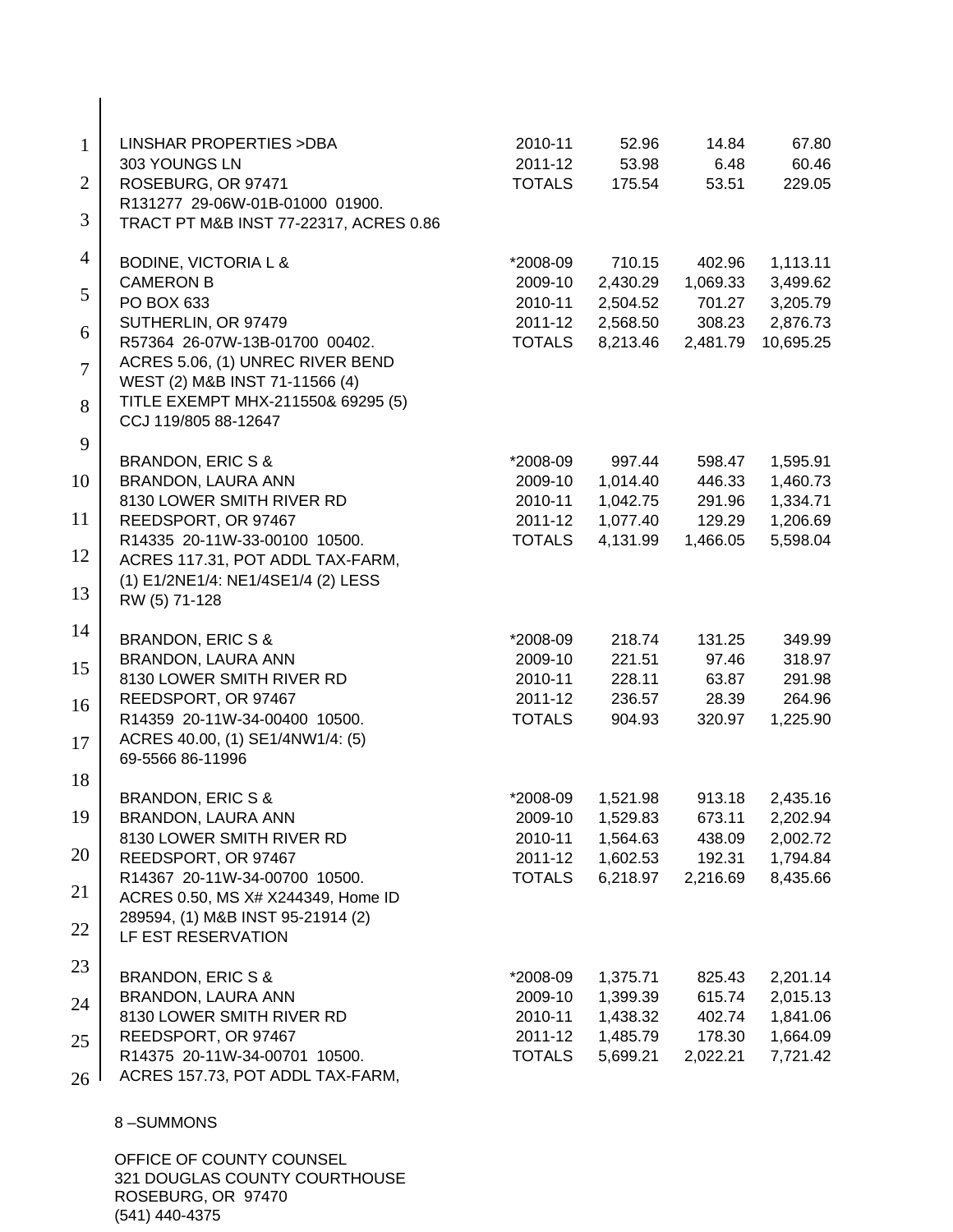| $\mathbf{1}$   | (1) SW1/4 (2) LESS R/W & LF EST                                     |                          |                    |                 |                    |
|----------------|---------------------------------------------------------------------|--------------------------|--------------------|-----------------|--------------------|
| $\overline{2}$ | <b>BRANDON, ERIC S &amp;</b>                                        | *2008-09                 | 253.00             | 151.80          | 404.80             |
| 3              | BRANDON, LAURA ANN                                                  | 2009-10                  | 256.61             | 112.90          | 369.51             |
|                | 8130 LOWER SMITH RIVER RD                                           | 2010-11                  | 264.02             | 73.92           | 337.94             |
| $\overline{4}$ | REEDSPORT, OR 97467<br>R23935 21-11W-03-00400 10500.                | 2011-12<br><b>TOTALS</b> | 273.38<br>1,047.01 | 32.81<br>371.43 | 306.19<br>1,418.44 |
| 5              | ACRES 40.00, (1) NW1/4NW1/4 (5) 71-128                              |                          |                    |                 |                    |
| 6              | <b>BRANDON, ERIC SHELDON &amp;</b>                                  | *2008-09                 | 617.18             | 370.31          | 987.49             |
|                | BRANDON, LAURA ANN                                                  | 2009-10                  | 574.85             | 252.92          | 827.77             |
| $\overline{7}$ | 8130 LOWER SMITH RIVER RD                                           | 2010-11                  | 505.91             | 141.64          | 647.55             |
|                | REEDSPORT, OR 97467                                                 | 2011-12                  | 475.08             | 57.00           | 532.08             |
| 8              | M85927 20-11W-34-00700 10500.<br>MFD STRUCT SERIAL # GW0R23N20068,  | <b>TOTALS</b>            | 2,173.02           | 821.87          | 2,994.89           |
| 9              | X # X244349, Home ID 289594 ON                                      |                          |                    |                 |                    |
| 10             | REAL ACCT 20-11W-34-00700, REAL<br>MS, (1) 99 MAINT PREPD TO 660.00 |                          |                    |                 |                    |
| 11             | BRIGGS, RANDY S & RENEE M                                           | *2008-09                 | 2,102.10           | 1,257.58        | 3,359.68           |
|                | PO BOX 419                                                          | 2009-10                  | 2,250.20           | 990.10          | 3,240.30           |
| 12             | ROSEBURG, OR 97470                                                  | 2010-11                  | 2,281.73           | 638.88          | 2,920.61           |
|                | R10653 27-05W-19AC-01000 00451.                                     | 2011-12                  | 2,061.42           | 247.37          | 2,308.79           |
| 13             | SPICER'S ADD, BLOCK 1, LOT 1 & 2,                                   | <b>TOTALS</b>            | 8,695.45           | 3,133.93        | 11,829.38          |
| 14             | <b>ACRES 0.27</b>                                                   |                          |                    |                 |                    |
| 15             | BROWN, MARTINA M                                                    | *2008-09                 | 1,053.77           | 632.27          | 1,686.04           |
|                | PO BOX 2195                                                         | 2009-10                  | 1,073.46           | 472.33          | 1,545.79           |
| 16             | ROSEBURG, OR 97470                                                  | 2010-11                  | 1,113.89           | 311.88          | 1,425.77           |
|                | R44713 28-06W-02AA-00800 00414.                                     | 2011-12                  | 1,153.16           | 138.39          | 1,291.55           |
| 17             | SOUTH UMPQUA BLUFFS, ACRES 1.08,                                    | <b>TOTALS</b>            | 4,394.28           | 1,554.87        | 5,949.15           |
|                | (1) L 4 (5) 73-7310 79-1448T CCJ290/303                             |                          |                    |                 |                    |
| 18             | <b>BROWN, MICHAEL D</b>                                             | *2008-09                 | 1,097.59           | 658.56          | 1,756.15           |
| 19             | PO BOX 639                                                          | 2009-10                  | 1,902.73           | 837.20          | 2,739.93           |
|                | GLENDALE, OR 97442                                                  | 2010-11                  | 1,904.46           | 533.26          | 2,437.72           |
| 20             | R133588 23-05W-04AA-03800 03201.                                    | 2011-12                  | 1,924.59           | 230.95          | 2,155.54           |
|                | EAGLE VISTA SUBD PH 1, LOT TRACT                                    | <b>TOTALS</b>            | 6,829.37           | 2,259.97        | 9,089.34           |
| 21             | A, ACRES 8.58, NO BAG                                               |                          |                    |                 |                    |
| 22             | <b>BROWN, MICHAEL D</b>                                             | <b>TOTALS</b>            | 0.00               | 0.00            | 0.00               |
|                | PO BOX 639                                                          |                          |                    |                 |                    |
| 23             | GLENDALE, OR 97442                                                  |                          |                    |                 |                    |
| 24             | R140160 23-05W-04AA-03800 03213.                                    |                          |                    |                 |                    |
|                | EAGLE VISTA SUBD PH 1, LOT TRACT A                                  |                          |                    |                 |                    |
| 25             | (IN CITY & DFPA) SEE R133588 FOR                                    |                          |                    |                 |                    |
|                | BAL TL, ACRES 3.58                                                  |                          |                    |                 |                    |
| 26             |                                                                     |                          |                    |                 |                    |

 $\overline{\phantom{a}}$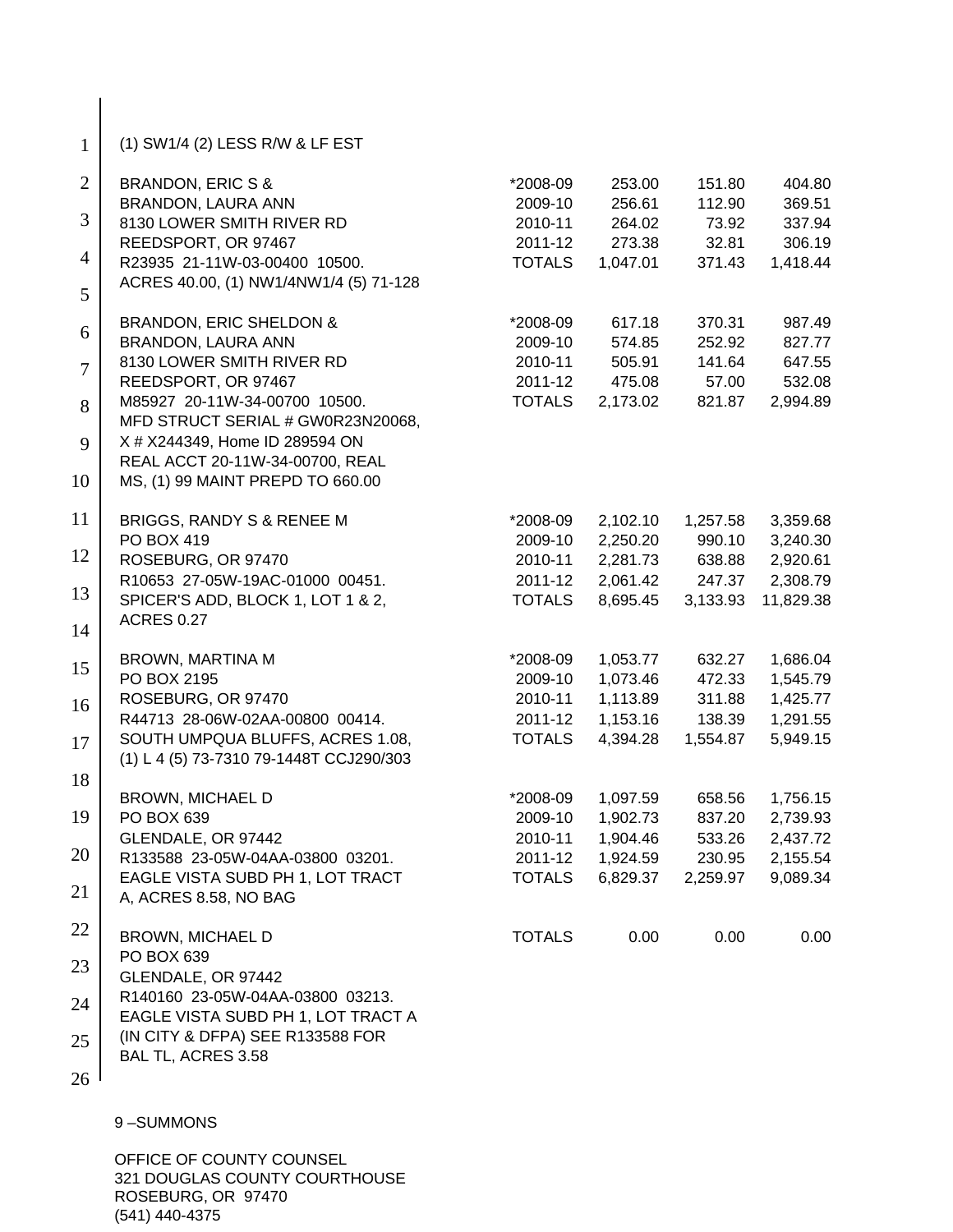| $\mathbf{1}$   | <b>BRUMBACK, ROBERT J &amp; CATHIE S</b>                          | *2008-09                 | 2,220.91             | 1,332.56             | 3,553.47             |
|----------------|-------------------------------------------------------------------|--------------------------|----------------------|----------------------|----------------------|
|                | 14173 LOOKINGGLASS RD                                             | 2009-10                  | 2,239.10             | 985.20               | 3,224.30             |
| $\overline{2}$ | WINSTON, OR 97496                                                 | 2010-11                  | 2,083.14             | 583.28               | 2,666.42             |
| 3              | R41073 28-06W-21BA-03900 11604.                                   | 2011-12<br><b>TOTALS</b> | 2,371.35             | 284.56               | 2,655.91             |
|                | ACRES 0.50, (1) M&B V 164 P 344D                                  |                          | 8,914.50             | 3,185.60             | 12,100.10            |
| $\overline{4}$ | <b>BRUSH ENTERPRISES LLC &amp;</b>                                | *2008-09                 | 581.19               | 337.54               | 918.73               |
| 5              | MCF LEASING LLC >LE<br>351 BRAD WAY                               | 2009-10<br><b>TOTALS</b> | 4,779.71<br>5,360.90 | 2,103.08<br>2,440.62 | 6,882.79             |
|                | CENTRAL POINT, OR 97502-1705                                      |                          |                      |                      | 7,801.52             |
| 6              | R127356 28-06W-11B-00700-A1                                       |                          |                      |                      |                      |
| $\overline{7}$ | 00414. GREEN INDUSTRIAL SITE, LOT                                 |                          |                      |                      |                      |
| 8              | PT A (M&B INST 67-6201) LEASED M&E<br>ONLY, ACRES 0.00            |                          |                      |                      |                      |
|                |                                                                   |                          |                      |                      |                      |
| 9              | <b>BURDETT, DENNIS C</b>                                          | *2008-09                 | 682.91               | 396.16               | 1,079.07             |
| 10             | 374 S WAITE STREET<br>SUTHERLIN, OR 97479                         | 2009-10<br>2010-11       | 1,051.27<br>1,079.17 | 462.56<br>302.17     | 1,513.83<br>1,381.34 |
|                | R42587 25-05W-16CC-00604 13001.                                   | 2011-12                  | 1,110.20             | 133.22               | 1,243.42             |
| 11             | ACRES 0.21, (1) PP 1999-89 (2)                                    | <b>TOTALS</b>            | 3,923.55             | 1,294.11             | 5,217.66             |
| 12             | PARCEL 3 (3) TITLE EXEMPT                                         |                          |                      |                      |                      |
|                | MHX-211565                                                        |                          |                      |                      |                      |
| 13             | <b>BURDETT, DENNIS C</b>                                          | *2008-09                 | 149.59               | 83.77                | 233.36               |
| 14             | 374 S WAITE STREET                                                | 2009-10                  | 557.11               | 245.14               | 802.25               |
|                | SUTHERLIN, OR 97479                                               | 2010-11                  | 571.89               | 160.12               | 732.01               |
| 15             | R58368 25-05W-21BA-02900 13001.<br>SEA MEADOWS SUB 1ST ADD, ACRES | 2011-12<br><b>TOTALS</b> | 588.34<br>1,866.93   | 70.59<br>559.62      | 658.93<br>2,426.55   |
| 16             | 1.52, (1) LOT 28 (5) 98-23100                                     |                          |                      |                      |                      |
|                |                                                                   |                          |                      |                      |                      |
| 17             | BURNI, DEAN TRS OF THE<br><b>DEAN BURNI TRUST &amp;</b>           | *2008-09<br>2009-10      | 78.04<br>78.03       | 46.81<br>34.32       | 124.85<br>112.35     |
| 18             | <b>BURNI, RALPH</b>                                               | 2010-11                  | 80.91                | 22.65                | 103.56               |
|                | 8110 AERO DRIVE, STE 2000                                         | 2011-12                  | 82.53                | 9.91                 | 92.44                |
| 19             | SAN DIEGO, CA 92123                                               | <b>TOTALS</b>            | 319.51               | 113.69               | 433.20               |
| 20             | R66073 29-06W-15-01200 11605.<br>ACRES 4.95, (1) PT M&B INST      |                          |                      |                      |                      |
|                | 72-6593 (2) (INSIDE FIRE IN DFPA)                                 |                          |                      |                      |                      |
| 21             | SEE (3) 11941.41 FOR BAL TL (5)                                   |                          |                      |                      |                      |
| 22             | 77-22758,59 CCJ 262/1411                                          |                          |                      |                      |                      |
|                | BURNI, DEAN TRS OF THE                                            | *2008-09                 | 1.21                 | 0.74                 | 1.95                 |
| 23             | <b>DEAN BURNI TRUST &amp;</b>                                     | 2009-10                  | 1.24                 | 0.55                 | 1.79                 |
| 24             | <b>BURNI, RALPH</b>                                               | 2010-11                  | 1.27                 | 0.36                 | 1.63                 |
|                | 8110 AERO DRIVE, STE 2000                                         | 2011-12<br><b>TOTALS</b> | 1.31<br>5.03         | 0.16<br>1.81         | 1.47<br>6.84         |
| 25             | SAN DIEGO, CA 92123<br>R66304 29-06W-15-01200 11608.              |                          |                      |                      |                      |
| 26             | ACRES 0.07, (1) PT M&B INST                                       |                          |                      |                      |                      |
|                |                                                                   |                          |                      |                      |                      |
|                | 10-SUMMONS                                                        |                          |                      |                      |                      |
|                | OFFICE OF COUNTY COUNSEL                                          |                          |                      |                      |                      |
|                | 321 DOUGLAS COUNTY COURTHOUSE<br>ROSEBURG, OR 97470               |                          |                      |                      |                      |
|                |                                                                   |                          |                      |                      |                      |

(541) 440-4375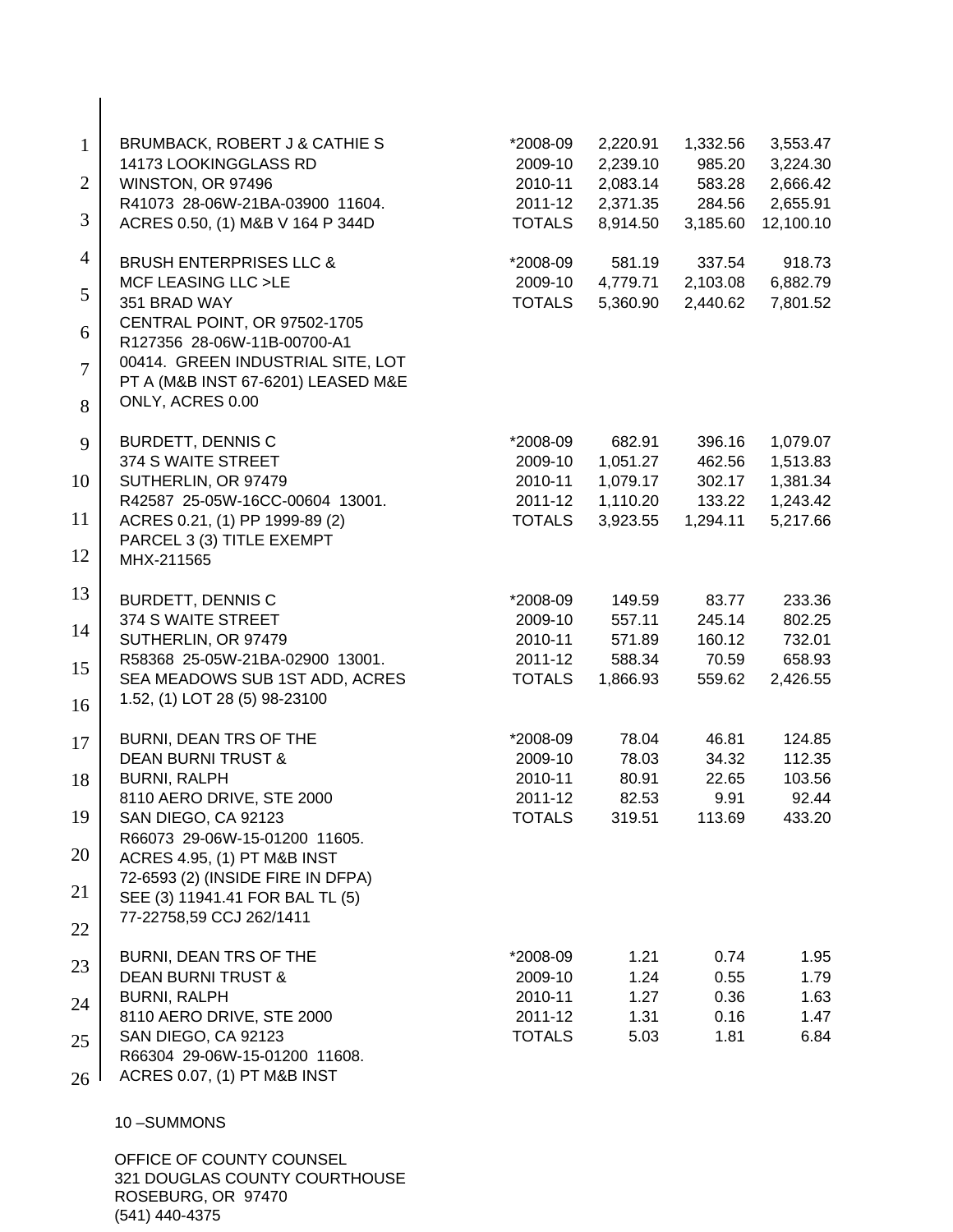| $\mathbf{1}$<br>$\overline{2}$ | 72-6593 (2) (INSIDE FIRE DIST) SEE<br>(3) 11941.04 FOR BAL TL (5)<br>CCJ60/754 80-10894 CCJ262/1411 |                          |                 |               |                 |
|--------------------------------|-----------------------------------------------------------------------------------------------------|--------------------------|-----------------|---------------|-----------------|
| 3                              | BURNI, DEAN TRS OF THE                                                                              | *2008-09                 | 44.80           | 26.88         | 71.68           |
|                                | <b>DEAN BURNI TRUST &amp;</b>                                                                       | 2009-10                  | 43.70           | 19.24         | 62.94           |
| 4                              | <b>BURNI, RALPH</b>                                                                                 | 2010-11                  | 44.91           | 12.57         | 57.48           |
| 5                              | 8110 AERO DRIVE, STE 2000<br>SAN DIEGO, CA 92123                                                    | 2011-12<br><b>TOTALS</b> | 45.59<br>179.00 | 5.47<br>64.16 | 51.06<br>243.16 |
| 6                              | R67130 29-06W-16-00400 11605.<br>ACRES 2.28, (1) M&B INST 72-9634                                   |                          |                 |               |                 |
| $\overline{7}$                 | (2) (INSIDE FIRE & IN DFPA (3) SEE<br>11968-51 FOR BAL TL) (5)                                      |                          |                 |               |                 |
| 8                              | 77-22758,59 CCJ 262/1411                                                                            |                          |                 |               |                 |
| 9                              | BURNI, DEAN TRS OF THE                                                                              | *2008-09                 | 361.35          | 216.81        | 578.16          |
|                                | <b>DEAN BURNI TRUST &amp;</b>                                                                       | 2009-10                  | 372.82          | 164.04        | 536.86          |
| 10                             | <b>BURNI, RALPH</b>                                                                                 | 2010-11                  | 388.40          | 108.75        | 497.15          |
|                                | 8110 AERO DRIVE, STE 2000                                                                           | 2011-12                  | 399.07          | 47.88         | 446.95          |
| 11                             | SAN DIEGO, CA 92123                                                                                 | <b>TOTALS</b>            | 1,521.64        | 537.48        | 2,059.12        |
| 12                             | R67312 29-06W-16-00400 11608.<br>ACRES 8.43, (1) M&B INST 72-9634                                   |                          |                 |               |                 |
| 13                             | (2) (INSIDE FIRE DIST SEE (3)                                                                       |                          |                 |               |                 |
| 14                             | 11968-05 FOR BAL TL) (5) CCJ<br>60/754 80-10894 REF                                                 |                          |                 |               |                 |
| 15                             | BURNI, DEAN TRS OF THE                                                                              | *2008-09                 | 122.64          | 73.49         | 196.13          |
|                                | <b>DEAN BURNI TRUST &amp;</b>                                                                       | 2009-10                  | 126.78          | 55.79         | 182.57          |
| 16                             | <b>BURNI, RALPH</b>                                                                                 | 2010-11                  | 132.02          | 36.96         | 168.98          |
|                                | 8110 AERO DRIVE, STE 2000                                                                           | 2011-12                  | 134.98          | 16.20         | 151.18          |
| 17                             | SAN DIEGO, CA 92123                                                                                 | <b>TOTALS</b>            | 516.42          | 182.44        | 698.86          |
|                                | R66311 29-06W-16-03400 11605.                                                                       |                          |                 |               |                 |
| 18                             | ACRES 0.47, (1) PT IN SEC 15 (2)                                                                    |                          |                 |               |                 |
| 19                             | PT M&B INST 72-6593 (3) (INSIDE<br>FIRE IN DFPA) SEE (4) 11941.43 FOR                               |                          |                 |               |                 |
|                                | BAL TL (5) CCJ 262/1411                                                                             |                          |                 |               |                 |
| 20                             |                                                                                                     |                          |                 |               |                 |
|                                | BURNI, DEAN TRS OF THE                                                                              | *2008-09                 | 13.49           | 8.11          | 21.60           |
| 21                             | <b>DEAN BURNI TRUST &amp;</b>                                                                       | 2009-10                  | 13.91           | 6.12          | 20.03           |
|                                | <b>BURNI, RALPH</b>                                                                                 | 2010-11                  | 14.51           | 4.07          | 18.58           |
| 22                             | 8110 AERO DRIVE, STE 2000                                                                           | 2011-12                  | 14.89           | 1.80          | 16.69           |
| 23                             | SAN DIEGO, CA 92123                                                                                 | <b>TOTALS</b>            | 56.80           | 20.10         | 76.90           |
|                                | R66318 29-06W-16-03400 11608.                                                                       |                          |                 |               |                 |
| 24                             | ACRES 0.29, (1) PT IN SEC 15 (2)                                                                    |                          |                 |               |                 |
|                                | PT M&B INST 72-6593 (3) (INSIDE                                                                     |                          |                 |               |                 |
| 25                             | FIRE DIST) SEE (4) 11941.42 FOR                                                                     |                          |                 |               |                 |
|                                | BAL TL (5) CCJ 262/1411                                                                             |                          |                 |               |                 |
| 26                             |                                                                                                     |                          |                 |               |                 |

 $\overline{\phantom{a}}$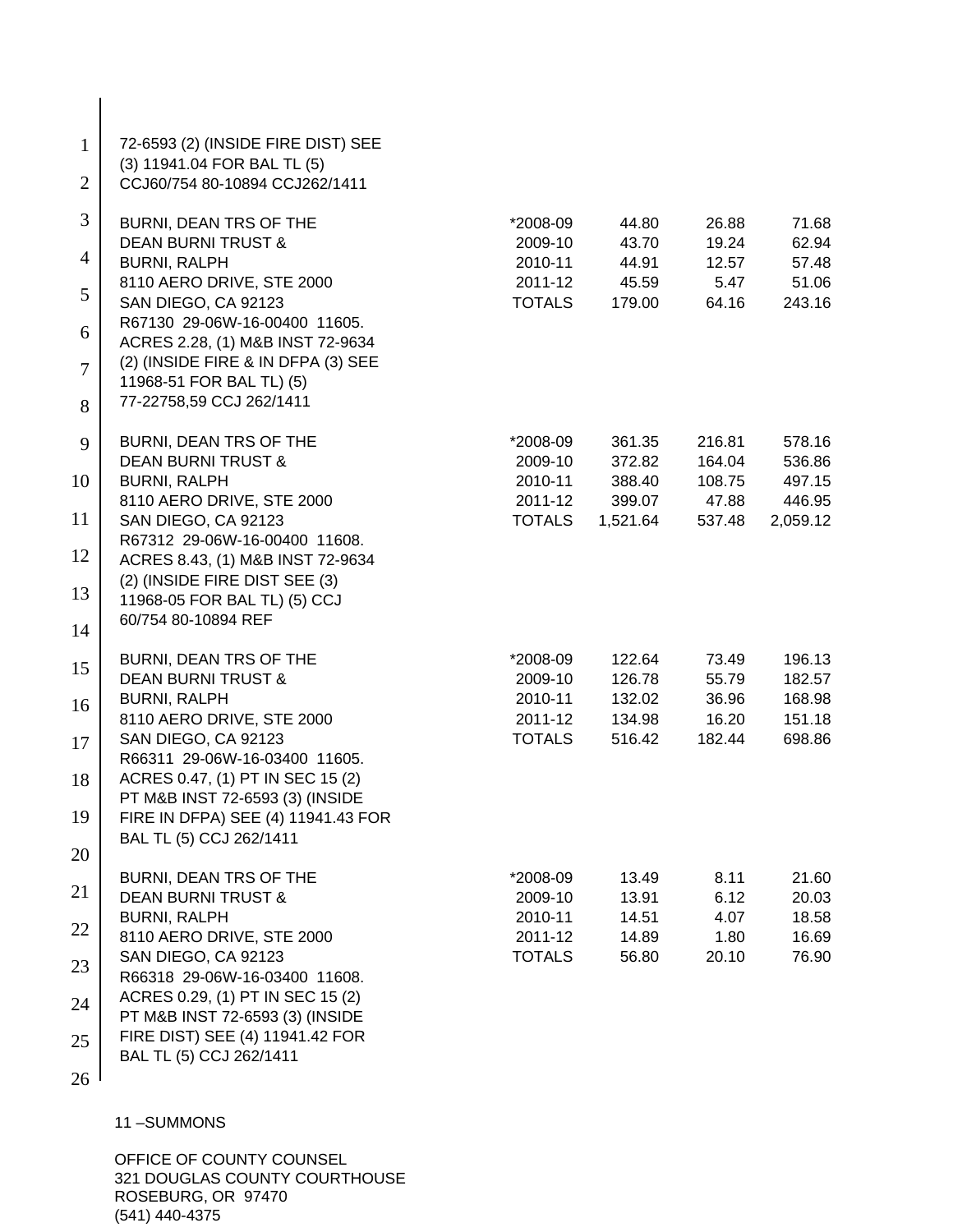| $\mathbf{1}$   | CAUDILL, SHERRIL ANN                  | *2008-09            | 1,301.33         | 754.77   | 2,056.10         |
|----------------|---------------------------------------|---------------------|------------------|----------|------------------|
|                | PO BOX 923                            | 2009-10             | 2,007.52         | 883.31   | 2,890.83         |
| $\overline{2}$ | WINCHESTER, OR 97495                  | 2010-11             | 2,070.55         | 579.76   | 2,650.31         |
| 3              | R29108 26-06W-25AA-01701 00403.       | 2011-12             | 2,043.83         | 245.27   | 2,289.10         |
|                | PIONEER HEIGHTS, ACRES 0.23, (1)      | <b>TOTALS</b>       | 7,423.23         | 2,463.11 | 9,886.34         |
| $\overline{4}$ | PT L 2 (5) MLP VOL 3 PG 20 PAR 1      |                     |                  |          |                  |
|                |                                       |                     |                  | 85.49    |                  |
| 5              | CHAN, HERMAN<br>PO BOX 1753           | *2008-09<br>2009-10 | 142.47<br>145.52 | 64.03    | 227.96<br>209.55 |
|                | BLUE JAY, CA 92317-1753               | 2010-11             | 149.21           | 41.78    | 190.99           |
| 6              | R33260 27-02W-12A-00300 01200.        | 2011-12             | 152.85           | 18.35    | 171.20           |
|                | FOREST HAVEN 1ST ADD, ACRES 3.36,     | <b>TOTALS</b>       | 590.05           | 209.65   | 799.70           |
| $\overline{7}$ | (1) PT L 2 B 1 (5) PLAT 15/2 91-16174 |                     |                  |          |                  |
|                |                                       |                     |                  |          |                  |
| 8              | <b>COATS, PATRICIA A &amp;</b>        | *2008-09            | 277.53           | 166.51   | 444.04           |
| 9              | JONES, WENDY                          | 2009-10             | 285.40           | 125.57   | 410.97           |
|                | 232 DORIS ST                          | 2010-11             | 612.39           | 171.47   | 783.86           |
| 10             | ROSEBURG, OR 97471                    | 2011-12             | 606.09           | 72.72    | 678.81           |
|                | R45420 28-06W-02CC-00700 00414.       | <b>TOTALS</b>       | 1,781.41         | 536.27   | 2,317.68         |
| 11             | HUNT'S TRACTS, BLOCK 2, LOT PT 4,     |                     |                  |          |                  |
|                | <b>ACRES 0.23</b>                     |                     |                  |          |                  |
| 12             |                                       |                     |                  |          |                  |
|                | COLTRIN, ROBYN                        | *2008-09            | 332.45           | 187.48   | 519.93           |
| 13             | PO BOX 1091                           | 2009-10             | 1,027.69         | 452.19   | 1,479.88         |
|                | RIDDLE, OR 97469                      | 2010-11             | 1,058.15         | 296.28   | 1,354.43         |
| 14             | R24982 30-06W-24BC-11900 07001.       | 2011-12             | 1,089.90         | 130.80   | 1,220.70         |
|                | RIDDLE, ACRES 0.11, (1) L 15 & 16     | <b>TOTALS</b>       | 3,508.19         | 1,066.75 | 4,574.94         |
| 15             | B 19 (5) 73-13559 78-14925 -14964     |                     |                  |          |                  |
| 16             |                                       |                     |                  |          |                  |
|                | COX, BILL                             | *2008-09            | 977.86           | 586.71   | 1,564.57         |
| 17             | 3127 2 147TH ST                       | 2009-10             | 1,216.22         | 535.15   | 1,751.37         |
|                | GARDENA, CA 90249-3133                | 2010-11             | 1,263.35         | 353.75   | 1,617.10         |
| 18             | R58832 28-06W-21DA-08100 11604.       | 2011-12             | 1,298.96         | 155.88   | 1,454.84         |
|                | DARRELL AVE TRACTS, BLOCK 2, LOT      | <b>TOTALS</b>       | 4,756.39         | 1,631.49 | 6,387.88         |
| 19             | PT 1, ACRES 0.19                      |                     |                  |          |                  |
|                |                                       |                     |                  |          |                  |
| 20             | COX, BILL                             | *2008-09            | 762.76           | 457.66   | 1,220.42         |
|                | 3127 2 147TH ST                       | 2009-10             | 1,070.51         | 471.02   | 1,541.53         |
| 21             | GARDENA, CA 90249-3133                | 2010-11             | 1,111.99         | 311.36   | 1,423.35         |
| 22             | R58839 28-06W-21DA-08200 11604.       | 2011-12             | 1,143.33         | 137.19   | 1,280.52         |
|                | DARRELL AVE TRACTS, BLOCK 2, LOT      | <b>TOTALS</b>       | 4,088.59         | 1,377.23 | 5,465.82         |
| 23             | <b>PT 1, ACRES 0.14</b>               |                     |                  |          |                  |
|                |                                       |                     |                  |          |                  |
| 24             | COX, BILL &                           | *2008-09            | 830.08           | 498.05   | 1,328.13         |
|                | CARROLL, EDMOND                       | 2009-10             | 854.59           | 376.01   | 1,230.60         |
| 25             | 3127 W 147TH                          | 2010-11             | 881.22           | 246.74   | 1,127.96         |
|                | GARDENA, CA 90249                     | 2011-12             | 907.51           | 108.91   | 1,016.42         |
| 26             | R22461 27-05W-18DC-04500 00451.       | <b>TOTALS</b>       | 3,473.40         | 1,229.71 | 4,703.11         |
|                |                                       |                     |                  |          |                  |

 $\begin{array}{c} \hline \end{array}$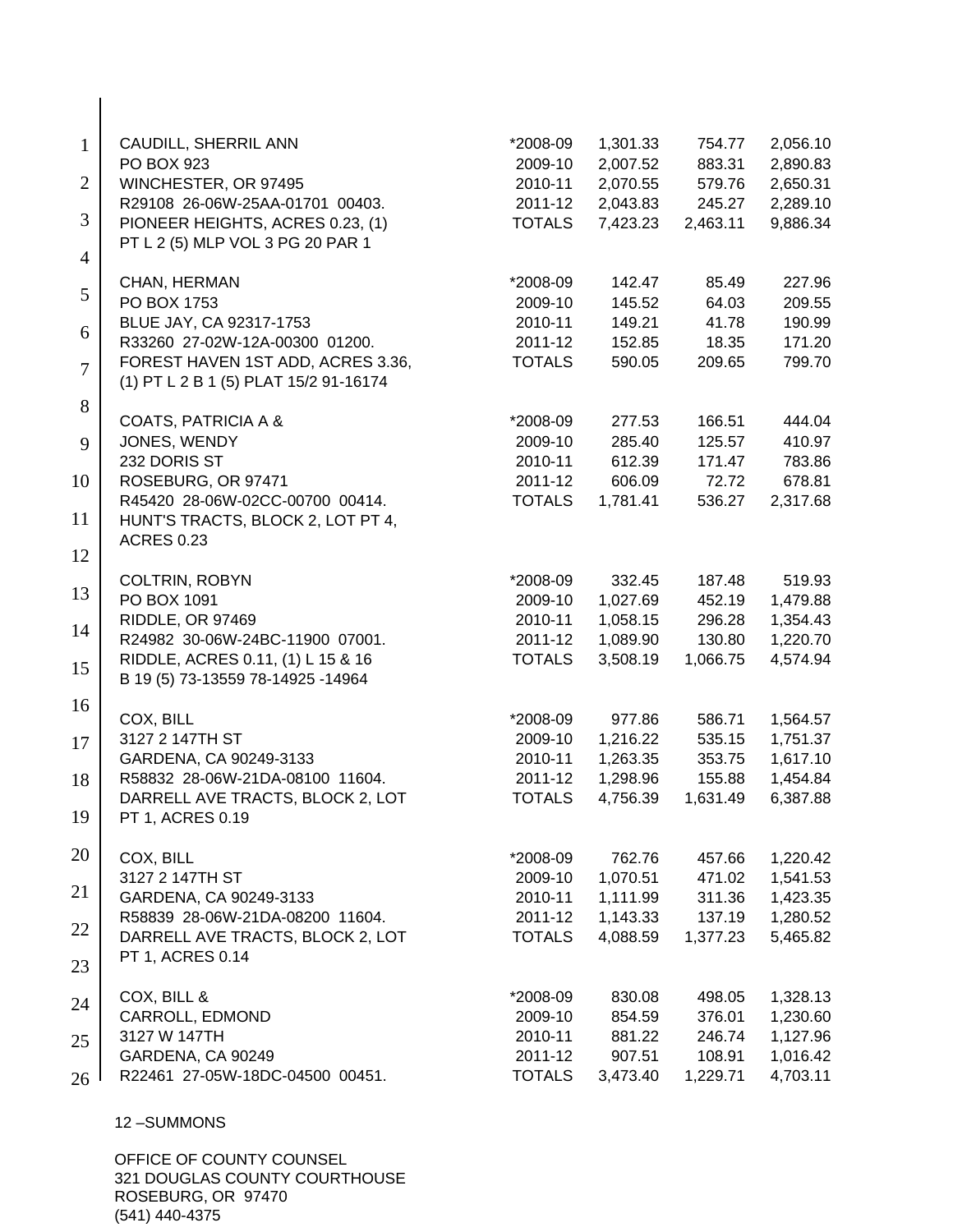| $\mathbf{1}$   | KINNEY'S IMP PLAT, BLOCK 37, LOT<br>19 & 20, ACRES 0.16            |                     |                  |                |                   |
|----------------|--------------------------------------------------------------------|---------------------|------------------|----------------|-------------------|
| $\overline{2}$ |                                                                    |                     |                  |                |                   |
| 3              | COX, WILLIAM D &<br>CARROLL, EDMOND L                              | *2008-09<br>2009-10 | 9.73<br>1,778.68 | 5.45<br>782.62 | 15.18<br>2,561.30 |
|                | 9543 EL REY AVE #27                                                | 2010-11             | 2,773.09         | 776.47         | 3,549.56          |
| 4              | FOUNTAIN VALLEY, CA 92708                                          | 2011-12             | 1,174.98         | 141.00         | 1,315.98          |
|                | R119730 26-03W-19C-02401 01203.                                    | <b>TOTALS</b>       | 5,736.48         | 1,705.54       | 7,442.02          |
| 5              | TRACT PP 2001-58, PARCEL 1, ACRES 1.14                             |                     |                  |                |                   |
| 6              | DEAN, RICHARD A                                                    | *2008-09            | 179.71           | 107.85         | 287.56            |
|                | PO BOX 35                                                          | 2009-10             | 190.01           | 83.60          | 273.61            |
| $\overline{7}$ | OAKLAND, OR 97462                                                  | 2010-11             | 195.73           | 54.80          | 250.53            |
| 8              | R19288 25-05W-04CC-00100 00101.                                    | 2011-12             | 202.01           | 24.24          | 226.25            |
|                | ACRES 1.78, (1) PT M&B INST                                        | <b>TOTALS</b>       | 767.46           | 270.49         | 1,037.95          |
| 9              | 70-4207 (2) LESS PT SD PLUS ADD RD<br>(5) 70-4207 ORD 327 86-17773 |                     |                  |                |                   |
| 10             |                                                                    |                     |                  |                |                   |
|                | DEAN, RICHARD A                                                    | *2008-09            | 426.33           | 255.81         | 682.14            |
| 11             | PO BOX 35                                                          | 2009-10             | 450.80           | 198.36         | 649.16            |
| 12             | OAKLAND, OR 97462                                                  | 2010-11             | 464.39           | 130.03         | 594.42            |
|                | R19312 25-05W-04CC-00102 00101.                                    | 2011-12             | 479.27           | 57.52          | 536.79            |
| 13             | ACRES 0.97, (1) PT M&B INST                                        | <b>TOTALS</b>       | 1,820.79         | 641.72         | 2,462.51          |
|                | 85-12231 (2) LESS RD PLUS ADD RD<br>(5) 85-12233 86-17774 90-7813  |                     |                  |                |                   |
| 14             |                                                                    |                     |                  |                |                   |
| 15             | DEAN, RICHARD A                                                    | *2008-09            | 2,923.39         | 1,754.04       | 4,677.43          |
|                | PO BOX 35                                                          | 2009-10             | 3,060.01         | 1,346.40       | 4,406.41          |
| 16             | OAKLAND, OR 97462                                                  | 2010-11             | 3,150.37         | 882.11         | 4,032.48          |
|                | R19592 25-05W-09B-00502 00101.                                     | 2011-12             | 3,249.27         | 389.91         | 3,639.18          |
| 17             | ACRES 1.03, (1) PT M&B INST                                        | <b>TOTALS</b>       | 12,383.04        | 4,372.46       | 16,755.50         |
|                | 85-12233 (2) LESS RD PLUS ST ADD<br>(5) 85-12233 86-17774 90-7813  |                     |                  |                |                   |
| 18             |                                                                    |                     |                  |                |                   |
| 19             | DEAN, RICHARD A                                                    | *2008-09            | 253.32           | 151.99         | 405.31            |
|                | PO BOX 35                                                          | 2009-10             | 264.77           | 116.51         | 381.28            |
| 20             | OAKLAND, OR 97462                                                  | 2010-11             | 272.21           | 76.22          | 348.43            |
| 21             | R19600 25-05W-09B-00504 00101.                                     | 2011-12             | 280.32           | 33.64          | 313.96            |
|                | ACRES 4.81, (1) PT M&B INST                                        | <b>TOTALS</b>       | 1,070.62         | 378.36         | 1,448.98          |
| 22             | 91-5739 (5) 91-5738 91-5739                                        |                     |                  |                |                   |
| 23             | DEAN, RICHARD A                                                    | *2008-09            | 677.38           | 406.43         | 1,083.81          |
|                | PO BOX 35                                                          | 2009-10             | 713.19           | 313.80         | 1,026.99          |
| 24             | OAKLAND, OR 97462                                                  | 2010-11             | 734.15           | 205.56         | 939.71            |
|                | R19608 25-05W-09B-00505 00101.                                     | 2011-12             | 757.07           | 90.84          | 847.91            |
| 25             | ACRES 6.50, (1) PT M&B INST                                        | <b>TOTALS</b>       | 2,881.79         | 1,016.63       | 3,898.42          |
|                | 91-5739 (5) 91-5738 91-5739                                        |                     |                  |                |                   |
| 26             |                                                                    |                     |                  |                |                   |
|                |                                                                    |                     |                  |                |                   |

 $\overline{\phantom{a}}$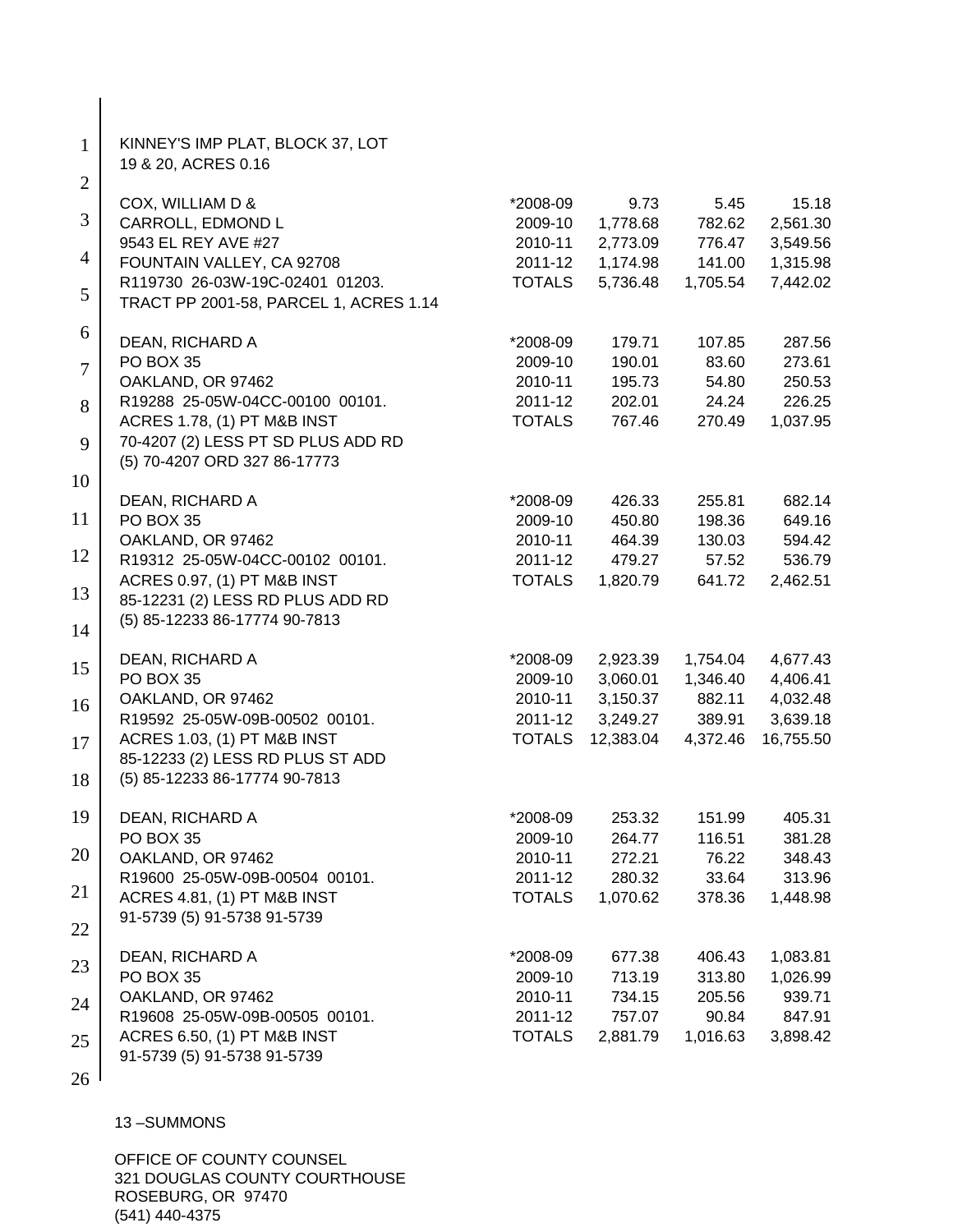| $\mathbf{1}$<br>$\overline{2}$ | <b>EGGERS, LAWRENCE E &amp;</b><br>JASON, RICHARD E &<br><b>EGGERS, WILLIE B</b> | 2011-12<br><b>TOTALS</b> | 33.32<br>33.32     | 3.99<br>3.99       | 37.31<br>37.31       |
|--------------------------------|----------------------------------------------------------------------------------|--------------------------|--------------------|--------------------|----------------------|
| 3                              | PO BOX 315<br>GLENDALE, OR 97442-0315                                            |                          |                    |                    |                      |
| 4                              | M83485 32-04W-07-02800 07704.<br>MFD STRUCT SERIAL # 095001, X #                 |                          |                    |                    |                      |
| 5                              | X166932, Home ID 230159 ON REAL<br>ACCT 32-04W-07-02800, REAL MS, (1)            |                          |                    |                    |                      |
| 6                              | <b>CONTAMINATED SITE</b>                                                         |                          |                    |                    |                      |
| $\overline{7}$                 | EGGERS, WILLIE B & LAWRENCE E &<br>JASON, RICHARD E                              | *2008-09<br>2009-10      | 846.70<br>809.50   | 508.02<br>356.17   | 1,354.72<br>1,165.67 |
| 8                              | <b>PO BOX 315</b>                                                                | 2010-11                  | 835.82             | 234.04             | 1,069.86             |
| 9                              | GLENDALE, OR 97442-0315<br>R52018 32-04W-07-02800 07704.                         | 2011-12<br><b>TOTALS</b> | 879.39<br>3,371.41 | 105.53<br>1,203.76 | 984.92<br>4,575.17   |
| 10                             | TRACT LOTS 3-4 LESS RD & PT SD (IN<br>FIRE) SEE R52074 FOR BAL TL, ACRES         |                          |                    |                    |                      |
| 11                             | 5.00, MS X# X166932, Home ID<br>230159, POT ADDL TAX-FARM                        |                          |                    |                    |                      |
| 12                             | EGGERS, WILLIE B & LAWRENCE E &                                                  | *2008-09                 | 416.01             | 249.60             | 665.61               |
| 13                             | JASON, RICHARD E<br><b>PO BOX 315</b>                                            | 2009-10<br>2010-11       | 371.69<br>382.90   | 163.55<br>107.20   | 535.24<br>490.10     |
|                                | GLENDALE, OR 97442-0315                                                          | 2011-12                  | 398.20             | 47.78              | 445.98               |
| 14                             | R52074 32-04W-07-02800 07700.                                                    | <b>TOTALS</b>            | 1,568.80           | 568.13             | 2,136.93             |
| 15                             | TRACT LOTS 3-4 LESS RD & PT SD (IN<br>DFPA) SEE R52018 FOR BAL TL, ACRES         |                          |                    |                    |                      |
| 16                             | 41.26, POT ADDL TAX-FARM                                                         |                          |                    |                    |                      |
| 17                             | EGLINTON, GEORGE F &                                                             | *2008-09                 | 789.62             | 473.76             | 1,263.38             |
| 18                             | FOSTER, NELDA J<br>PO BOX 61                                                     | 2009-10<br>2010-11       | 834.93<br>860.13   | 367.36<br>240.84   | 1,202.29<br>1,100.97 |
|                                | OAKLAND, OR 97462                                                                | 2011-12                  | 887.71             | 106.53             | 994.24               |
| 19                             | R32227 25-05W-04CA-05400 00101.<br>OAKLAND R R ADD, ACRES 0.11, (1) L            | <b>TOTALS</b>            | 3,372.39           | 1,188.49           | 4,560.88             |
| 20                             | 1 B 13 (5) 71-11986 71-11528 77-838                                              |                          |                    |                    |                      |
| 21                             | ENGLE, CLIFFORD M &                                                              | *2008-09                 | 473.85             | 284.31             | 758.16               |
| 22                             | ENGLE, REX A &                                                                   | 2009-10                  | 445.72             | 196.12             | 641.84               |
|                                | ENGLE, CONNIE J<br>3764 SW JOSEPH ST                                             | 2010-11<br>2011-12       | 398.41<br>362.39   | 111.55<br>43.49    | 509.96<br>405.88     |
| 23                             | ROSEBURG, OR 97470                                                               | <b>TOTALS</b>            | 1,680.37           | 635.47             | 2,315.84             |
| 24                             | M85302 27-06W-01AC-01503 00403.<br>MFD STRUCT SERIAL # 910161, X #               |                          |                    |                    |                      |
| 25                             | X204283, Home ID 258985 ON REAL<br>ACCT 27-06W-01AC-01503, REAL MS               |                          |                    |                    |                      |
| 26                             |                                                                                  |                          |                    |                    |                      |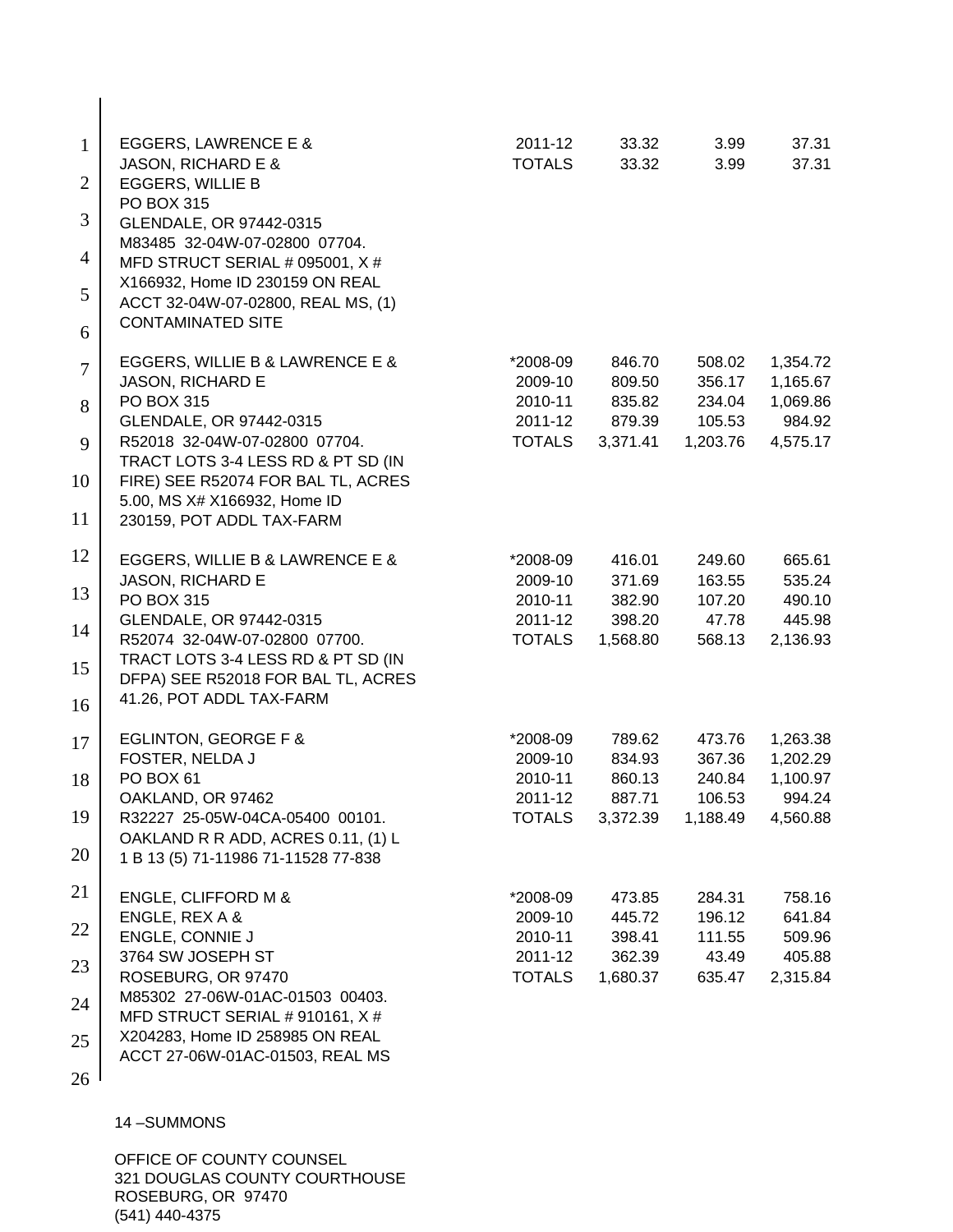| $\mathbf{1}$   | ENGLE, REX A; CONNIE J;CLIFFORD<br>3764 NW JOSEPH                   | *2008-09<br>2009-10      | 596.10<br>604.25 | 357.67<br>265.87 | 953.77<br>870.12   |
|----------------|---------------------------------------------------------------------|--------------------------|------------------|------------------|--------------------|
| $\overline{2}$ | ROSEBURG, OR 97470<br>R59356 27-06W-01AC-01503 00403.               | 2010-11<br>2011-12       | 730.52<br>742.51 | 204.55<br>89.11  | 935.07<br>831.62   |
| 3              | FERGUSON TERRACES, ACRES 0.15, MS                                   | <b>TOTALS</b>            | 2,673.38         | 917.20           | 3,590.58           |
| $\overline{4}$ | X# X204283, Home ID 258985, (2) L<br>4 B 3 (5) 93-11407 95-20653    |                          |                  |                  |                    |
| 5              | ERICKSON, JOHN A & CLAUDIA                                          | *2008-09                 | 356.52           | 213.91           | 570.43             |
| 6              | 16679 N GRAND PINE WAY                                              | 2009-10                  | 368.46           | 162.13           | 530.59             |
|                | NAMPA, ID 83651-6421                                                | 2010-11                  | 378.38           | 105.95           | 484.33             |
| $\overline{7}$ | R21091 22-05W-17AB-01800 02201.                                     | 2011-12                  | 391.50           | 46.99            | 438.49             |
| 8              | DRAIN, ACRES 0.06, (2) PT LOTS 3 4<br>& 5 B 4 (5) 85-12276 86-17645 | <b>TOTALS</b>            | 1,494.86         | 528.98           | 2,023.84           |
| 9              | FIRST LAND INVESTMENT CO INC                                        | *2008-09                 | 557.46           | 334.46           | 891.92             |
|                | 920 NE BROOKLYN AVE                                                 | 2009-10                  | 576.12           | 253.47           | 829.59             |
| 10             | ROSEBURG, OR 97470-1518                                             | 2010-11                  | 591.62           | 165.65           | 757.27             |
|                | R24323 22-05W-17AA-05100 02201.                                     | 2011-12                  | 612.17           | 73.46            | 685.63             |
| 11             | EAST DRAIN ADD, ACRES 0.11, (2) L<br>4 B 8 (5) 80-15221             | <b>TOTALS</b>            | 2,337.37         | 827.04           | 3,164.41           |
| 12             |                                                                     |                          |                  |                  |                    |
| 13             | FOWLER, GARY & CHRISTINE E                                          | *2008-09                 | 577.96           | 344.79           | 922.75             |
|                | <b>PO BOX 496</b>                                                   | 2009-10                  | 646.74           | 284.56           | 931.30             |
| 14             | MYRTLE CREEK, OR 97457<br>R15414 29-05W-28AA-05700 01901.           | 2010-11                  | 665.90<br>685.86 | 186.45<br>82.30  | 852.35<br>768.16   |
|                | MYRTLE CREEK, ACRES 0.23, (1) PT                                    | 2011-12<br><b>TOTALS</b> | 2,576.46         | 898.10           | 3,474.56           |
| 15             | LTS 1 & 2 B 1 & L 7 B1 (2) PT L 2                                   |                          |                  |                  |                    |
| 16             | & L 7 B 1 (5) 91-5432 91-8677<br>92-6807                            |                          |                  |                  |                    |
| 17             | FOWLER, GARY & CHRISTINE E                                          | *2008-09                 | 247.11           | 146.26           | 393.37             |
| 18             | <b>PO BOX 496</b>                                                   | 2009-10                  | 443.52           | 195.14           | 638.66             |
|                | MYRTLE CREEK, OR 97457                                              | 2010-11                  | 456.65           | 127.87           | 584.52             |
| 19             | R37458 30-06W-24BB-00500 07001.                                     | 2011-12                  | 470.35           | 56.44            | 526.79             |
|                | TRACT M&B INST 68-4251, ACRES 0.23                                  | <b>TOTALS</b>            | 1,617.63         | 525.71           | 2,143.34           |
| 20             |                                                                     |                          |                  |                  |                    |
| 21             | GARBINI, JOHN & EDIE M<br>949 EDIE'S LANE                           | *2008-09<br>2009-10      | 701.00<br>686.08 | 420.23<br>301.88 | 1,121.23<br>987.96 |
|                | MYRTLE CREEK, OR 97457                                              | 2010-11                  | 703.15           | 196.88           | 900.03             |
| 22             | R59430 29-05W-18-01400 01900.                                       | 2011-12                  | 719.92           | 86.40            | 806.32             |
|                | ACRES 227.30, (1) PT M&B INST                                       | <b>TOTALS</b>            | 2,810.15         | 1,005.39         | 3,815.54           |
| 23             | 78-5422 (2) SEE 11612-38 FOR BAL                                    |                          |                  |                  |                    |
| 24             | TL (5) 78-5422 81-9854 D87-3000                                     |                          |                  |                  |                    |
| 25             | GARBINI, JOHN & EDIE M                                              | 2010-11                  | 1.24             | 0.34             | 1.58               |
|                | 949 EDIE'S LANE                                                     | 2011-12                  | 1.26             | 0.16             | 1.42               |
| 26             | MYRTLE CREEK, OR 97457                                              | <b>TOTALS</b>            | 2.50             | 0.50             | 3.00               |
|                | 15-SUMMONS                                                          |                          |                  |                  |                    |

 $\overline{\phantom{a}}$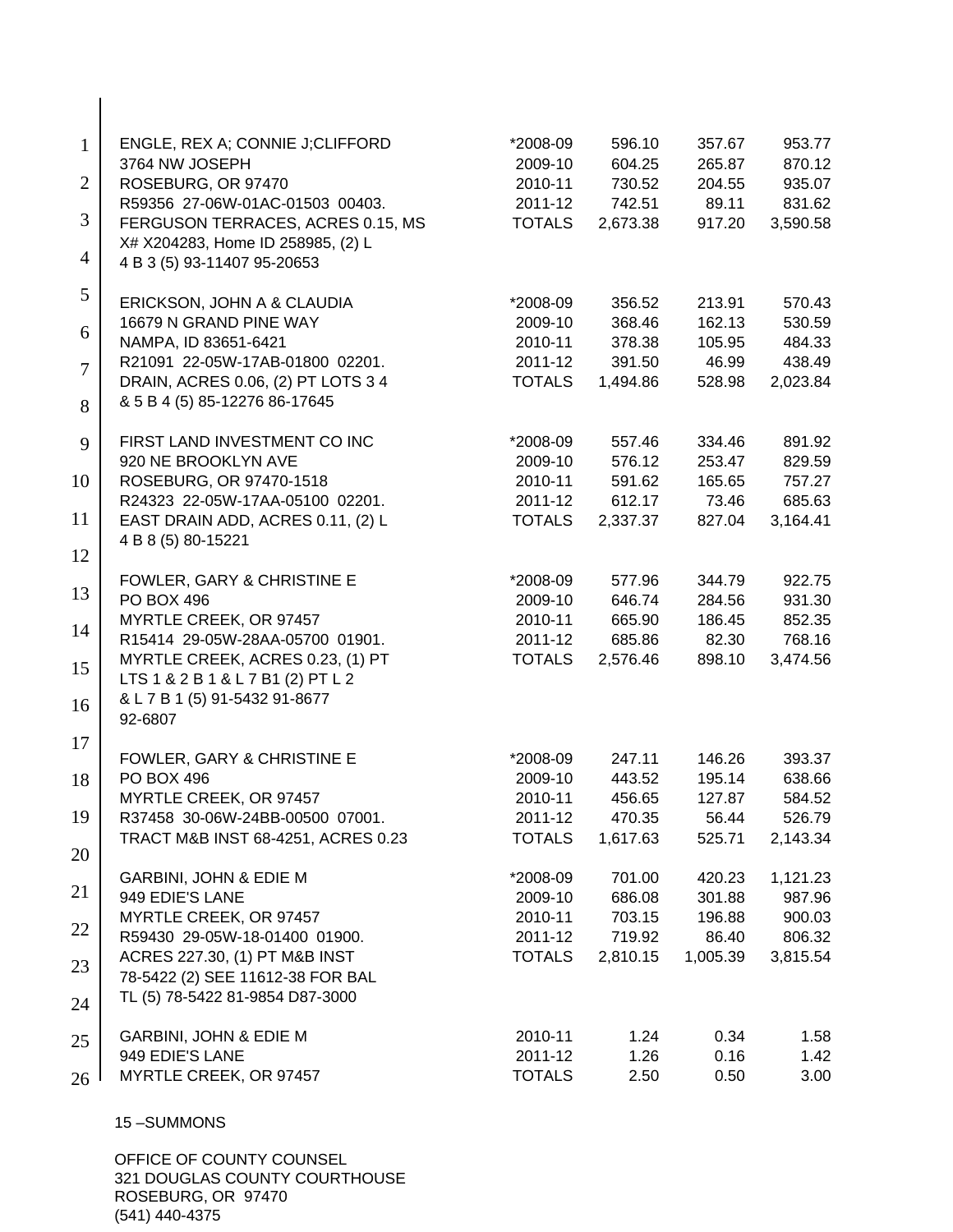| $\mathbf{1}$   | R59493 29-05W-18-01400 01904.                                 |                          |                      |                    |                      |
|----------------|---------------------------------------------------------------|--------------------------|----------------------|--------------------|----------------------|
|                | ACRES 0.95, (1) PT M&B INST                                   |                          |                      |                    |                      |
| $\overline{2}$ | 78-5422 (2) SEE 11612-04 FOR BAL                              |                          |                      |                    |                      |
| 3              | TL (5) 78-5422 81-9854 D87-3000                               |                          |                      |                    |                      |
|                | GIBBONS, ROBERT AARON ANTHONY &                               | *2008-09                 | 981.81               | 589.08             | 1,570.89             |
| $\overline{4}$ | <b>GIBBONS, CORY SHANE</b>                                    | 2009-10                  | 1,009.71             | 444.28             | 1,453.99             |
| 5              | 4260 CORONADO DRIVE                                           | 2010-11                  | 1,041.42             | 291.60             | 1,333.02             |
|                | ROSEBURG, OR 97471<br>R64628 28-06W-11BC-04500 00414.         | 2011-12<br><b>TOTALS</b> | 1,466.75<br>4,499.69 | 176.01<br>1,500.97 | 1,642.76<br>6,000.66 |
| 6              | SUNNYSLOPE 7TH ADD, BLOCK 3, LOT                              |                          |                      |                    |                      |
| $\overline{7}$ | 11, ACRES 0.18                                                |                          |                      |                    |                      |
|                |                                                               |                          |                      |                    |                      |
| 8              | GOLDSON-HEDDEN, MARGARET TRS                                  | *2008-09                 | 204.21               | 122.52             | 326.73               |
|                | <b>FANNIE L GOLDSON LIVING TRUST &amp;</b>                    | 2009-10<br>2010-11       | 206.91<br>211.64     | 91.05              | 297.96               |
| 9              | GOLDSON-HEDDEN, MARGARET ANN<br>PO BOX 404                    | 2011-12                  | 216.75               | 59.26<br>26.02     | 270.90<br>242.77     |
| 10             | REEDSPORT, OR 97467                                           | <b>TOTALS</b>            | 839.51               | 298.85             | 1,138.36             |
|                | R17563 22-09W-18CA-02500 10507.                               |                          |                      |                    |                      |
| 11             | SCOTTSBURG, ACRES 0.42, (2) PT L 3                            |                          |                      |                    |                      |
|                | & 4 & L 5 & 6 B 33 (5) P-79-242 86-1298-99                    |                          |                      |                    |                      |
| 12             |                                                               |                          |                      |                    |                      |
| 13             | GOLDSON-HEDDEN, MARGARET TRS<br>FANNIE L GOLDSON LIVING TRUST | *2008-09<br>2009-10      | 762.58<br>781.68     | 457.56<br>343.94   | 1,220.14<br>1,125.62 |
|                | PO BOX 404                                                    | 2010-11                  | 801.34               | 224.38             | 1,025.72             |
| 14             | REEDSPORT, OR 97467                                           | 2011-12                  | 822.66               | 98.72              | 921.38               |
|                | R17571 22-09W-18CA-02501 10507.                               | <b>TOTALS</b>            | 3,168.26             | 1,124.60           | 4,292.86             |
| 15             | SCOTTSBURG, ACRES 0.42, (2) PT L 1                            |                          |                      |                    |                      |
| 16             | &2&L7&8B33                                                    |                          |                      |                    |                      |
|                |                                                               |                          |                      |                    |                      |
| 17             | <b>GRAHAM, KENDALL &amp;</b><br>GRAHAM, BRENDA                | *2008-09<br>2009-10      | 677.89<br>1,046.51   | 393.17<br>460.46   | 1,071.06<br>1,506.97 |
| 18             | 3923 ELKHEAD RD                                               | 2010-11                  | 1,076.24             | 301.34             | 1,377.58             |
|                | YONCALLA, OR 97499                                            | 2011-12                  | 1,651.18             | 198.15             | 1,849.33             |
| 19             | R53184 23-04W-06-00300 03200.                                 | <b>TOTALS</b>            | 4,451.82             | 1,353.12           | 5,804.94             |
|                | ACRES 17.57, POT ADDL TAX-FARM,                               |                          |                      |                    |                      |
| 20             | (1) PT M&B V155 P138 (2) LESS PT                              |                          |                      |                    |                      |
| 21             | SD (IN DFPA) SEE (3) 3364-02 FOR                              |                          |                      |                    |                      |
|                | BAL TL (5) 95-23109 96-26172 96-26173                         |                          |                      |                    |                      |
| 22             | HALL, GARY I & JANE W                                         | *2008-09                 | 22.53                | 13.51              | 36.04                |
|                | HC 31 BOX 418                                                 | 2009-10                  | 20.71                | 9.12               | 29.83                |
| 23             | HAPPY JACK, AZ 86024-9715                                     | 2010-11                  | 20.77                | 5.81               | 26.58                |
| 24             | R21000 25-05W-10D-00400 13005.                                | 2011-12                  | 20.85                | 2.51               | 23.36                |
|                | ACRES 0.22, (1) EXC M&B V 106 P                               | <b>TOTALS</b>            | 84.86                | 30.95              | 115.81               |
| 25             | 538 D (2) (10 FT STRIP) (5) 106/538 78-438                    |                          |                      |                    |                      |
| 26             | HALL, RHONDA                                                  | *2008-09                 | 2,731.83             | 1,639.10           | 4,370.93             |
|                | 16-SUMMONS                                                    |                          |                      |                    |                      |
|                |                                                               |                          |                      |                    |                      |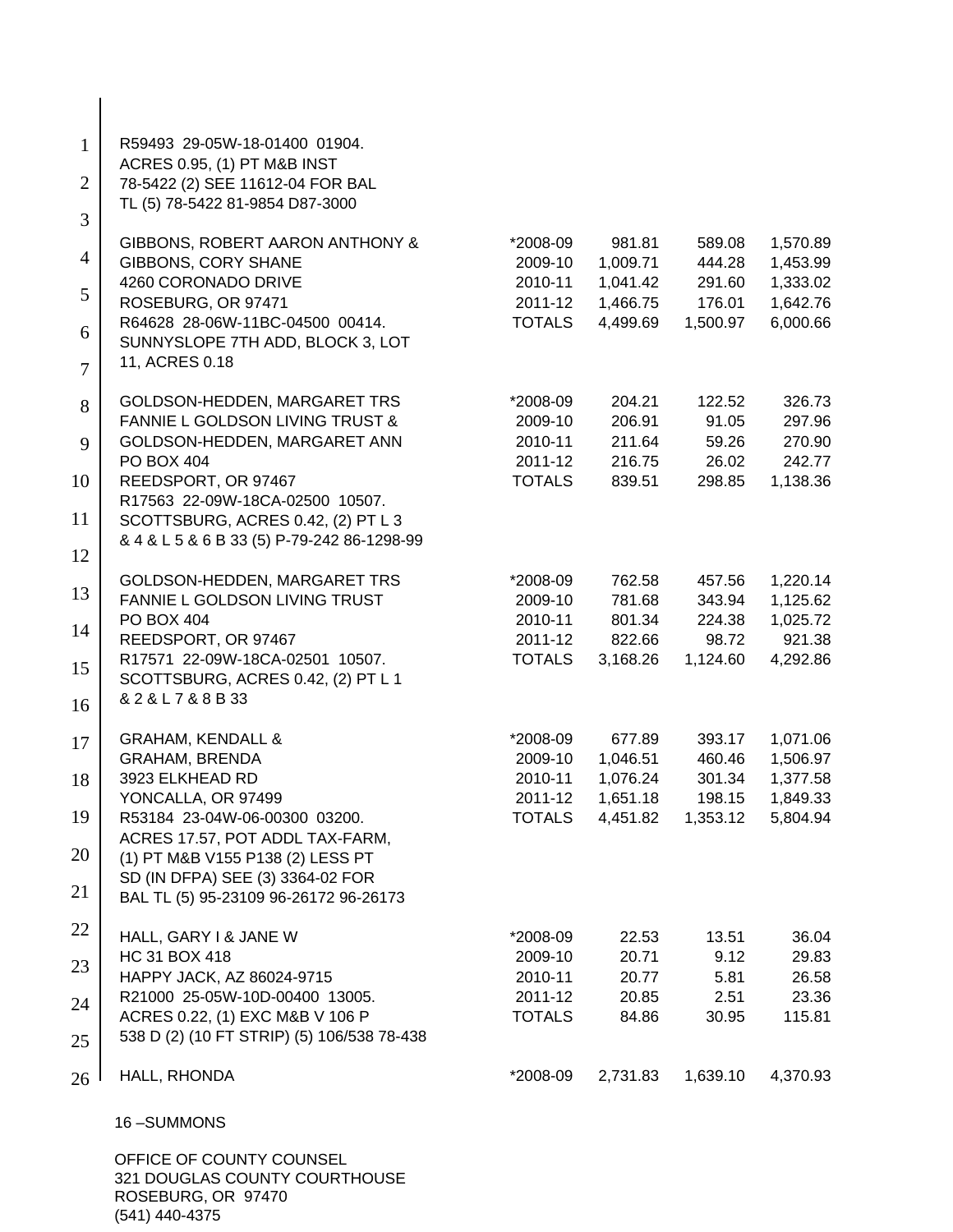| $\mathbf{1}$   | PO BOX 237                                              | 2009-10            | 2,766.93             | 1,217.44         | 3,984.37             |
|----------------|---------------------------------------------------------|--------------------|----------------------|------------------|----------------------|
| $\overline{2}$ | WINSTON, OR 97496<br>R56536 28-06W-22CC-00101 11604.    | 2010-11<br>2011-12 | 2,500.71<br>3,338.51 | 700.20<br>400.63 | 3,200.91<br>3,739.14 |
|                | P.P. 1996-91, PARCEL 1, ACRES 0.16                      | <b>TOTALS</b>      | 11,337.98            | 3,957.37         | 15,295.35            |
| 3              |                                                         |                    |                      |                  |                      |
| $\overline{4}$ | HENDERSON, TRENT A &                                    | *2008-09           | 1,425.47             | 852.66           | 2,278.13             |
|                | AYERS-HENDERSON, DIXIE L                                | 2009-10            | 1,522.84             | 670.04           | 2,192.88             |
| 5              | 4021 HANNA ST<br>ROSEBURG, OR 97471-5731                | 2010-11<br>2011-12 | 1,577.34<br>1,628.81 | 441.65<br>195.46 | 2,018.99<br>1,824.27 |
|                | R59364 28-06W-10AB-00100 00414.                         | <b>TOTALS</b>      | 6,154.46             | 2,159.81         | 8,314.27             |
| 6              | AUSTIN ROAD TRACTS, ACRES 0.28,                         |                    |                      |                  |                      |
| $\overline{7}$ | (1) L 1 B 3 (5) 76-6069 CC-76-1141                      |                    |                      |                  |                      |
| 8              | HICKMAN, RIAN L                                         | *2008-09           | 858.68               | 501.63           | 1,360.31             |
|                | 352 N 3RD ST                                            | 2009-10            | 1,229.94             | 541.17           | 1,771.11             |
| 9              | LEBANON, OR 97355                                       | 2010-11            | 1,262.84             | 353.61           | 1,616.45             |
|                | R70092 22-12W-03BB-03300 10501.                         | 2011-12            | 1,271.66             | 152.61           | 1,424.27             |
| 10             | REEDSPORT ADD TO RDSPT, ACRES                           | <b>TOTALS</b>      | 4,623.12             | 1,549.02         | 6,172.14             |
| 11             | 0.13, (2) PT LTS 10 & 11 B 15 (5)<br>81-9395 91-9433,34 |                    |                      |                  |                      |
|                |                                                         |                    |                      |                  |                      |
| 12             | HOUCK, WILLIAM D & PAMELA D                             | *2008-09           | 1,023.19             | 613.92           | 1,637.11             |
|                | 835 NE MADRONA DR                                       | 2009-10            | 1,053.89             | 463.72           | 1,517.61             |
| 13             | MYRTLE CREEK, OR 97457                                  | 2010-11            | 1,085.10             | 303.84           | 1,388.94             |
| 14             | R15294 29-05W-22CA-09300 01901.                         | 2011-12            | 1,117.62             | 134.11           | 1,251.73             |
|                | CHRISTIAN TRACT, ACRES 0.23, (1) L                      | <b>TOTALS</b>      | 4,279.80             | 1,515.59         | 5,795.39             |
| 15             | 26 (5) 280245 90-18697 92-3770                          |                    |                      |                  |                      |
| 16             | JERRY L TABOR BUILDING INC                              | *2007-08           | 0.83                 | 0.64             | 1.47                 |
|                | <b>PO BOX 145</b>                                       | *2008-09           | 0.84                 | 0.50             | 1.34                 |
| 17             | UMPQUA, OR 97486                                        | 2009-10            | 0.85                 | 0.36             | 1.21                 |
|                | R131091 27-05W-07CB-08601 00401.                        | 2010-11            | 0.87                 | 0.24             | 1.11                 |
| 18             | SUNSET VIEW SUB PH 1&2, LOT TODD                        | 2011-12            | 0.88                 | 0.12             | 1.00                 |
|                | ST PLUG (60 SQ FT)                                      | <b>TOTALS</b>      | 4.27                 | 1.86             | 6.13                 |
| 19             | JERRY L TABOR BUILDING INC                              | *2007-08           | 0.83                 | 0.64             | 1.47                 |
| 20             | <b>PO BOX 145</b>                                       | *2008-09           | 0.84                 | 0.50             | 1.34                 |
|                | UMPQUA, OR 97486                                        | 2009-10            | 0.85                 | 0.36             | 1.21                 |
| 21             | R131092 27-05W-07CB-08602 00401.                        | 2010-11            | 0.87                 | 0.24             | 1.11                 |
|                | SUNSET VIEW SUB PH 1&2, LOT SUNSET                      | 2011-12            | 0.88                 | 0.12             | 1.00                 |
| 22             | LANE ST PLUG (60 SQ FT)                                 | <b>TOTALS</b>      | 4.27                 | 1.86             | 6.13                 |
| 23             | KEITH, JAMES M & DOROTHEA B                             | *2008-09           | 93.26                | 53.02            | 146.28               |
|                | PO BOX 846                                              | 2009-10            | 204.04               | 89.77            | 293.81               |
| 24             | SUTHERLIN, OR 97479                                     | 2010-11            | 208.22               | 58.30            | 266.52               |
|                | R44634 25-05W-08DA-02801 00113.                         | 2011-12            | 213.00               | 25.56            | 238.56               |
| 25             | UNION HEIGHTS HOMESITES, ACRES                          | <b>TOTALS</b>      | 718.52               | 226.65           | 945.17               |
| 26             | 0.47, MS X# X117141, Home ID                            |                    |                      |                  |                      |

 $\overline{\phantom{a}}$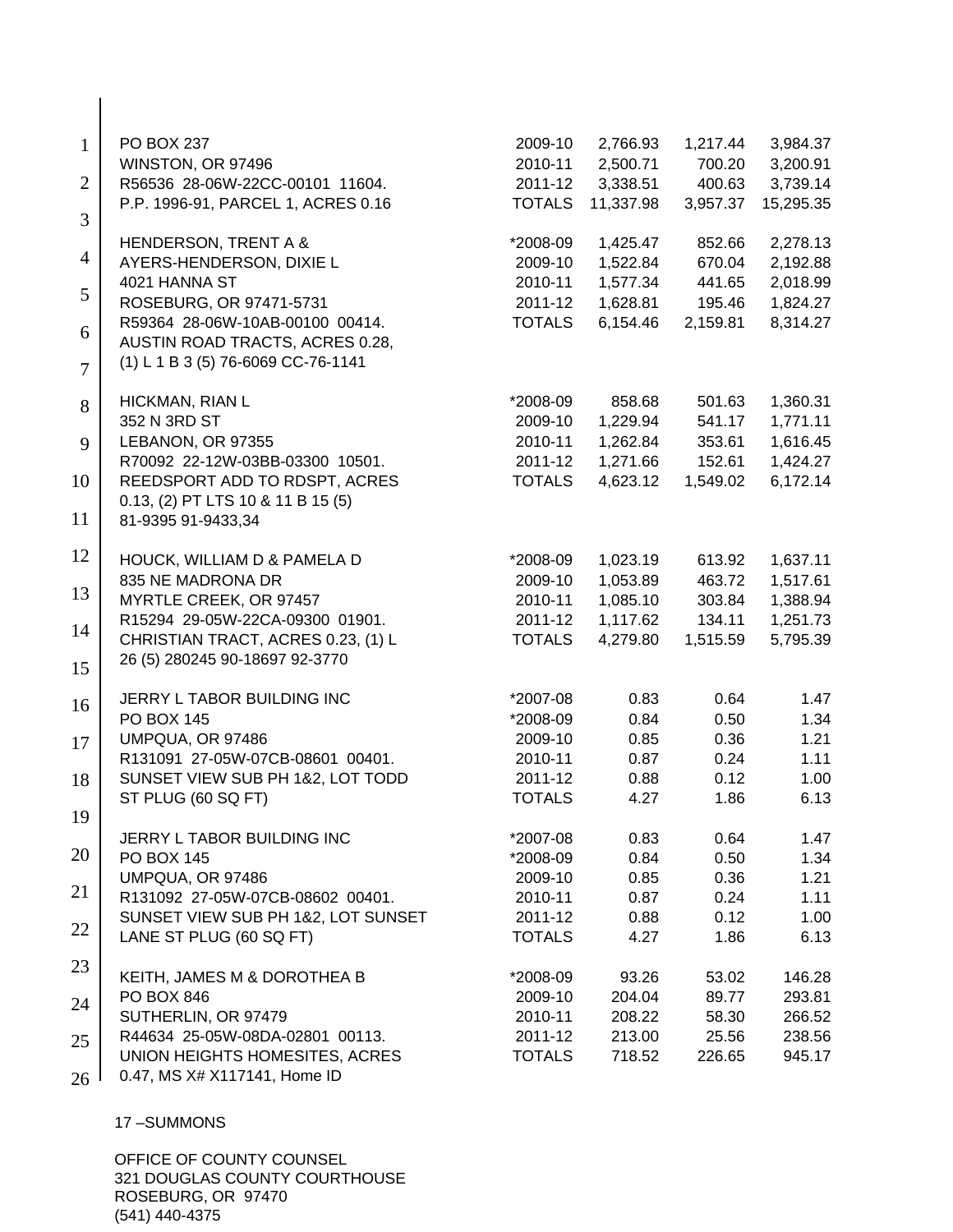| $\mathbf{1}$   | 192126, (2) PT L 14 (5) 83-14168<br>88-17916                     |                     |                  |                  |                      |
|----------------|------------------------------------------------------------------|---------------------|------------------|------------------|----------------------|
| $\overline{2}$ |                                                                  |                     |                  |                  |                      |
| 3              | KOBBEMAN, GLEN & NANCY<br>% TAYLOR, FRANK J & EDNA MAY           | *2008-09<br>2009-10 | 725.78<br>746.22 | 435.48<br>328.33 | 1,161.26<br>1,074.55 |
|                | 561 E FIRST AVE                                                  | 2010-11             | 766.02           | 214.48           | 980.50               |
| 4              | SUTHERLIN, OR 97479                                              | 2011-12             | 788.05           | 94.56            | 882.61               |
|                | R52614 25-05W-17CD-04900 13001.                                  | <b>TOTALS</b>       | 3,026.07         | 1,072.85         | 4,098.92             |
| 5              | S L & W CO PLAT O, ACRES 0.23, (2)                               |                     |                  |                  |                      |
|                | L 27 THRU 30 B 15 (3) TL 509 L 28                                |                     |                  |                  |                      |
| 6              | B 15 (5) 74-10582 REF, 75-2613                                   |                     |                  |                  |                      |
| $\tau$         | KOBEL, KENNETH RAYMOND &                                         | *2008-09            | 365.66           | 211.73           | 577.39               |
|                | KOBEL, DONNA L                                                   | 2009-10             | 591.00           | 260.04           | 851.04               |
| 8              | 1260 WEST FIRST AVE                                              | 2010-11             | 606.66           | 169.87           | 776.53               |
| 9              | SUTHERLIN, OR 97479                                              | 2011-12             | 624.12           | 74.88            | 699.00               |
|                | R51767 25-05W-19AB-01100 13001.                                  | <b>TOTALS</b>       | 2,187.44         | 716.52           | 2,903.96             |
| 10             | ROBINSON'S SUB, ACRES 0.19, (1) L                                |                     |                  |                  |                      |
|                | 9 & PT L 8 B 2 (5) 77-371 98-13886,87                            |                     |                  |                  |                      |
| 11             |                                                                  |                     |                  |                  |                      |
|                | LAKES, JOHN CHARLES THOMAS                                       | *2008-09            | 76.11            | 45.68            | 121.79               |
| 12             | PO BOX 1055                                                      | 2009-10             | 66.63            | 29.32            | 95.95                |
| 13             | YONCALLA, OR 97499                                               | 2010-11             | 58.49            | 16.39            | 74.88                |
|                | M83837 23-05W-03BB-04000 03201.                                  | 2011-12             | 52.83            | 6.33             | 59.16                |
| 14             | <b>MFD STRUCT SERIAL #</b><br>B1DF1A930134233, X # X167827, Home | <b>TOTALS</b>       | 254.06           | 97.72            | 351.78               |
|                | ID 230887 ON REAL ACCT                                           |                     |                  |                  |                      |
| 15             | 23-05W-03BB-04000, REAL MS                                       |                     |                  |                  |                      |
| 16             |                                                                  |                     |                  |                  |                      |
|                | LAKES, JOHN T                                                    | *2008-09            | 170.99           | 102.60           | 273.59               |
| 17             | PO BOX 1055                                                      | 2009-10             | 176.11           | 77.50            | 253.61               |
|                | YONCALLA, OR 97499                                               | 2010-11             | 181.32           | 50.78            | 232.10               |
| 18             | R30291 23-05W-03BB-04000 03201.                                  | 2011-12             | 186.75           | 22.42            | 209.17               |
|                | NORTH YONCALLA ADD, ACRES 0.18, MS                               | <b>TOTALS</b>       | 715.17           | 253.30           | 968.47               |
| 19             | X# X167827, Home ID 230887, (1) L                                |                     |                  |                  |                      |
| 20             | 6 B 3 (5) 94-20020, 21, 22 91-16140                              |                     |                  |                  |                      |
|                | LAND INVESTMENT CO INC                                           | *2008-09            | 2,874.57         | 1,724.75         | 4,599.32             |
| 21             | 920 NE BROOKLYN AVE                                              | 2009-10             | 1,362.57         | 599.53           | 1,962.10             |
|                | ROSEBURG, OR 97470-1518                                          | 2010-11             | 3,980.93         | 1,114.67         | 5,095.60             |
| 22             | R61408 28-06W-21DC-00800 11604.                                  | 2011-12             | 2,884.35         | 346.12           | 3,230.47             |
| 23             | BENDER'S SUB, BLOCK 3, LOT 2, ACRES 0.17                         | <b>TOTALS</b>       | 11,102.42        | 3,785.07         | 14,887.49            |
|                | LANE, BRUCE & CODY                                               | *2008-09            | 281.94           | 161.15           | 443.09               |
| 24             | 136 SCHOLFIELD RIDGE RD                                          | 2009-10             | 587.47           | 258.49           | 845.96               |
| 25             | REEDSPORT, OR 97467                                              | 2010-11             | 600.39           | 168.11           | 768.50               |
|                | R50475 22-12W-14D-00500 10500.                                   | 2011-12             | 614.45           | 73.73            | 688.18               |
| 26             | ACRES 1.00, (1) M&B INST 79-10004                                | <b>TOTALS</b>       | 2,084.25         | 661.48           | 2,745.73             |
|                | 18-SUMMONS                                                       |                     |                  |                  |                      |

 $\overline{\phantom{a}}$  $\overline{\phantom{a}}$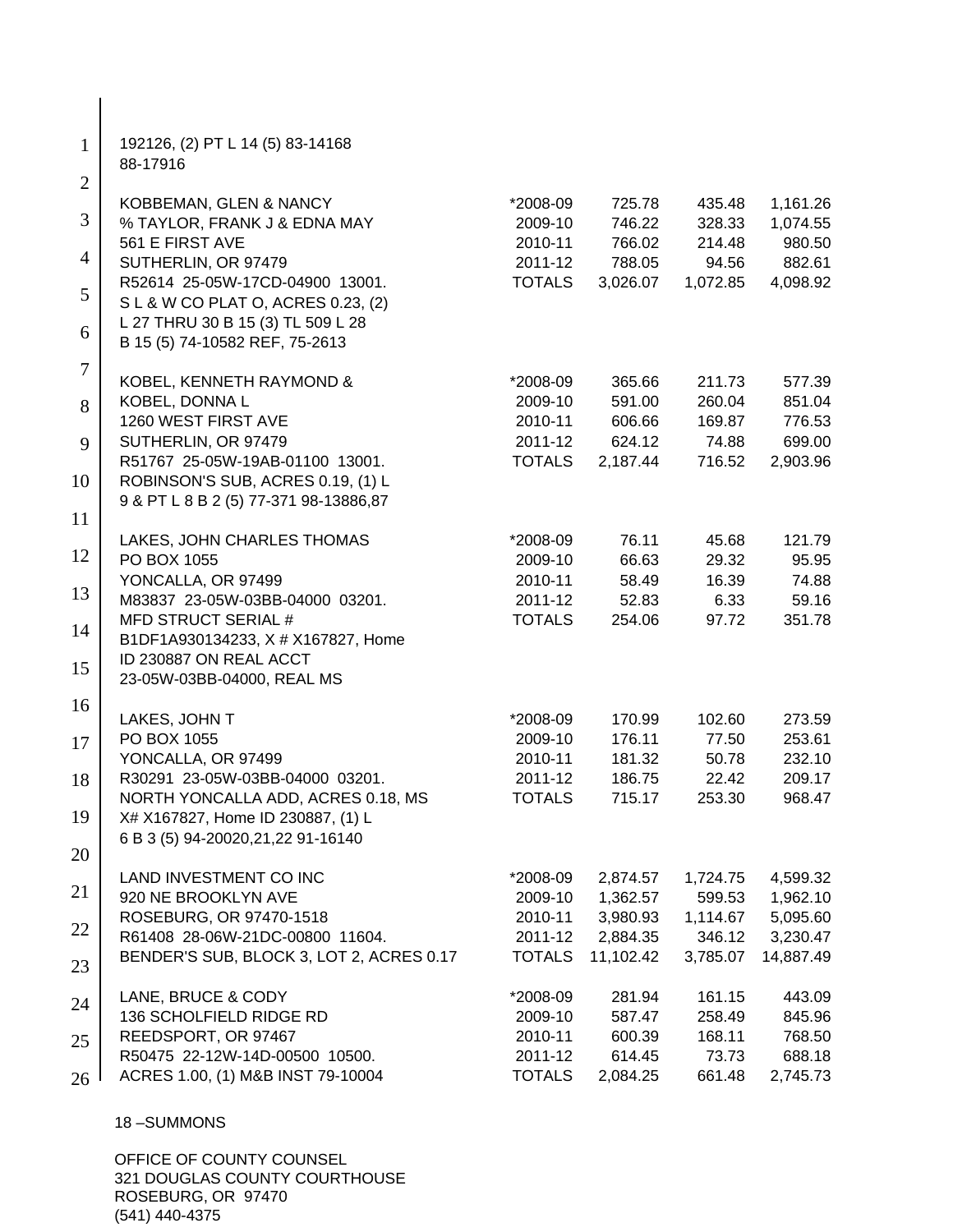| $\mathbf{1}$   | (5) 95-18560,61 2000-5940                                        |                          |                      |                    |                      |
|----------------|------------------------------------------------------------------|--------------------------|----------------------|--------------------|----------------------|
| $\overline{2}$ | LUTHER, MARK H & DORIS K                                         | *2008-09                 | 1,019.74             | 611.85             | 1,631.59             |
| 3              | PO BOX 691<br><b>DRAIN, OR 97435</b>                             | 2009-10                  | 1,053.91             | 463.72             | 1,517.63             |
|                | R25819 22-05W-16BC-03800 02201.                                  | 2010-11<br>2011-12       | 1,049.68<br>1,090.90 | 293.91<br>130.92   | 1,343.59<br>1,221.82 |
| $\overline{4}$ | DUNCAN'S 2ND ADD, ACRES 0.14, (2)                                | <b>TOTALS</b>            | 4,214.23             | 1,500.40           | 5,714.63             |
| 5              | L 7 B 4 (5) PLAT 15/26                                           |                          |                      |                    |                      |
| 6              | MAO, SAM                                                         | *2008-09                 | 1,522.23             | 913.34             | 2,435.57             |
|                | 3065 HARLOW RD                                                   | 2009-10                  | 1,910.18             | 840.48             | 2,750.66             |
| $\overline{7}$ | EUGENE, OR 97401<br>R48009 27-05W-07CC-07800 00401.              | 2010-11<br>2011-12       | 2,030.04<br>2,094.25 | 568.40<br>251.30   | 2,598.44<br>2,345.55 |
| 8              | CAMPBELL'S SUB, BLOCK 3, LOT 3: PT                               | <b>TOTALS</b>            | 7,556.70             | 2,573.52           | 10,130.22            |
|                | VAC ST, ACRES 0.22                                               |                          |                      |                    |                      |
| 9              | MCCLURE, KENNETH D & TAMMY M                                     | *2008-09                 | 159.64               | 89.40              | 249.04               |
| 10             | <b>PO BOX 558</b>                                                | 2009-10                  | 1,143.42             | 503.11             | 1,646.53             |
|                | MYRTLE CREEK, OR 97457                                           | 2010-11                  | 1,161.32             | 325.18             | 1,486.50             |
| 11             | R10102 29-05W-27BA-08600 01901.                                  | 2011-12                  | 1,147.59             | 137.71             | 1,285.30             |
|                | HERMANN'S SUB, ACRES 0.17, (1) L 4                               | <b>TOTALS</b>            | 3,611.97             | 1,055.40           | 4,667.37             |
| 12             | B 7 PT L 5 B 7 (3) TITLE EXEMPT                                  |                          |                      |                    |                      |
| 13             | MHX-4416 (5) 76-17860 77-19957 93-22361                          |                          |                      |                    |                      |
|                | MOSLEY, WILLIAM                                                  | *2008-09                 | 768.53               | 461.12             | 1,229.65             |
| 14             | PO BOX 877                                                       | 2009-10                  | 757.93               | 333.48             | 1,091.41             |
| 15             | GLENDALE, OR 97442                                               | 2010-11                  | 785.00               | 219.80             | 1,004.80             |
|                | R40670 33-06W-05AA-06800 07701.                                  | 2011-12                  | 817.40               | 98.09              | 915.49               |
| 16             | GLENDALE, ACRES 0.16, (1) L 1 B 15<br>(5) P-9931 73-4375 97-3985 | <b>TOTALS</b>            | 3,128.86             | 1,112.49           | 4,241.35             |
| 17             |                                                                  |                          |                      |                    |                      |
|                | MOSS, DEBRA SUE                                                  | *2008-09                 | 1,247.67             | 745.83             | 1,993.50             |
| 18             | 4681 SE WAMPUM RD                                                | 2009-10                  | 1,306.08             | 574.68             | 1,880.76             |
| 19             | PRINEVILLE, OR 97754-8997<br>R10045 27-06W-24DC-05700 00451.     | 2010-11                  | 1,442.16             | 403.80             | 1,845.96             |
|                | ROSEBURG M&B, LOT M&B V138 P496,                                 | 2011-12<br><b>TOTALS</b> | 1,448.82<br>5,444.73 | 173.86<br>1,898.17 | 1,622.68<br>7,342.90 |
| 20             | <b>ACRES 0.36</b>                                                |                          |                      |                    |                      |
| 21             | MULHOLLAND, MARLA                                                | *2008-09                 | 2,160.52             | 1,296.32           | 3,456.84             |
|                | 2240 NW MERLE                                                    | 2009-10                  | 2,224.34             | 978.70             | 3,203.04             |
| 22             | ROSEBURG, OR 97471                                               | 2010-11                  | 2,293.70             | 642.24             | 2,935.94             |
| 23             | R10681 27-06W-15AA-11300 00401.                                  | 2011-12                  | 2,362.11             | 283.44             | 2,645.55             |
|                | UMPQUA FRUIT RANCH, LOT PT 6 7 & 8                               | <b>TOTALS</b>            | 9,040.67             | 3,200.70           | 12,241.37            |
| 24             | (M&B INST 2000-10585), ACRES 2.54                                |                          |                      |                    |                      |
| 25             | MURPHY, CONNIE J                                                 | *2008-09                 | 972.81               | 583.68             | 1,556.49             |
|                | <b>1811 CAVITT CREEK RD</b>                                      | 2009-10                  | 982.71               | 432.40             | 1,415.11             |
| 26             | <b>GLIDE, OR 97443</b>                                           | 2010-11                  | 1,009.48             | 282.65             | 1,292.13             |
|                |                                                                  |                          |                      |                    |                      |

 $\begin{array}{c} \hline \end{array}$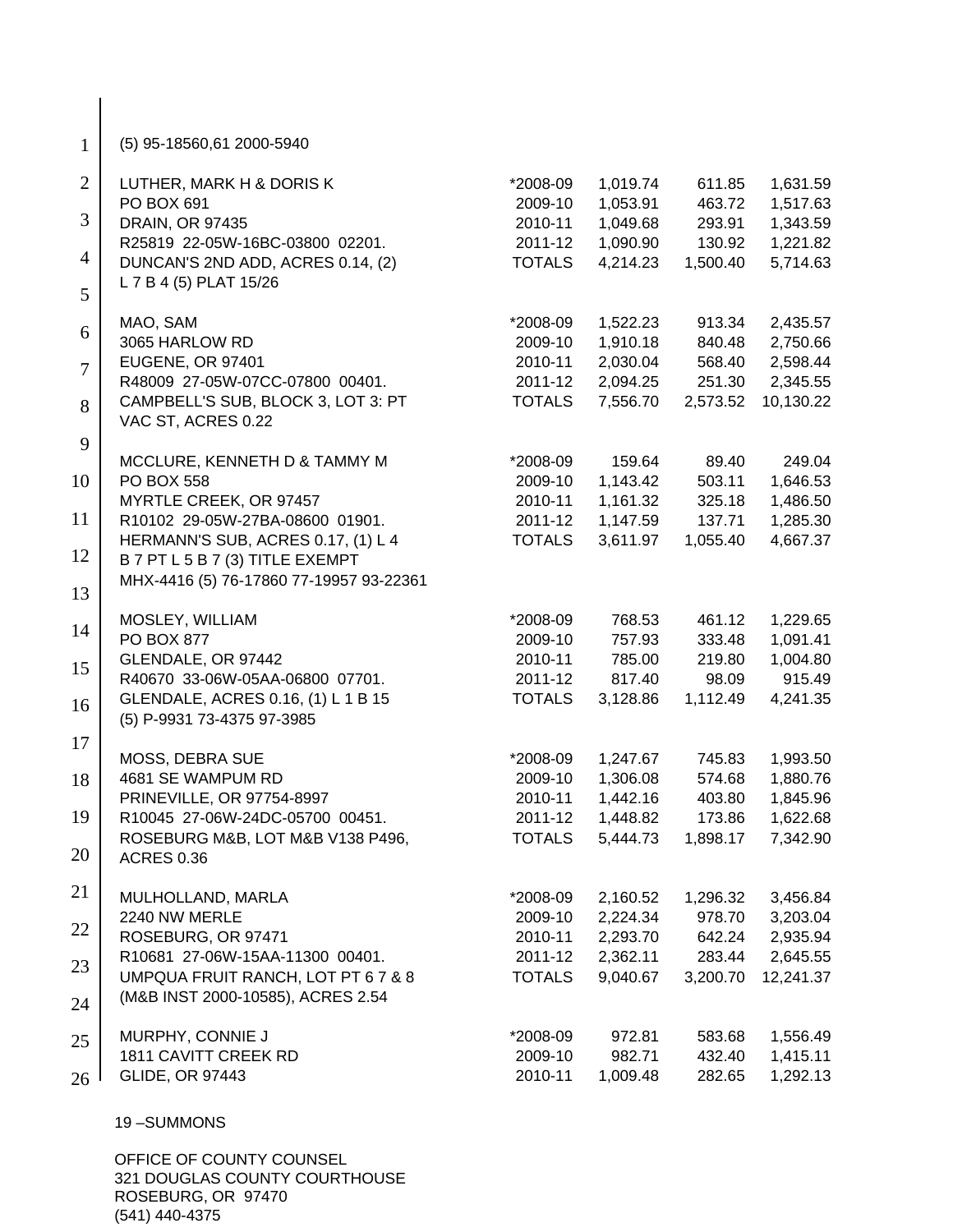| $\mathbf{1}$   | R62096 27-03W-14-00901 01200.<br>ACRES 3.70, (1) M&B INST 92-14255 | 2011-12<br><b>TOTALS</b> | 1,035.89<br>4,000.89 | 124.32<br>1,423.05 | 1,160.21<br>5,423.94 |
|----------------|--------------------------------------------------------------------|--------------------------|----------------------|--------------------|----------------------|
| $\overline{2}$ |                                                                    |                          |                      |                    |                      |
|                | O & C REVESTED GRANT &                                             | *2008-09                 | 166.80               | 100.06             | 266.86               |
| 3              | LANRAD COMMUNICATIONS INC >LE                                      | 2009-10                  | 168.66               | 74.21              | 242.87               |
| 4              | PO BOX 1333                                                        | 2010-11                  | 168.52               | 47.18              | 215.70               |
|                | ROSEBURG, OR 97470<br>R65015 27-04W-00-00400-A2 01200.             | 2011-12<br><b>TOTALS</b> | 168.17<br>672.15     | 20.18<br>241.63    | 188.35<br>913.78     |
| 5              | TRACT LEASED COMMUNICATION SITE IN                                 |                          |                      |                    |                      |
| 6              | SEC 25, ACRES 0.87                                                 |                          |                      |                    |                      |
| 7              | OLESON, DOROTHY                                                    | *2008-09                 | 30.04                | 18.03              | 48.07                |
|                | % POTTER, FLOYD A &                                                | 2009-10                  | 28.60                | 12.57              | 41.17                |
| 8              | <b>SHIRLEY ANN</b>                                                 | 2010-11                  | 28.86                | 8.08               | 36.94                |
|                | 5055 WEST PORT ST                                                  | 2011-12                  | 29.23                | 3.50               | 32.73                |
| 9              | EUGENE, OR 97402-1111                                              | <b>TOTALS</b>            | 116.73               | 42.18              | 158.91               |
|                | R17775 21-04W-21-00600 02200.                                      |                          |                      |                    |                      |
| 10             | ACRES 1.00, (1) M&B INST 66-1449<br>(5) CC-76-1448 REF             |                          |                      |                    |                      |
| 11             |                                                                    |                          |                      |                    |                      |
|                | OLESON, DOROTHY                                                    | *2008-09                 | 734.90               | 440.93             | 1,175.83             |
| 12             | % POTTER, FLOYD A &                                                | 2009-10                  | 730.26               | 321.32             | 1,051.58             |
| 13             | <b>SHIRLEY ANN</b>                                                 | 2010-11                  | 744.11               | 208.35             | 952.46               |
|                | 5055 WEST PORT ST                                                  | 2011-12                  | 769.95               | 92.40              | 862.35               |
| 14             | EUGENE, OR 97402-1111<br>R17759 21-04W-21-00700 02200.             | <b>TOTALS</b>            | 2,979.22             | 1,063.00           | 4,042.22             |
|                | ACRES 39.85, (1) SW1/4SE1/4 (2)                                    |                          |                      |                    |                      |
| 15             | LESS RD (5) CC76-1448 76-20844                                     |                          |                      |                    |                      |
|                |                                                                    |                          |                      |                    |                      |
| 16             | ORR, HELEN E                                                       | *2008-09                 | 1,154.76             | 669.76             | 1,824.52             |
| 17             | PO BOX 542                                                         | 2009-10                  | 1,777.85             | 782.24             | 2,560.09             |
|                | REEDSPORT, OR 97467                                                | 2010-11                  | 1,638.72             | 458.84             | 2,097.56             |
| 18             | R71065 22-12W-03BA-08800 10501.                                    | 2011-12                  | 1,674.05             | 200.88             | 1,874.93             |
|                | TRACT M&B V241 INST 193075: M&B                                    | <b>TOTALS</b>            | 6,245.38             | 2,111.72           | 8,357.10             |
| 19             | INST 203959 (PT VAC B 32 & STS), ACRES<br>0.23                     |                          |                      |                    |                      |
| 20             |                                                                    |                          |                      |                    |                      |
|                | PARKER, RUSS                                                       | *2008-09                 | 196.98               | 114.25             | 311.23               |
| 21             | <b>PO BOX 189</b>                                                  | 2009-10                  | 304.76               | 134.08             | 438.84               |
|                | GLIDE, OR 97443-0189                                               | 2010-11                  | 313.13               | 87.68              | 400.81               |
| 22             | R32612 27-03W-11A-02600 01200.                                     | 2011-12                  | 321.35               | 38.55              | 359.90               |
| 23             | P.P. 2007-137, PARCEL 3, ACRES 5.35                                | <b>TOTALS</b>            | 1,136.22             | 374.56             | 1,510.78             |
|                | PARKER, RUSS                                                       | *2008-09                 | 211.59               | 122.72             | 334.31               |
| 24             | PO BOX 189                                                         | 2009-10                  | 327.55               | 144.12             | 471.67               |
| 25             | GLIDE, OR 97443-0189                                               | 2010-11                  | 336.57               | 94.24              | 430.81               |
|                | R132612 27-03W-11D-00400 01200.                                    | 2011-12                  | 345.47               | 41.45              | 386.92               |
| 26             | P.P. 2007-137, PARCEL 1, ACRES 6.67                                | <b>TOTALS</b>            | 1,221.18             | 402.53             | 1,623.71             |
|                |                                                                    |                          |                      |                    |                      |

 $\overline{\phantom{a}}$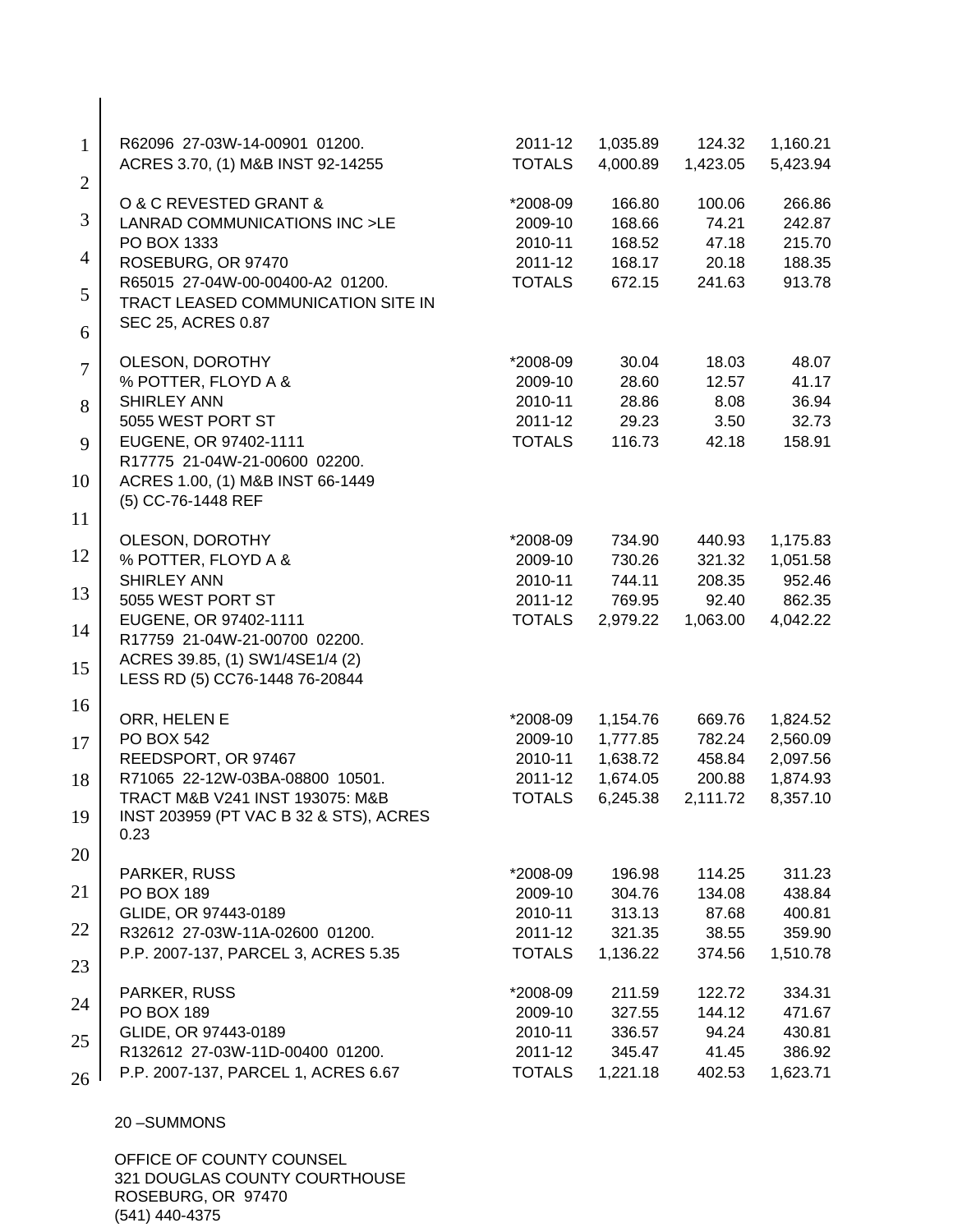| $\mathbf{1}$   |                                          |               |          |          |           |
|----------------|------------------------------------------|---------------|----------|----------|-----------|
|                | PATTERSON, NANCY                         | *2008-09      | 879.28   | 527.50   | 1,406.78  |
| $\overline{2}$ | 206 STENGER LN                           | 2009-10       | 904.89   | 398.16   | 1,303.05  |
|                | ROSEBURG, OR 97470                       | 2010-11       | 932.50   | 261.10   | 1,193.60  |
| 3              | R127401 27-05W-18AC-05200 00451.         | 2011-12       | 959.74   | 115.17   | 1,074.91  |
| $\overline{4}$ | ROCKY RIDGE PUD 2 PH 2, LOT 27,          | <b>TOTALS</b> | 3,676.41 | 1,301.93 | 4,978.34  |
|                | ACRES 0.23, NO BAG                       |               |          |          |           |
| 5              | PHILLIPS, ROY LEE & TINA                 | *2008-09      | 537.92   | 322.46   | 860.38    |
|                | <b>PO BOX 511</b>                        | 2009-10       | 576.45   | 253.65   | 830.10    |
| 6              | OAKLAND, OR 97462                        | 2010-11       | 593.83   | 166.29   | 760.12    |
| $\overline{7}$ | R33347 25-05W-04BD-02400 00101.          | 2011-12       | 611.91   | 73.44    | 685.35    |
|                | OAKLAND R R ADD, ACRES 0.11, (2) L       | <b>TOTALS</b> | 2,320.11 | 815.84   | 3,135.95  |
| 8              | 5 B 44 (5) 94-23087                      |               |          |          |           |
| 9              | PREHALL, ROBERT J                        | *2008-09      | 354.95   | 212.96   | 567.91    |
|                | 879 GLIDE LOOP RD                        | 2009-10       | 366.05   | 161.06   | 527.11    |
| 10             | <b>GLIDE, OR 97443</b>                   | 2010-11       | 380.23   | 106.46   | 486.69    |
|                | R126880 28-06W-22BD-00600 11604.         | 2011-12       | 390.95   | 46.92    | 437.87    |
| 11             | PLUM RIDGE 2 SUB PH 1, LOT 3, ACRES 0.14 | <b>TOTALS</b> | 1,492.18 | 527.40   | 2,019.58  |
|                |                                          |               |          |          |           |
| 12             | PRESTWOOD, LARRY S & FLORENCE J          | *2008-09      | 2,105.49 | 1,263.29 | 3,368.78  |
|                | 575 EVELYN ST                            | 2009-10       | 2,136.88 | 940.24   | 3,077.12  |
| 13             | ROSEBURG, OR 97471                       | 2010-11       | 2,201.90 | 616.53   | 2,818.43  |
|                | R72757 27-06W-07A-01500 00402.           | 2011-12       | 2,257.96 | 270.96   | 2,528.92  |
| 14             | TRACT M&B INST 70-8196, ACRES 1.00       | <b>TOTALS</b> | 8,702.23 | 3,091.02 | 11,793.25 |
| 15             | PUNNEO, MONICA LYNN                      | *2008-09      | 237.73   | 142.64   | 380.37    |
|                | PO BOX 1348                              | 2009-10       | 243.47   | 107.14   | 350.61    |
| 16             | COTTAGE GROVE, OR 97424                  | 2010-11       | 249.19   | 69.77    | 318.96    |
|                | R18735 21-04W-30C-00600 02200.           | 2011-12       | 257.70   | 30.93    | 288.63    |
| 17             | ACRES 8.79, (1) M&B VOL 128 PG 301       | <b>TOTALS</b> | 988.09   | 350.48   | 1,338.57  |
| 18             | D (2) LESS PT SD (5) 76-7774 11212       |               |          |          |           |
|                | 13 & 13775                               |               |          |          |           |
| 19             |                                          |               |          |          |           |
|                | RAMEY, DEBORAH S                         | *2008-09      | 1,374.90 | 824.95   | 2,199.85  |
| 20             | 877 NE NASH                              | 2009-10       | 1,415.51 | 622.82   | 2,038.33  |
|                | ROSEBURG, OR 97470                       | 2010-11       | 1,459.64 | 408.70   | 1,868.34  |
| 21             | R57263 27-05W-18CA-02000 00451.          | 2011-12       | 1,833.16 | 219.97   | 2,053.13  |
|                | BEULAH ADD, BLOCK 1, LOT 3 & 4, ACRES    |               |          |          |           |
| 22             | 0.38                                     | <b>TOTALS</b> | 6,083.21 | 2,076.44 | 8,159.65  |
| 23             | REEVES, GAYLE                            | *2008-09      | 915.45   | 549.26   | 1,464.71  |
|                | 1414 SW 3RD AVENUE STE 2301              | 2009-10       | 942.48   | 414.70   | 1,357.18  |
| 24             | PORTLAND, OR 97201                       | 2010-11       | 971.87   | 272.13   | 1,244.00  |
|                | R71500 27-05W-06-02900 00401.            | 2011-12       | 1,000.84 | 120.09   | 1,120.93  |
| 25             | ROSEBURG ORCH CO TR1 PL1, ACRES          | <b>TOTALS</b> | 3,830.64 | 1,356.18 | 5,186.82  |
| 26             | 14.80, (2) PT L 94 (5) P-10382           |               |          |          |           |
|                |                                          |               |          |          |           |

 $\Big\}$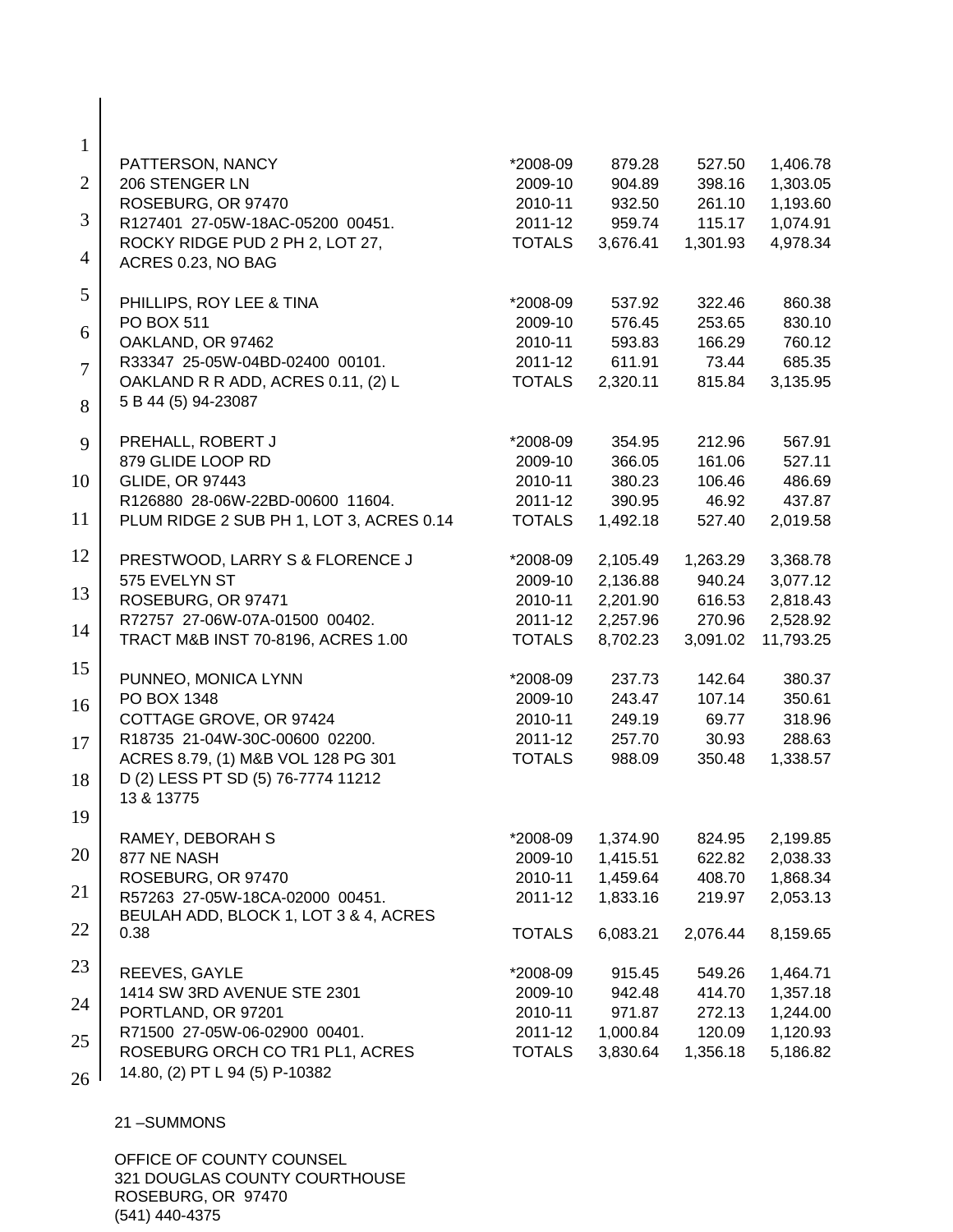| $\mathbf{1}$   | 71-5405 81-1820                                                             |                          |                      |                    |                       |
|----------------|-----------------------------------------------------------------------------|--------------------------|----------------------|--------------------|-----------------------|
| $\overline{2}$ | REEVES, GAYLE                                                               | *2008-09                 | 883.89               | 530.32             | 1,414.21              |
| 3              | 1414 SW 3RD AVENUE STE 2301<br>PORTLAND, OR 97201                           | 2009-10<br>2010-11       | 909.99<br>938.36     | 400.40<br>262.75   | 1,310.39<br>1,201.11  |
|                | R71507 27-05W-06-03000 00401.                                               | 2011-12                  | 966.36               | 115.95             | 1,082.31              |
| 4              | ROSEBURG ORCH CO TR1 PL1, ACRES                                             | <b>TOTALS</b>            | 3,698.60             | 1,309.42           | 5,008.02              |
| 5              | 14.29, (2) PT L 95 & 96 (5)<br>P-10382 71-5406 80-3224                      |                          |                      |                    |                       |
| 6              | REEVES, GAYLE                                                               | *2008-09                 | 883.31               | 529.99             | 1,413.30              |
| $\overline{7}$ | 1414 SW 3RD AVENUE STE 2301                                                 | 2009-10                  | 909.39               | 400.13             | 1,309.52              |
|                | PORTLAND, OR 97201                                                          | 2010-11                  | 937.76               | 262.56             | 1,200.32              |
| 8              | R71514 27-05W-06-03001 00401.                                               | 2011-12                  | 965.71               | 115.89             | 1,081.60              |
|                | ROSEBURG ORCH CO TR1 PL1, ACRES                                             | <b>TOTALS</b>            | 3,696.17             | 1,308.57           | 5,004.74              |
| 9              | 14.28, (2) PT L 97 & 98 (5)<br>80-4973 81-1824                              |                          |                      |                    |                       |
| 10             |                                                                             |                          |                      |                    |                       |
|                | REEVES, GAYLE                                                               | *2008-09                 | 1,770.35             | 1,062.22           | 2,832.57              |
| 11             | 1414 SW 3RD AVENUE STE 2301                                                 | 2009-10                  | 1,822.64             | 801.96             | 2,624.60              |
| 12             | PORTLAND, OR 97201                                                          | 2010-11                  | 1,879.47             | 526.25             | 2,405.72              |
|                | R71598 27-05W-06-03100 00401.<br>ROSEBURG ORCH CO TR1 PL1, ACRES            | 2011-12<br><b>TOTALS</b> | 1,935.53<br>7,407.99 | 232.27<br>2,622.70 | 2,167.80<br>10,030.69 |
| 13             | 28.62, (2) PT L 113 THRU 116 (5)                                            |                          |                      |                    |                       |
| 14             | P-10382 78-21274 REF                                                        |                          |                      |                    |                       |
| 15             | REEVES, GAYLE                                                               | *2008-09                 | 602.02               | 361.21             | 963.23                |
|                | 1414 SW 3RD AVENUE STE 2301                                                 | 2009-10                  | 617.29               | 271.61             | 888.90                |
| 16             | PORTLAND, OR 97201                                                          | 2010-11                  | 635.96               | 178.08             | 814.04                |
|                | R71591 27-05W-06-03200 00401.                                               | 2011-12                  | 654.36               | 78.51              | 732.87                |
| 17             | ROSEBURG ORCH CO TR1 PL1, ACRES<br>9.40, (2) L 112 (5) P-10382 78-21274 REF | <b>TOTALS</b>            | 2,509.63             | 889.41             | 3,399.04              |
| 18             |                                                                             |                          |                      |                    |                       |
| 19             | RICHARDSON, DARYL L & JANET L<br>5371 MELQUA ROAD                           | *2008-09<br>2009-10      | 1,598.93<br>1,644.39 | 959.37<br>723.53   | 2,558.30<br>2,367.92  |
|                | ROSEBURG, OR 97471                                                          | 2010-11                  | 1,696.03             | 474.88             | 2,170.91              |
| 20             | R57147 26-07W-13D-01000 00402.                                              | 2011-12                  | 1,740.54             | 208.87             | 1,949.41              |
|                | TRACT M&B INST 72-4052, ACRES                                               | <b>TOTALS</b>            | 6,679.89             | 2,366.65           | 9,046.54              |
| 21             | 5.08, POT ADDL TAX-FARM                                                     |                          |                      |                    |                       |
| 22             | RICHARDSON, DARYL L & JANET L                                               | *2008-09                 | 1,373.12             | 823.87             | 2,196.99              |
|                | 5371 MELQUA ROAD                                                            | 2009-10                  | 1,412.16             | 621.36             | 2,033.52              |
| 23             | ROSEBURG, OR 97471                                                          | 2010-11                  | 1,456.50             | 407.83             | 1,864.33              |
| 24             | R58197 26-07W-24A-00900 00402.                                              | 2011-12                  | 1,494.73             | 179.36             | 1,674.09              |
|                | TRACT M&B INST 68-12287, ACRES                                              | <b>TOTALS</b>            | 5,736.51             | 2,032.42           | 7,768.93              |
| 25             | 9.56, POT ADDL TAX-FARM                                                     |                          |                      |                    |                       |
| 26             | RIGGS, EDWIN A & JEAN M                                                     | *2008-09                 | 1,617.95             | 970.76             | 2,588.71              |
|                | 22-SUMMONS                                                                  |                          |                      |                    |                       |

 $\mathsf{l}$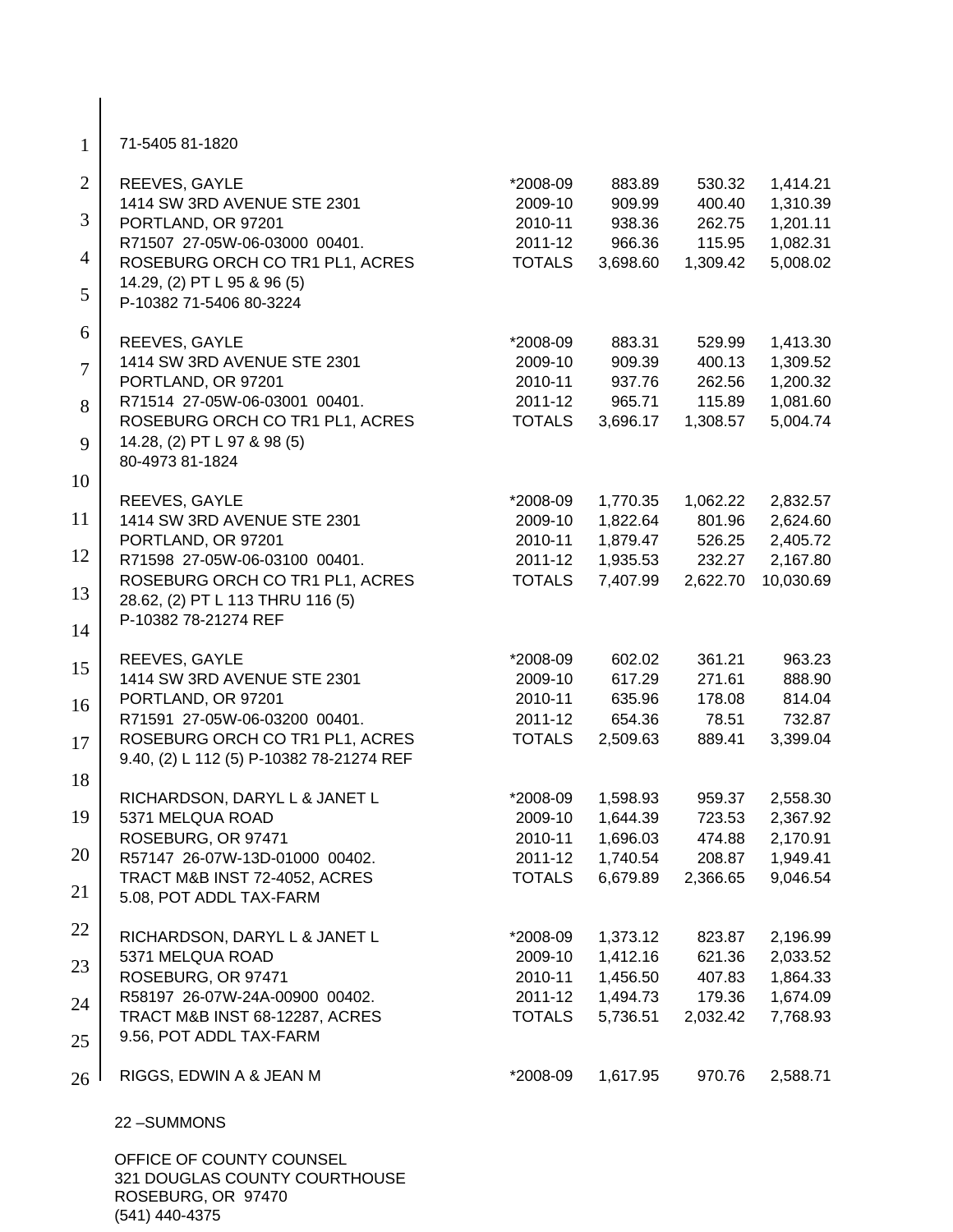| $\mathbf{1}$<br>$\overline{2}$                       | 463 N 13TH ST<br>REEDSPORT, OR 97467<br>R15403 21-12W-34DC-00900 10501.<br>WIN-SUND TRACTS, ACRES 0.15, (2) L 3 B 1                                                                                                                                                                                     | 2009-10<br>2010-11<br>2011-12<br><b>TOTALS</b>                                               | 1,660.62<br>1,705.08<br>1,692.06<br>6,675.71                                   | 730.66<br>477.43<br>203.04<br>2,381.89                                  | 2,391.28<br>2,182.51<br>1,895.10<br>9,057.60                                    |
|------------------------------------------------------|---------------------------------------------------------------------------------------------------------------------------------------------------------------------------------------------------------------------------------------------------------------------------------------------------------|----------------------------------------------------------------------------------------------|--------------------------------------------------------------------------------|-------------------------------------------------------------------------|---------------------------------------------------------------------------------|
| 3<br>$\overline{4}$<br>5<br>6<br>$\overline{7}$<br>8 | ROBERT DOLLAR COMPANY<br><b>ADDRESS UNKNOWN</b><br>R59067 32-06W-30-01401 07702.<br>TRACT PT M&B V224 P422 LYING IN<br>SECTION 31, ACRES 0.34<br>ROBERTS, RICK L<br>130 BELL LANE<br>REEDSPORT, OR 97467-9715                                                                                           | *2008-09<br>2009-10<br>2010-11<br>2011-12<br><b>TOTALS</b><br>*2008-09<br>2009-10<br>2010-11 | 5.75<br>24.20<br>24.42<br>24.67<br>79.04<br>2,128.40<br>1,412.81<br>1,408.04   | 3.45<br>10.66<br>6.84<br>2.96<br>23.91<br>1,277.04<br>621.63<br>394.24  | 9.20<br>34.86<br>31.26<br>27.63<br>102.95<br>3,405.44<br>2,034.44<br>1,802.28   |
| 9<br>10                                              | R12635 21-12W-35CC-04200 10501.<br>ACRES 0.70, (1) REEDSPORT M&B (2)<br>M&B INST 74-9564 (5) 74-9564<br>75-306 78-18230                                                                                                                                                                                 | 2011-12<br><b>TOTALS</b>                                                                     | 1,406.30<br>6,355.55                                                           | 168.76<br>2,461.67                                                      | 1,575.06<br>8,817.22                                                            |
| 11<br>12<br>13<br>14                                 | RODERICK, DENNIS L & LESLEY M<br>PO BOX 1742<br>WINSTON, OR 97496<br>R54121 28-06W-21AD-02500 11604.<br>SUKSDORF COOS JUNCT HILL TRCTS,<br>BLOCK 1, LOT N1/2 9, ACRES 0.25                                                                                                                              | *2008-09<br>2009-10<br>2010-11<br>2011-12<br><b>TOTALS</b>                                   | 2,336.23<br>2,459.76<br>2,521.64<br>2,547.42<br>9,865.05                       | 1,401.73<br>1,082.29<br>706.06<br>305.69<br>3,495.77                    | 3,737.96<br>3,542.05<br>3,227.70<br>2,853.11<br>13,360.82                       |
| 15<br>16<br>17<br>18<br>19                           | ROE, MILDRED M &<br>FERCH, DUSTIN D<br>1042 ASH CREEK RD<br>RIDDLE, OR 97469-9736<br>R32526 30-05W-08CC-05000 01906.<br>VALLEY VIEW MH ESTS 1ST, ACRES<br>0.57, MS X# X129474, Home ID<br>201820, (1) LOT 6 (5) 77-17493,94<br>79-9602 79-10161                                                         | *2008-09<br>2009-10<br>2010-11<br>2011-12<br><b>TOTALS</b>                                   | 333.73<br>325.12<br>332.14<br>342.11<br>1,333.10                               | 200.24<br>143.06<br>93.00<br>41.04<br>477.34                            | 533.97<br>468.18<br>425.14<br>383.15<br>1,810.44                                |
| 20<br>21<br>22<br>23<br>24<br>25<br>26               | ROE, MILDRED MYRTLE &<br>FERCH, DUSTIN DENNIS<br>1042 ASH CREEK RD<br>RIDDLE, OR 97469-9736<br>M94335 30-05W-08CC-05000 01906.<br>MFD STRUCT SERIAL # C52221483, X #<br>X129474, Home ID 201820 ON REAL<br>ACCT 30-05W-08CC-05000, REAL MS<br>ROSE, OZELLA R<br>3017 W FILBERT ST<br>ROSEBURG, OR 97471 | *2008-09<br>2009-10<br>2010-11<br>2011-12<br><b>TOTALS</b><br>*2008-09<br>2009-10<br>2010-11 | 85.44<br>63.11<br>63.97<br>50.06<br>262.58<br>1,237.87<br>1,274.43<br>1,314.17 | 51.27<br>27.75<br>17.92<br>6.00<br>102.94<br>742.72<br>560.75<br>367.95 | 136.71<br>90.86<br>81.89<br>56.06<br>365.52<br>1,980.59<br>1,835.18<br>1,682.12 |
|                                                      | 23-SUMMONS<br>OFFICE OF COUNTY COUNSEL                                                                                                                                                                                                                                                                  |                                                                                              |                                                                                |                                                                         |                                                                                 |

321 DOUGLAS COUNTY COURTHOUSE ROSEBURG, OR 97470 (541) 440-4375

 $\Big\}$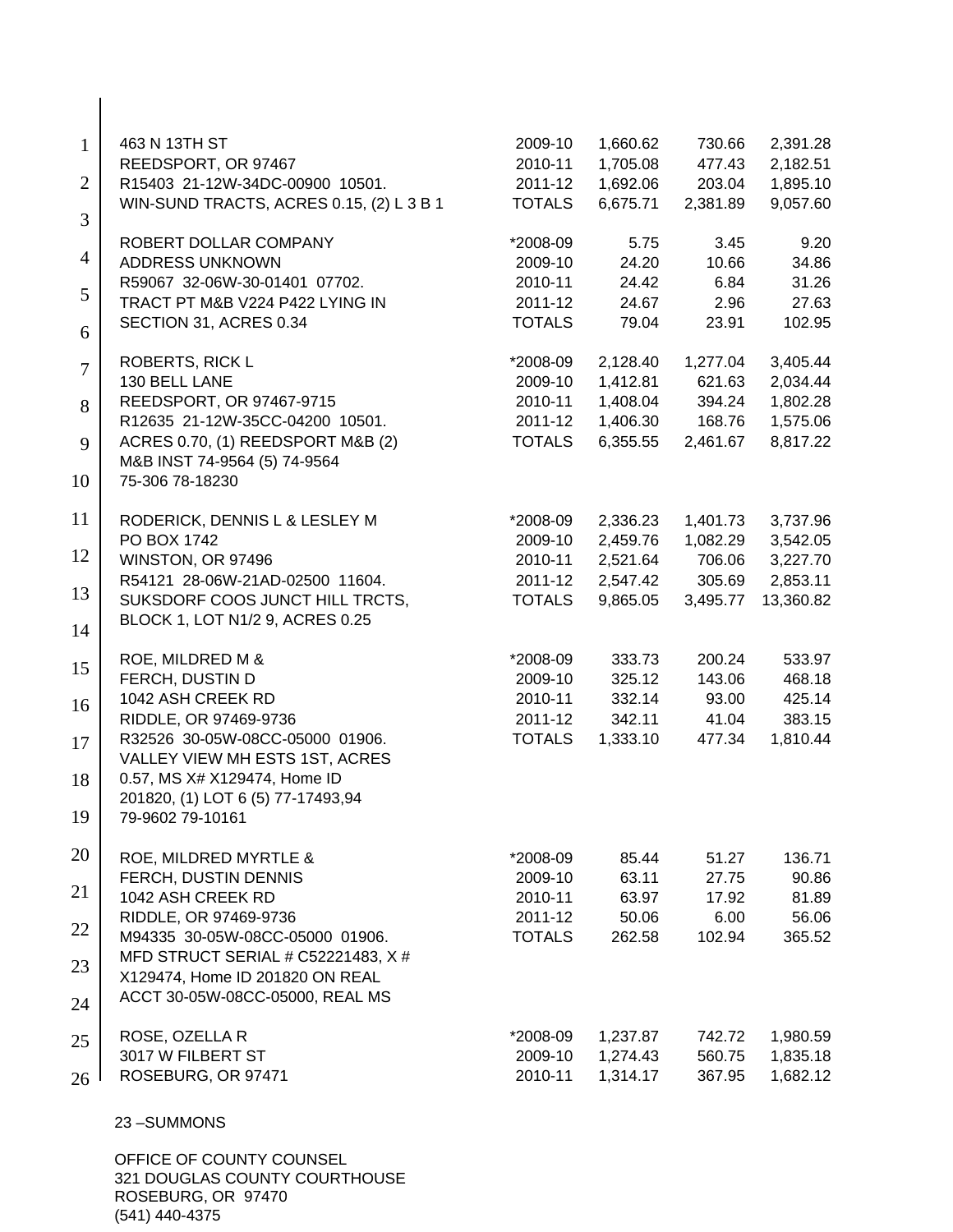| $\mathbf{1}$   | R32973 27-06W-14CC-05600 00401.<br>SUNSET HOMESITES, ACRES 0.23, (2) L 1 B 1 | 2011-12<br><b>TOTALS</b> | 1,353.37<br>5,179.84 | 162.41<br>1,833.83 | 1,515.78<br>7,013.67 |
|----------------|------------------------------------------------------------------------------|--------------------------|----------------------|--------------------|----------------------|
| $\overline{2}$ | SAILY, SALLY V                                                               | *2008-09                 | 851.63               | 509.29             | 1,360.92             |
| 3              | PO BOX 14                                                                    | 2009-10                  | 920.47               | 405.01             | 1,325.48             |
|                | MYRTLE CREEK, OR 97457                                                       | 2010-11                  | 947.73               | 265.35             | 1,213.08             |
| $\overline{4}$ | R19126 29-05W-27BA-01600 01901.                                              | 2011-12                  | 976.14               | 117.14             | 1,093.28             |
| 5              | MORRISON'S ADD, ACRES 0.11, (1) PT<br>L 4 (5) 93-25319                       | <b>TOTALS</b>            | 3,695.97             | 1,296.79           | 4,992.76             |
| 6              | SAJO, JOHN ALEXANDER                                                         | *2008-09                 | 1,511.36             | 906.75             | 2,418.11             |
|                | PO BOX 395                                                                   | 2009-10                  | 1,517.15             | 667.55             | 2,184.70             |
| $\overline{7}$ | DILLARD, OR 97432                                                            | 2010-11                  | 1,576.49             | 441.43             | 2,017.92             |
| 8              | R42162 30-07W-11-00200 11609.                                                | 2011-12                  | 1,617.22             | 194.06             | 1,811.28             |
|                | ACRES 200.00, (1) SW1/4NE1/4:                                                | <b>TOTALS</b>            | 6,222.22             | 2,209.79           | 8,432.01             |
| 9              | SE1/4: (5) 88-7270 74-7230 77-6039                                           |                          |                      |                    |                      |
| 10             | SAJO, JOHN ALEXANDER                                                         | *2008-09                 | 56.95                | 34.18              | 91.13                |
|                | PO BOX 395                                                                   | 2009-10                  | 56.47                | 24.85              | 81.32                |
| 11             | DILLARD, OR 97432                                                            | 2010-11                  | 56.97                | 15.96              | 72.93                |
|                | R42202 30-07W-12-00401 11609.                                                | 2011-12                  | 58.75                | 7.04               | 65.79                |
| 12             | ACRES 20.00, (1) W1/2NW1/4SW1/4                                              | <b>TOTALS</b>            | 229.14               | 82.03              | 311.17               |
| 13             | (5) 95-18740 95-23596 99-16748                                               |                          |                      |                    |                      |
|                | SIBOLD CANYON LLC                                                            | *2008-09                 | 6.55                 | 3.67               | 10.22                |
| 14             | 747 KAI HELE KU                                                              | 2009-10                  | 736.69               | 324.15             | 1,060.84             |
|                | LAHAINA, HI 96761                                                            | 2010-11                  | 770.21               | 215.66             | 985.87               |
| 15             | R46956 28-07W-20-00501 11614.                                                | 2011-12                  | 790.85               | 94.90              | 885.75               |
| 16             | ACRES 5.00, (1) M&B INST 82-1750                                             | <b>TOTALS</b>            | 2,304.30             | 638.38             | 2,942.68             |
|                | (2) (INSIDE FIRE DIST) SEE (3)                                               |                          |                      |                    |                      |
| 17             | 10693-22 FOR BAL TL (5) CC-79-321                                            |                          |                      |                    |                      |
|                | 82-1529                                                                      |                          |                      |                    |                      |
| 18             |                                                                              |                          |                      |                    |                      |
|                | SIBOLD CANYON LLC                                                            | *2008-09                 | 0.87                 | 0.49               | 1.36                 |
| 19             | 747 KAI HELE KU                                                              | 2009-10                  | 68.40                | 30.10              | 98.50                |
|                | LAHAINA, HI 96761                                                            | 2010-11                  | 68.52                | 19.19              | 87.71                |
| 20             | R46963 28-07W-20-00501 11609.                                                | 2011-12                  | 68.57                | 8.23               | 76.80                |
|                | ACRES 1.35, (1) M&B INST 82-1750                                             | <b>TOTALS</b>            | 206.36               | 58.01              | 264.37               |
| 21             | (2) (IN DFPA) SEE 10693-21 (3) FOR                                           |                          |                      |                    |                      |
| 22             | BAL TL (5) CCJ 104/353                                                       |                          |                      |                    |                      |
| 23             | SKINNER, JACOB L &                                                           | *2008-09                 | 2,703.09             | 1,621.83           | 4,324.92             |
|                | <b>BELL-SKINNER, HEATHER</b>                                                 | 2009-10                  | 2,774.45             | 1,220.76           | 3,995.21             |
| 24             | 93730 WHITE LN                                                               | 2010-11                  | 2,848.73             | 797.64             | 3,646.37             |
|                | NORTH BEND, OR 97459-8529                                                    | 2011-12                  | 2,927.09             | 351.24             | 3,278.33             |
| 25             | R66767 22-12W-04AB-00800 10501.                                              | <b>TOTALS</b>            | 11,253.36            | 3,991.47           | 15,244.83            |
|                | FOREST HILLS 2ND ADD, ACRES 0.25,                                            |                          |                      |                    |                      |
| 26             | (2) L 13 B 2 (5) 76-833 79-12521 88-1826                                     |                          |                      |                    |                      |
|                | 24-SUMMONS                                                                   |                          |                      |                    |                      |
|                | OMIUTVOMI                                                                    |                          |                      |                    |                      |

 $\Big\}$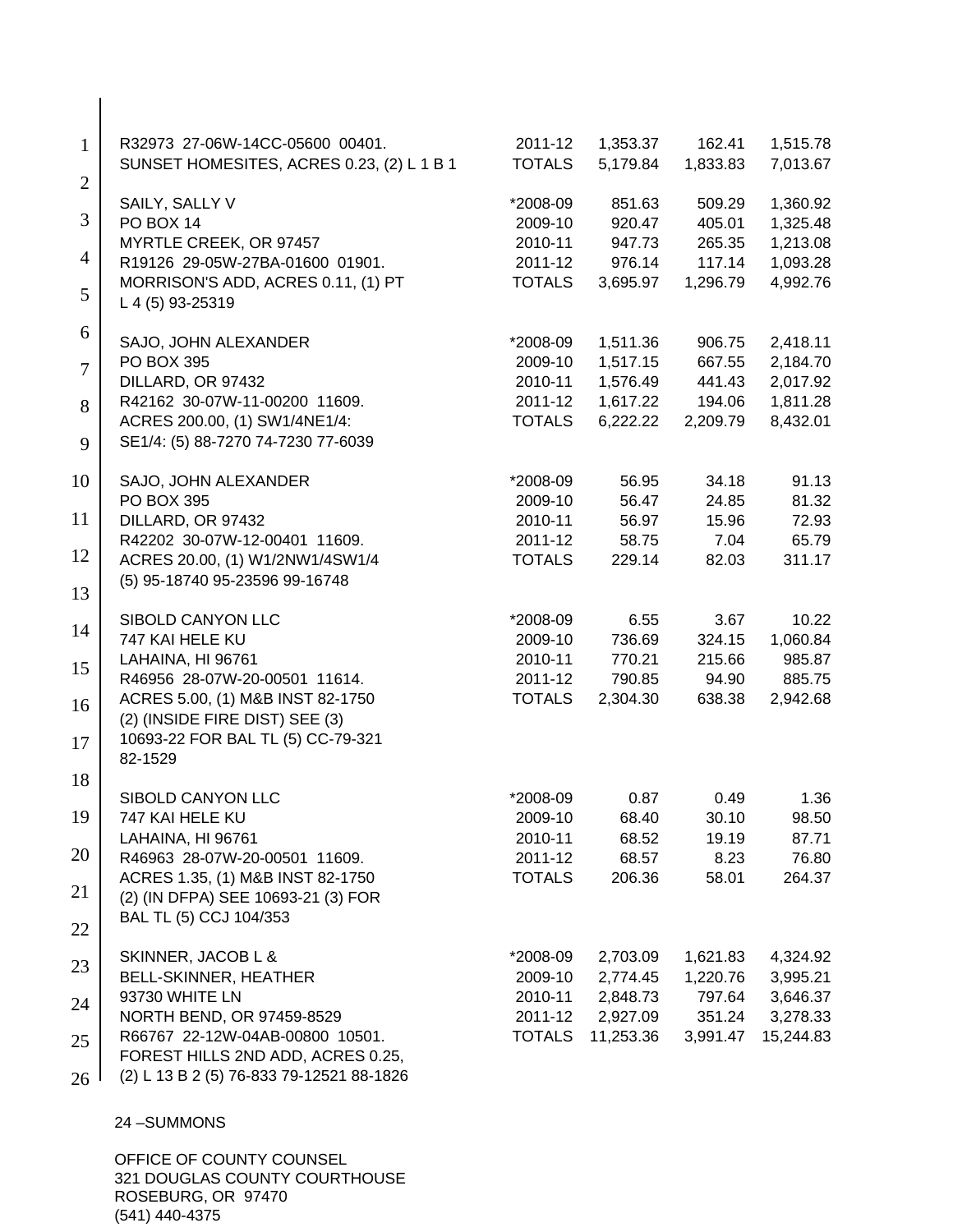| $\mathbf{1}$   |                                                                         |               |           |          |           |
|----------------|-------------------------------------------------------------------------|---------------|-----------|----------|-----------|
|                | SLAY, ELIZABETH PENNE & GARY L                                          | *2008-09      | 123.21    | 69.13    | 192.34    |
| $\overline{2}$ | PO BOX 891                                                              | 2009-10       | 409.95    | 180.38   | 590.33    |
| 3              | RIDDLE, OR 97469                                                        | 2010-11       | 422.09    | 118.19   | 540.28    |
|                | R25366 30-06W-24BD-02800 07001.                                         | 2011-12       | 434.74    | 52.17    | 486.91    |
| $\overline{4}$ | MAPLE PARK ADD, ACRES 0.23, (2) PT<br>L 7 (5) 87-3152 74-1885 73-5170   | <b>TOTALS</b> | 1,389.99  | 419.87   | 1,809.86  |
| 5              | SLAY, GARY & ELIZABETH PENNY                                            | *2008-09      | 306.30    | 171.53   | 477.83    |
| 6              | PO BOX 891                                                              | 2009-10       | 1,538.77  | 677.05   | 2,215.82  |
|                | RIDDLE, OR 97469                                                        | 2010-11       | 1,584.39  | 443.63   | 2,028.02  |
| $\overline{7}$ | R25398 30-06W-24BD-02900 07001.                                         | 2011-12       | 1,749.34  | 209.91   | 1,959.25  |
| 8              | MAPLE PARK ADD, ACRES 0.18, (1) PT<br>L 7 (5) 71-9946 73-1970 76-2604   | <b>TOTALS</b> | 5,178.80  | 1,502.12 | 6,680.92  |
| 9              | SOLORZANO, ABEL                                                         | *2008-09      | 4,273.21  | 2,487.55 | 6,760.76  |
|                | 1625 HIGHWAY 101                                                        | 2009-10       | 7,372.09  | 3,243.69 | 10,615.78 |
| 10             | REEDSPORT, OR 97467                                                     | 2010-11       | 7,659.60  | 2,144.71 | 9,804.31  |
|                | R10179 21-12W-34DC-03200.                                               | 2011-12       | 7,709.62  | 925.17   | 8,634.79  |
| 11             | REEDSPORT AMENDED R/R ADD, ACRES<br>$0.27, (1)$ PT L 10 & 12 & L 11 (3) | <b>TOTALS</b> | 27,014.52 | 8,801.12 | 35,815.64 |
| 12             | B 93 & PT VAC ALLEY (5) 80-16397                                        |               |           |          |           |
| 13             | 75-4899 82-6779                                                         |               |           |          |           |
| 14             | SOLORZANO, ABEL &                                                       | *2008-09      | 155.75    | 90.34    | 246.09    |
|                | SOLORZANO, IRMA                                                         | 2009-10       | 239.80    | 105.51   | 345.31    |
| 15             | 152 SWAIN CT                                                            | 2010-11       | 246.18    | 68.91    | 315.09    |
|                | REEDSPORT, OR 97467                                                     | 2011-12       | 252.96    | 30.36    | 283.32    |
| 16             | R11699 21-12W-34DA-06100 10511.<br>RAINBOW ADD #2 TO REEDSPORT, ACRES   | <b>TOTALS</b> | 894.69    | 295.12   | 1,189.81  |
| 17             | 0.08, (2) L 12 THRU 14 B 5 LESS<br>HWY (5) 82-13995 83-100 REFS         |               |           |          |           |
| 18             |                                                                         |               |           |          |           |
|                | SOLORZANO, ABEL &                                                       | *2008-09      | 1,887.44  | 1,094.71 | 2,982.15  |
| 19             | SOLORZANO, IRMA                                                         | 2009-10       | 2,905.86  | 1,278.57 | 4,184.43  |
|                | 152 SWAIN CT                                                            | 2010-11       | 2,983.67  | 835.42   | 3,819.09  |
| 20             | REEDSPORT, OR 97467                                                     | 2011-12       | 3,065.76  | 367.90   | 3,433.66  |
| 21             | R11691 21-12W-34DA-06200 10511.<br>RAINBOW ADD #2 TO REEDSPORT, BLOCK   | <b>TOTALS</b> | 10,842.73 | 3,576.60 | 14,419.33 |
| 22             | 5, LOT 9, 10, & 11, LESS HWY,                                           |               |           |          |           |
| 23             | ACRES 0.25, (2) L 9, 10 & 11 B 5<br>LESS HWY (3) SEE 23422 FOR BAL TLS  |               |           |          |           |
|                | (5) 82-13995 83-437                                                     |               |           |          |           |
| 24             | SOLORZANO, ABEL & IRMA                                                  | *2008-09      | 1,671.76  | 969.62   | 2,641.38  |
| 25             | 152 SWAIN CT                                                            | 2009-10       | 2,573.81  | 1,132.47 | 3,706.28  |
|                | REEDSPORT, OR 97467                                                     | 2010-11       | 2,642.70  | 739.95   | 3,382.65  |
| 26             | R68706 21-12W-33CD-02900 10501.                                         | 2011-12       | 2,715.41  | 325.85   | 3,041.26  |
|                | 25-SUMMONS                                                              |               |           |          |           |
|                | OFFICE OF COUNTY COUNSEL                                                |               |           |          |           |
|                | 221 DOUGLAS COUNTY COUPTUOUSE                                           |               |           |          |           |

321 DOUGLAS COUNTY COURTHOUSE ROSEBURG, OR 97470 (541) 440-4375

 $\overline{\phantom{a}}$  $\mathsf{l}$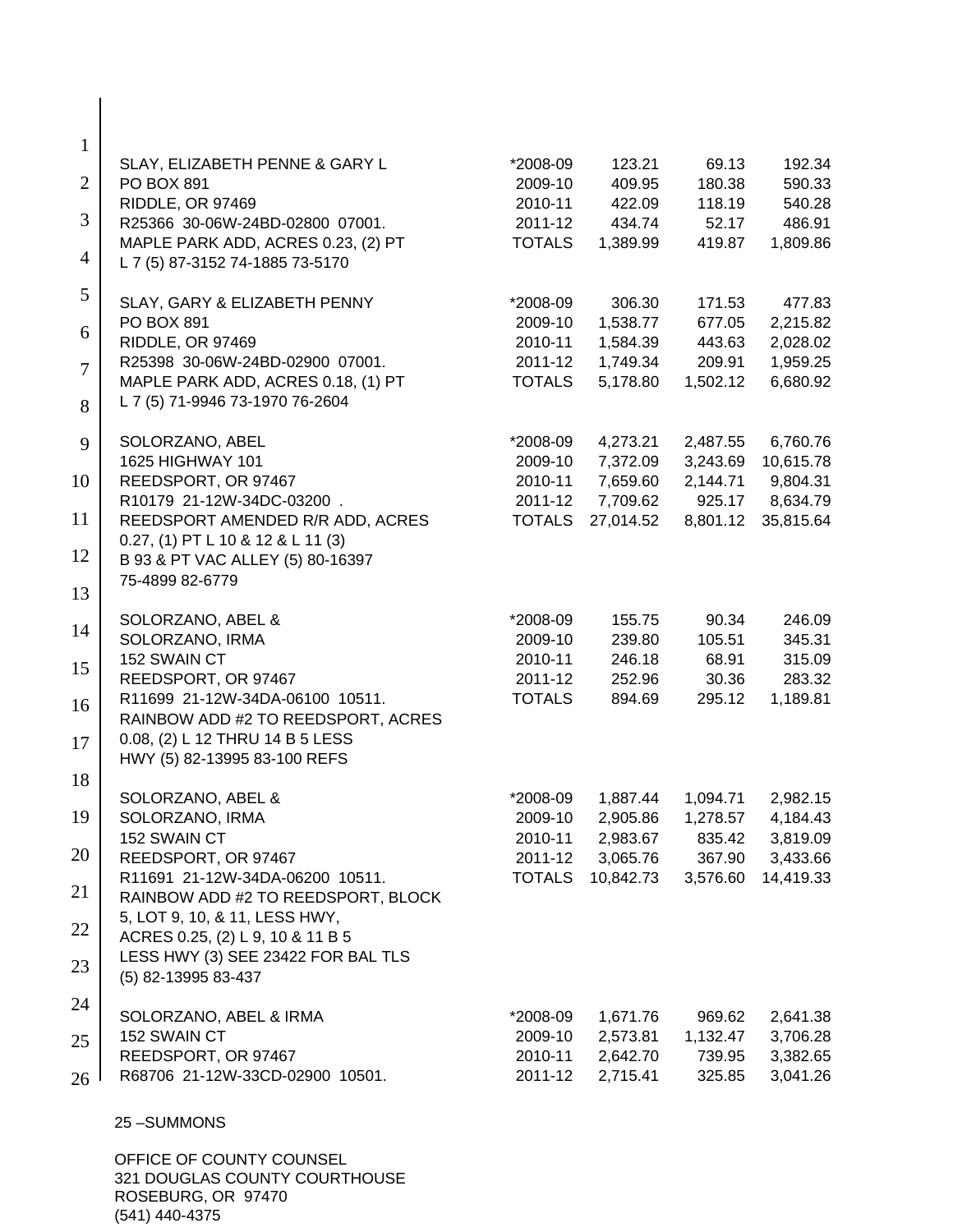| $\mathbf{1}$<br>$\overline{2}$ | WESTWOOD ADD PH 2, BLOCK 2, LOT<br>15, ACRES 0.22    | <b>TOTALS</b> | 9,603.68 | 3,167.89 | 12,771.57 |
|--------------------------------|------------------------------------------------------|---------------|----------|----------|-----------|
|                                | SOLORZANO, ANNETTE                                   | *2008-09      | 303.87   | 176.24   | 480.11    |
| 3                              | 152 SWAIN CT                                         | 2009-10       | 467.84   | 205.83   | 673.67    |
|                                | REEDSPORT, OR 97467                                  | 2010-11       | 480.34   | 134.50   | 614.84    |
| 4                              | R68692 21-12W-33CD-02700 10501.                      | 2011-12       | 493.56   | 59.23    | 552.79    |
| 5                              | WESTWOOD ADD PH 2, BLOCK 2, LOT<br>13, ACRES 0.18    | <b>TOTALS</b> | 1,745.61 | 575.80   | 2,321.41  |
| 6                              | SOLORZANO, ANNETTE                                   | *2008-09      | 311.47   | 180.65   | 492.12    |
|                                | 152 SWAIN CT                                         | 2009-10       | 479.55   | 211.01   | 690.56    |
| $\overline{7}$                 | REEDSPORT, OR 97467                                  | 2010-11       | 492.37   | 137.87   | 630.24    |
| 8                              | R68699 21-12W-33CD-02800 10501.                      | 2011-12       | 505.91   | 60.72    | 566.63    |
|                                | WESTWOOD ADD PH 2, BLOCK 2, LOT                      | <b>TOTALS</b> | 1,789.30 | 590.25   | 2,379.55  |
| 9                              | 14, ACRES 0.18                                       |               |          |          |           |
| 10                             | SPENCER, JOE T & JUANITA J                           | *2008-09      | 621.93   | 373.16   | 995.09    |
|                                | PO BOX 358                                           | 2009-10       | 638.35   | 280.87   | 919.22    |
| 11                             | OAKLAND, OR 97462                                    | 2010-11       | 655.70   | 183.60   | 839.30    |
|                                | R18920 25-05W-03-00500 00111.                        | 2011-12       | 675.56   | 81.07    | 756.63    |
| 12                             | TRACT M&B V230 P474 LESS PT SD,                      | <b>TOTALS</b> | 2,591.54 | 918.70   | 3,510.24  |
| 13                             | M&B INST 2004-2274, ACRES 1.42                       |               |          |          |           |
|                                | STCLAIR, STEVEN G & RONDA J                          | *2008-09      | 1,143.17 | 664.27   | 1,807.44  |
| 14                             | 2974 NE DOUGLAS AVE                                  | 2009-10       | 1,733.34 | 762.67   | 2,496.01  |
| 15                             | ROSEBURG, OR 97470                                   | 2010-11       | 1,787.38 | 500.47   | 2,287.85  |
|                                | R41524 27-05W-20AB-03900 00451.                      | 2011-12       | 1,840.70 | 220.88   | 2,061.58  |
| 16                             | BROOKSIDE 2ND ADD, LOT PT 2, ACRES 0.15              | <b>TOTALS</b> | 6,504.59 | 2,148.29 | 8,652.88  |
| 17                             | <b>STRATTON BROS INC</b>                             | *2008-09      | 414.81   | 248.88   | 663.69    |
|                                | 785 BUCKHORN RD                                      | 2009-10       | 429.97   | 189.20   | 619.17    |
| 18                             | ROSEBURG, OR 97470                                   | 2010-11       | 442.49   | 123.91   | 566.40    |
|                                | R34188 27-05W-15D-01600 01201.                       | 2011-12       | 453.71   | 54.44    | 508.15    |
| 19                             | DEER CRK ORCH TRS PLAT A, ACRES                      | <b>TOTALS</b> | 1,740.98 | 616.43   | 2,357.41  |
| 20                             | 1.60, (2) PT L 16 (5) 94-06049 CCJ<br>172/761 97-617 |               |          |          |           |
| 21                             | <b>STRATTON BROS INC</b>                             | *2008-09      | 699.81   | 419.88   | 1,119.69  |
|                                | 1940 NE NEWTON CREEK RD                              | 2009-10       | 725.40   | 319.18   | 1,044.58  |
| 22                             | ROSEBURG, OR 97470                                   | 2010-11       | 746.53   | 209.03   | 955.56    |
|                                | R34532 27-05W-16D-01000 01205.                       | 2011-12       | 765.47   | 91.85    | 857.32    |
| 23                             | DEER CRK ORCH TRS PLAT B, LOT PT                     | <b>TOTALS</b> | 2,937.21 | 1,039.94 | 3,977.15  |
| 24                             | 7, ACRES 1.00                                        |               |          |          |           |
| 25                             | <b>STRATTON BROS INC</b>                             | *2008-09      | 447.12   | 268.29   | 715.41    |
|                                | 1940 NE NEWTON CREEK RD                              | 2009-10       | 463.45   | 203.92   | 667.37    |
| 26                             | ROSEBURG, OR 97470                                   | 2010-11       | 476.95   | 133.56   | 610.51    |
|                                | 26-SUMMONS                                           |               |          |          |           |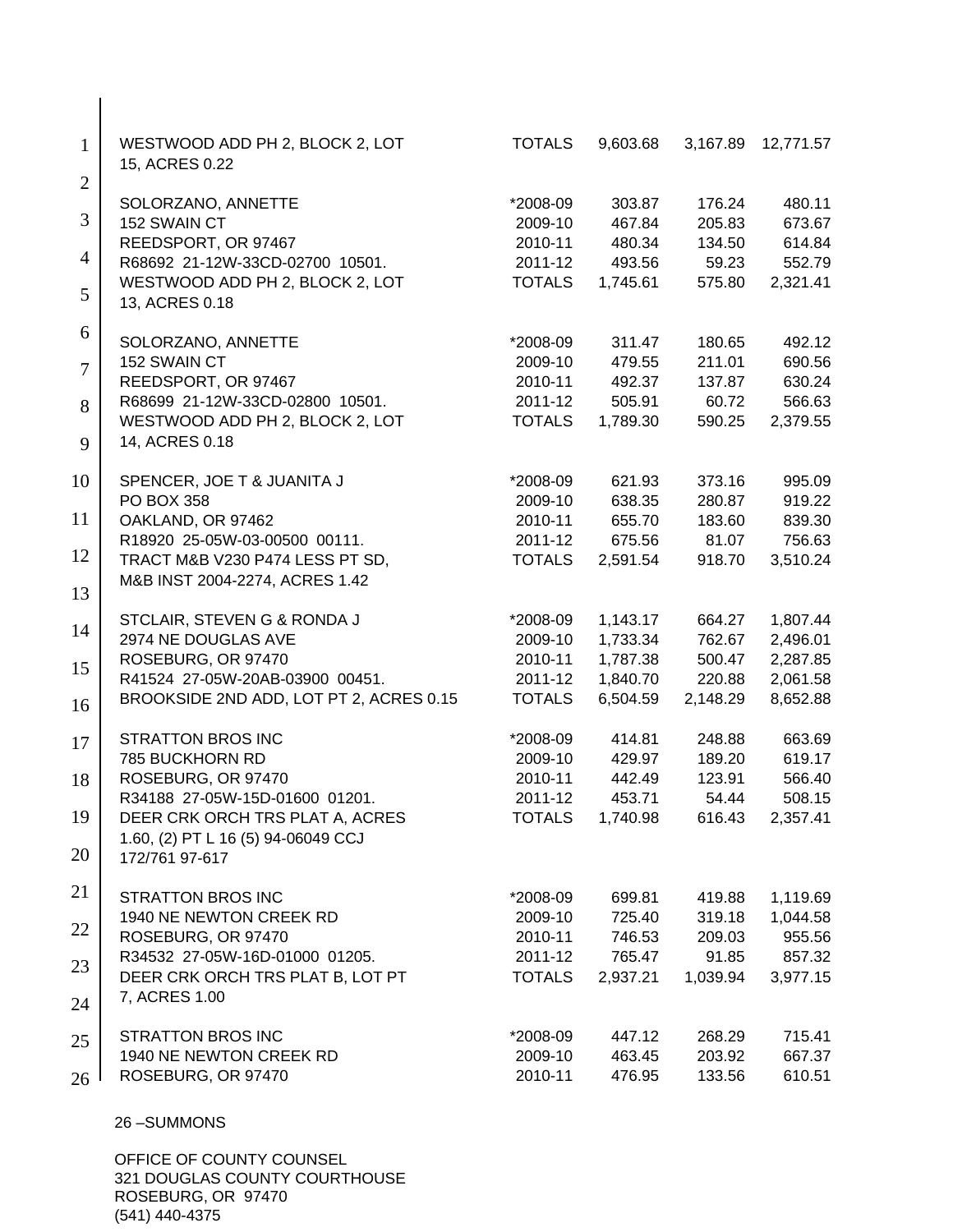| $\mathbf{1}$   | R34476 27-05W-16D-01400 01205.<br>DEER CRK ORCH TRS PLAT B, LOT PT 6                 | 2011-12<br><b>TOTALS</b> | 489.04<br>1,876.56 | 58.68<br>664.45 | 547.72<br>2,541.01 |
|----------------|--------------------------------------------------------------------------------------|--------------------------|--------------------|-----------------|--------------------|
| $\overline{2}$ | & PT 7, ACRES 1.49                                                                   |                          |                    |                 |                    |
| 3              | <b>STRATTON BROTHERS INC</b>                                                         | *2008-09                 | 247.88             | 148.72          | 396.60             |
|                | 1940 NEWTON CREEK RD                                                                 | 2009-10                  | 256.96             | 113.07          | 370.03             |
| 4              | ROSEBURG, OR 97470                                                                   | 2010-11                  | 264.43             | 74.05           | 338.48             |
| 5              | R34276 27-05W-15D-01700 01205.                                                       | 2011-12                  | 271.14             | 32.54           | 303.68             |
| 6              | DEER CRK ORCH TRS PLAT A, LOT PT<br>18, ACRES 0.50, MS X# X145663,<br>Home ID 214008 | <b>TOTALS</b>            | 1,040.41           | 368.38          | 1,408.79           |
| $\tau$         |                                                                                      |                          |                    |                 |                    |
|                | <b>STRATTON BROTHERS INC</b>                                                         | *2008-09                 | 3,528.41           | 2,117.05        | 5,645.46           |
| 8              | 1940 NEWTON CREEK RD                                                                 | 2009-10                  | 446.75             | 196.56          | 643.31             |
|                | ROSEBURG, OR 97470                                                                   | 2010-11                  | 457.82             | 128.20          | 586.02             |
| 9              | R34284 27-05W-15D-01800 . DEER<br>CRK ORCH TRS PLAT A, LOT PT 18, ACRES              | 2011-12                  | 3,540.27           | 424.85          | 3,965.12           |
| 10             | 0.70                                                                                 | <b>TOTALS</b>            | 7,973.25           | 2,866.66        | 10,839.91          |
| 11             | SYLVESTER, CARL ALAN                                                                 | *2008-09                 | 529.70             | 317.69          | 847.39             |
|                | 31255 OLD SANTIAM HWY                                                                | 2009-10                  | 609.31             | 268.09          | 877.40             |
| 12             | LEBANON, OR 97355                                                                    | 2010-11                  | 627.40             | 175.67          | 803.07             |
|                | R25006 30-06W-24BC-11500 07001.                                                      | 2011-12                  | 646.20             | 77.55           | 723.75             |
| 13             | RIDDLE, BLOCK 20, LOT NE 50' OF<br>5,6,7 & 8, ACRES 0.11                             | <b>TOTALS</b>            | 2,412.61           | 839.00          | 3,251.61           |
| 14             |                                                                                      |                          |                    |                 |                    |
|                | TAYLOR, BRAD                                                                         | *2008-09                 | 837.92             | 502.76          | 1,340.68           |
| 15             | PO BOX 936                                                                           | 2009-10                  | 863.05             | 379.73          | 1,242.78           |
| 16             | CANYONVILLE, OR 97417                                                                | 2010-11                  | 888.62             | 248.81          | 1,137.43           |
|                | R20934 29-05W-22CA-02700 01901.                                                      | 2011-12                  | 915.26             | 109.82          | 1,025.08           |
| 17             | LAURANCE SUB AMENDED PLAT, ACRES<br>$0.28$ , (1) L 9 B 3 (5) 69-3045                 | <b>TOTALS</b>            | 3,504.85           | 1,241.12        | 4,745.97           |
| 18             | 73-6178 77-19153                                                                     |                          |                    |                 |                    |
| 19             | THE TOY BOX OF OREGON INC                                                            | *2008-09                 | 1,263.10           | 750.56          | 2,013.66           |
|                | 1900 KELDAN LANE                                                                     | 2009-10                  | 1,441.10           | 634.08          | 2,075.18           |
| 20             | GRANTS PASS, OR 97527                                                                | 2010-11                  | 1,477.37           | 413.67          | 1,891.04           |
|                | R131817 29-05W-33A-04001 01919.                                                      | 2011-12                  | 1,521.68           | 182.60          | 1,704.28           |
| 21             | P.P. 2007-64, PARCEL 1, ACRES<br>0.36, NO BAG                                        | <b>TOTALS</b>            | 5,703.25           | 1,980.91        | 7,684.16           |
| 22             |                                                                                      |                          |                    |                 |                    |
|                | TIMBERLINE COMMUNICATIONS INC                                                        | *2008-09                 | 124.71             | 74.00           | 198.71             |
| 23             | PO BOX 1333                                                                          | 2009-10                  | 147.31             | 64.81           | 212.12             |
| 24             | ROSEBURG, OR 97470                                                                   | 2010-11                  | 147.19             | 41.21           | 188.40             |
|                | R14432 25-01E-00-00100-A1 01200.                                                     | 2011-12                  | 146.88             | 17.64           | 164.52             |
| 25             | ACRES 0.00, (1) LEASED<br>COMMUNICATION SITE (2) ONLY IN                             | <b>TOTALS</b>            | 566.09             | 197.66          | 763.75             |
| 26             | NE1/4 SEC 6 (5) (USFS PERMIT                                                         |                          |                    |                 |                    |
|                |                                                                                      |                          |                    |                 |                    |

 $\overline{\phantom{a}}$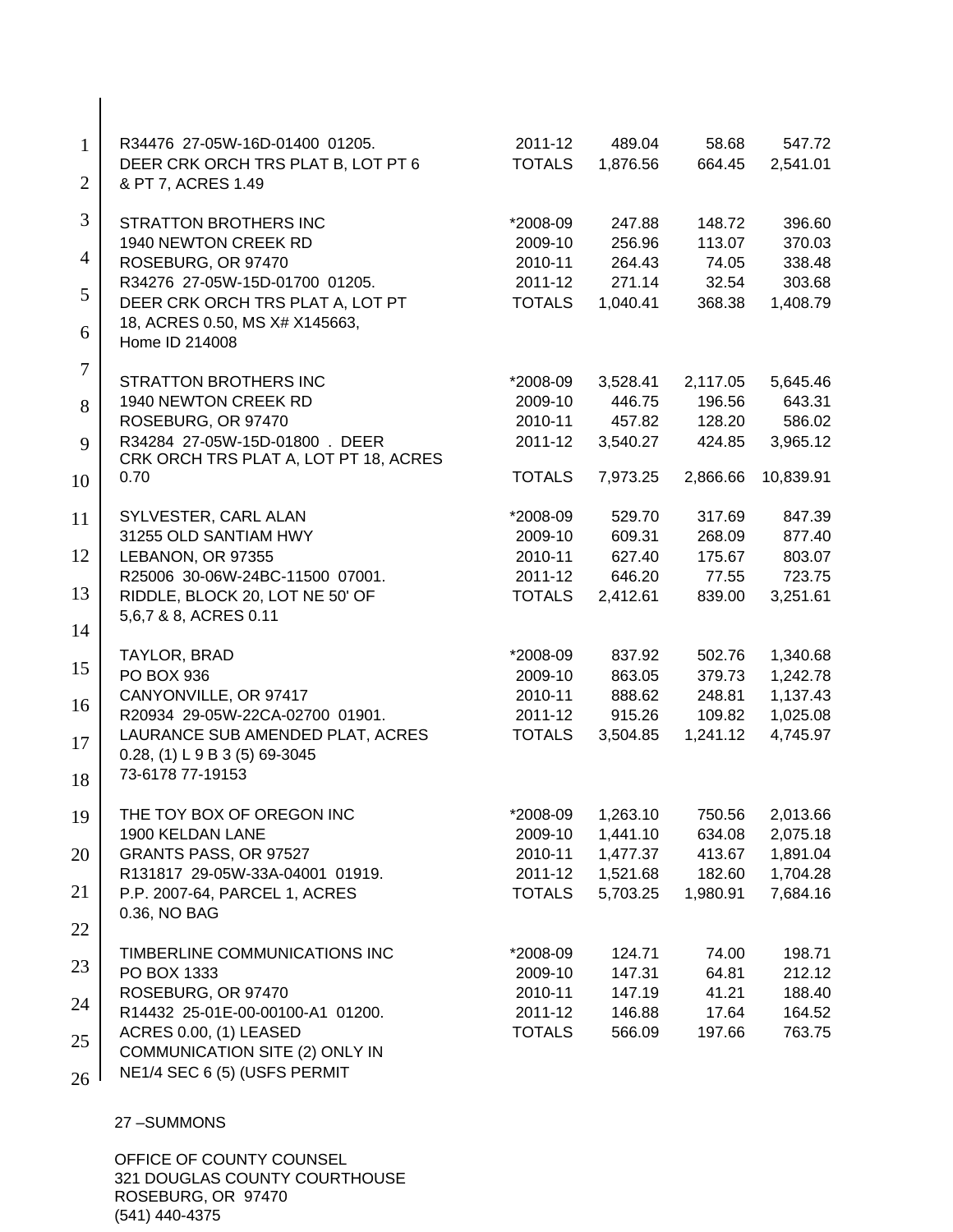| $\mathbf{1}$   | #4156) 97-21022                                                          |                    |                      |                  |                      |
|----------------|--------------------------------------------------------------------------|--------------------|----------------------|------------------|----------------------|
| $\overline{2}$ | <b>UMPQUA EXCAVATION &amp; PAVING</b>                                    | *2008-09           | 5,127.48             | 3,076.49         | 8,203.97             |
|                | 1940 NE NEWTON CREEK RD                                                  | 2009-10            | 5,607.12             | 2,467.11         | 8,074.23             |
| 3              | ROSEBURG, OR 97470                                                       | 2010-11            | 5,614.43             | 1,572.04         | 7,186.47             |
| 4              | R71325 27-05W-06DA-00600-A1                                              | 2011-12            | 507.25               | 60.86            | 568.11               |
|                | 00402. ROSEBURG ORCH CO TR1 PL1,<br>ACRES 0.00, (2) IMPS ONLY ON PT      | <b>TOTALS</b>      | 16,856.28            | 7,176.50         | 24,032.78            |
| 5              | (3) L 58 SEE 42478-03 & -32 (4) FOR BAL TL                               |                    |                      |                  |                      |
| 6              | VAN DYKE, DEBRA                                                          | *2008-09           | 1,461.90             | 877.10           | 2,339.00             |
| $\overline{7}$ | 4878 OLD MELROSE RD                                                      | 2009-10            | 1,504.14             | 661.83           | 2,165.97             |
|                | ROSEBURG, OR 97471                                                       | 2010-11            | 1,544.08             | 432.34           | 1,976.42             |
| 8              | R60643 25-05W-16AC-08000 13001.                                          | 2011-12            | 1,588.47             | 190.61           | 1,779.08             |
| 9              | CENTRAL PARK SUB PH 3, ACRES 0.26,<br>(1) LOT 77 (5) 98-13447 PLAT 19/41 | <b>TOTALS</b>      | 6,098.59             | 2,161.88         | 8,260.47             |
| 10             | VAN DYKE, DEBRA                                                          | *2008-09           | 1,790.79             | 1,074.48         | 2,865.27             |
|                | 4878 OLD MELROSE RD                                                      | 2009-10            | 1,841.15             | 810.11           | 2,651.26             |
| 11             | ROSEBURG, OR 97471                                                       | 2010-11            | 1,889.90             | 529.17           | 2,419.07             |
|                | R62421 25-06W-13CD-04400 13002.                                          | 2011-12            | 1,944.46             | 233.33           | 2,177.79             |
| 12             | WESTLAKE EST 2ND ADD, ACRES 0.18,                                        | <b>TOTALS</b>      | 7,466.30             | 2,647.09         | 10,113.39            |
| 13             | (1) LOT 38 (5) PLAT19/55 98-25921<br>99-19414,15                         |                    |                      |                  |                      |
| 14             | VERA, CAROL E                                                            | *2008-09           | 1,905.69             | 1,116.38         | 3,022.07             |
|                | PO BOX 633                                                               | 2009-10            | 2,654.03             | 1,167.76         | 3,821.79             |
| 15             | SUTHERLIN, OR 97479                                                      | 2010-11            | 2,724.50             | 762.86           | 3,487.36             |
| 16             | R56163 25-05W-17DC-09700 13001.                                          | 2011-12            | 2,802.87             | 336.35           | 3,139.22             |
|                | SUTHERLIN AMENDED PLAT, ACRES                                            | <b>TOTALS</b>      | 10,087.09            | 3,383.35         | 13,470.44            |
| 17             | $0.14$ , (1) L 4, 5 & PT L 6 B 29 (5)<br>84-7701 9001, 2 91-15120        |                    |                      |                  |                      |
| 18             |                                                                          |                    |                      |                  |                      |
|                | WACHTEL, GLEN & JACQUELIN &                                              | *2008-09           | 1,710.34             | 1,022.20         | 2,732.54             |
| 19             | HARGREAVES, ROBERT & SHALENE<br>% HALLIDAY, JOHN III                     | 2009-10<br>2010-11 | 1,864.82<br>1,919.86 | 820.52<br>537.57 | 2,685.34             |
| 20             | PO BOX 323                                                               | 2011-12            | 1,977.45             | 237.29           | 2,457.43<br>2,214.74 |
|                | YONCALLA, OR 97499                                                       | <b>TOTALS</b>      | 7,472.47             | 2,617.58         | 10,090.05            |
| 21             | R26619 23-05W-03BC-06400 03201.                                          |                    |                      |                  |                      |
|                | YONCALLA, ACRES 0.33, (1) L 1 & 2                                        |                    |                      |                  |                      |
| 22             | B 6 (5) 199023 92-19710 90-3358                                          |                    |                      |                  |                      |
| 23             | WAGNER, MARJORIE PHYLLIS TRS &                                           | *2008-09           | 7,027.09             | 4,216.25         | 11,243.34            |
| 24             | DAWSON, DALE H &                                                         | 2009-10            | 7,210.00             | 3,172.40         | 10,382.40            |
|                | DAWSON, DALE H & JANE L TRS ETAL                                         | 2010-11            | 7,398.55             | 2,071.60         | 9,470.15             |
| 25             | 4665 SCOTTS VALLEY DRIVE                                                 | 2011-12            | 7,600.27             | 912.04           | 8,512.31             |
|                | SCOTTS VALLEY, CA 95066                                                  | <b>TOTALS</b>      | 29,235.91            | 10,372.29        | 39,608.20            |
| 26             | R64324 21-12W-22DB-02000 00901.                                          |                    |                      |                  |                      |
|                | 28-SUMMONS                                                               |                    |                      |                  |                      |
|                |                                                                          |                    |                      |                  |                      |

 $\overline{\phantom{a}}$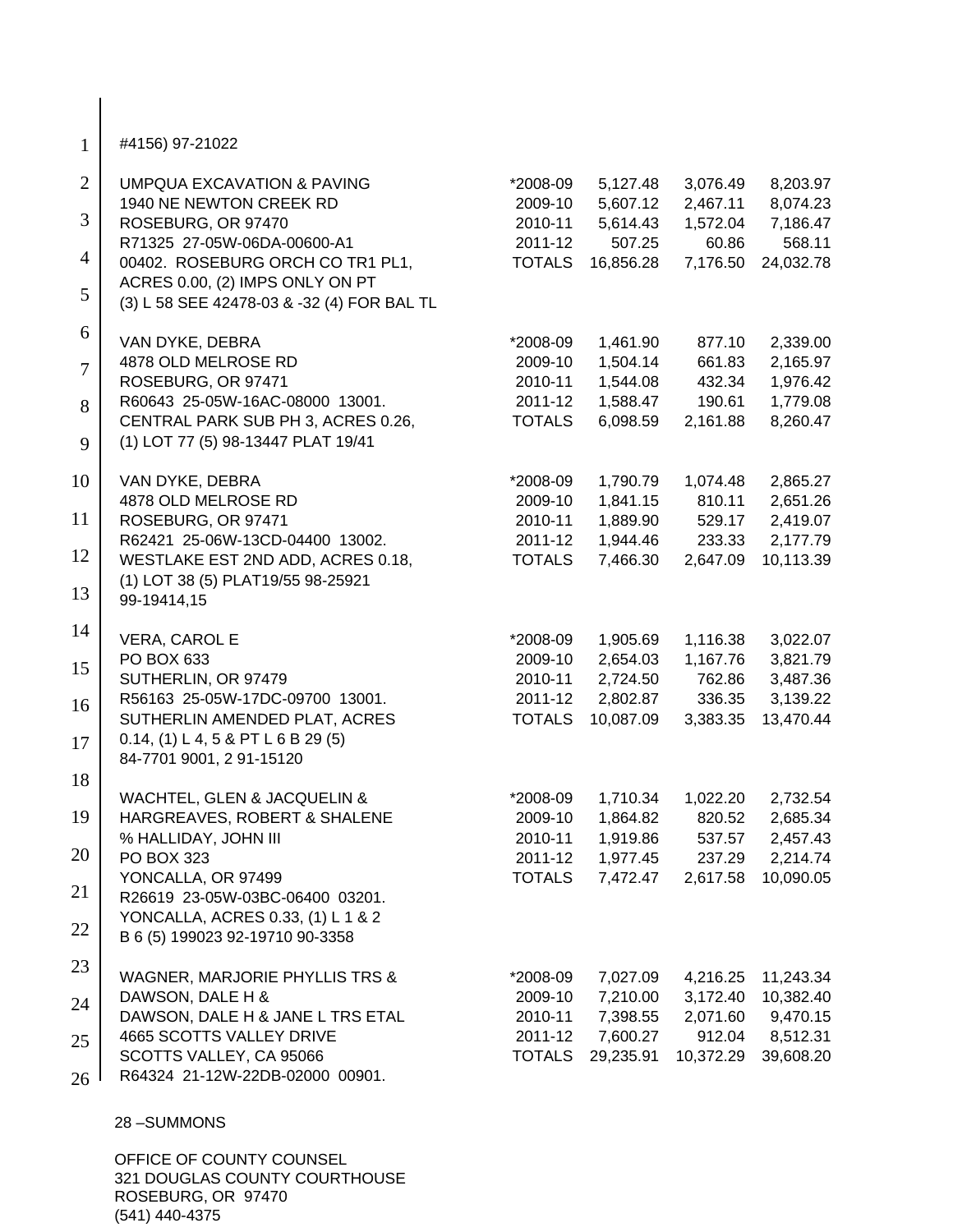| $\mathbf{1}$<br>$\overline{2}$ | GARDINER, BLOCK 16, LOT 1,2,3,6,7<br>& 8: BLKS 8 & 17: PT VACATED<br>STREETS, ACRES 2.43 |                          |                    |                 |                    |
|--------------------------------|------------------------------------------------------------------------------------------|--------------------------|--------------------|-----------------|--------------------|
| 3                              | WAGNER, MARJORIE PHYLLIS TRS &                                                           | *2008-09                 | 1,591.91           | 955.15          | 2,547.06           |
|                                | DAWSON, DALE H &                                                                         | 2009-10                  | 1,633.32           | 718.66          | 2,351.98           |
| 4                              | DAWSON, DALE H & JANE L TRS ETAL                                                         | 2010-11                  | 1,676.04           | 469.28          | 2,145.32           |
| 5                              | 4665 SCOTTS VALLEY DRIVE                                                                 | 2011-12                  | 1,721.74           | 206.61          | 1,928.35           |
|                                | SCOTTS VALLEY, CA 95066                                                                  | <b>TOTALS</b>            | 6,623.01           | 2,349.70        | 8,972.71           |
| 6                              | R64317 21-12W-22DB-02700 00901.                                                          |                          |                    |                 |                    |
| $\overline{7}$                 | GARDINER, BLOCK 7 & 18: PT VACATED<br>ST, ACRES 1.42                                     |                          |                    |                 |                    |
| 8                              | WALKER, ROBERT E & YVONNE L                                                              | *2008-09                 | 218.36             | 131.03          | 349.39             |
|                                | <b>PO BOX 248</b>                                                                        | 2009-10                  | 215.32             | 94.73           | 310.05             |
| 9                              | GLENDALE, OR 97442                                                                       | 2010-11                  | 223.03             | 62.44           | 285.47             |
|                                | R40798 33-06W-05AA-07800 07701.                                                          | 2011-12                  | 232.22             | 27.87           | 260.09             |
| 10                             | <b>GLENDALE, ACRES 0.26, (2) L 7 PT L</b><br>8 B 16 (5) 74-2543 92-16752 96-17908        | <b>TOTALS</b>            | 888.93             | 316.07          | 1,205.00           |
| 11                             |                                                                                          |                          |                    |                 |                    |
|                                | <b>WEBB, DANIEL M</b>                                                                    | *2008-09                 | 362.81             | 217.68          | 580.49             |
| 12                             | % FERREL, ROBIN L                                                                        | 2009-10                  | 371.18             | 163.32          | 534.50             |
| 13                             | PO BOX 6574                                                                              | 2010-11                  | 381.49             | 106.81          | 488.30             |
|                                | SHEPHERDSVILLE, KY 40165<br>R68846 23-05W-28A-01900 03208.                               | 2011-12<br><b>TOTALS</b> | 392.37<br>1,507.85 | 47.08<br>534.89 | 439.45<br>2,042.74 |
| 14                             | RICE HILL WEST SUB 1ST ADD, ACRES                                                        |                          |                    |                 |                    |
| 15                             | 8.00, (1) LOT 15                                                                         |                          |                    |                 |                    |
|                                | WILLIAMS, ANGELA MARLENE                                                                 | *2008-09                 | 677.86             | 406.71          | 1,084.57           |
| 16                             | <b>PO BOX 998</b>                                                                        | 2009-10                  | 700.23             | 308.11          | 1,008.34           |
| 17                             | CANYONVILLE, OR 97417                                                                    | 2010-11                  | 717.00             | 200.76          | 917.76             |
|                                | R37262 30-05W-34BA-06000 00801.                                                          | 2011-12                  | 737.73             | 88.53           | 826.26             |
| 18                             | GOODELL TRACT, ACRES 0.41, (1) PT                                                        | <b>TOTALS</b>            | 2,832.82           | 1,004.11        | 3,836.93           |
| 19                             | B 6 (5) 66-4857 94-14582 94-18227                                                        |                          |                    |                 |                    |
|                                | WILLIAMS, BILLY R SR &                                                                   | 2009-10                  | 453.60             | 199.58          | 653.18             |
| 20                             | <b>KATHERINE</b>                                                                         | 2010-11                  | 297.39             | 83.27           | 380.66             |
| 21                             | 9935 N HAZEL RD                                                                          | 2011-12                  | 296.81             | 35.62           | 332.43             |
|                                | STOCKTON, CA 95215                                                                       | <b>TOTALS</b>            | 1,047.80           | 318.47          | 1,366.27           |
| 22                             | R39009 28-06W-20-00300 11604.<br>TRACT M&B V98 P55 LESS PT SD (IN                        |                          |                    |                 |                    |
| 23                             | WATER & OUT CONT) SEE R39041 FOR                                                         |                          |                    |                 |                    |
|                                | BAL TL, ACRES 1.54, POT ADDL TAX-FARM                                                    |                          |                    |                 |                    |
| 24                             | WILLIAMS, BILLY R SR &                                                                   | *2008-09                 | 6,947.21           | 4,168.33        | 11,115.54          |
| 25                             | <b>KATHERINE</b>                                                                         | 2009-10                  | 6,818.40           | 3,000.10        | 9,818.50           |
|                                | 9935 N HAZEL RD                                                                          | 2010-11                  | 5,145.85           | 1,440.84        | 6,586.69           |
| 26                             | STOCKTON, CA 95215                                                                       | 2011-12                  | 4,815.15           | 577.81          | 5,392.96           |
|                                | 29-SUMMONS                                                                               |                          |                    |                 |                    |
|                                | OFFICE OF COUNTY COUNSEL                                                                 |                          |                    |                 |                    |
|                                |                                                                                          |                          |                    |                 |                    |

321 DOUGLAS COUNTY COURTHOUSE ROSEBURG, OR 97470 (541) 440-4375

 $\Big\}$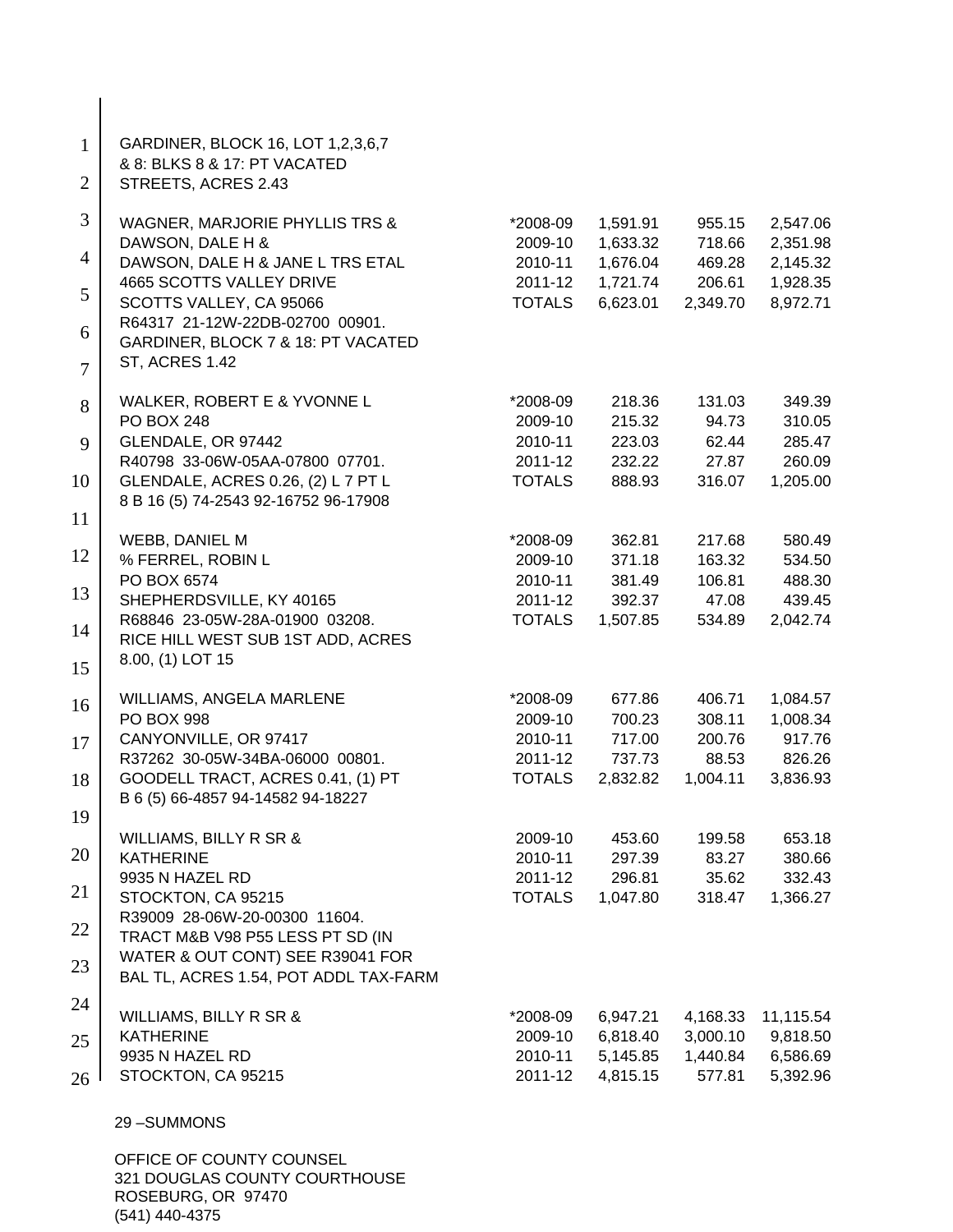| $\mathbf{1}$<br>$\overline{2}$ | R39041 28-06W-20-00300 11617.<br>TRACT M&B V98 P55 LESS PT SD (IN<br>WATER & CONT) SEE R39009 FOR BAL<br>TL, ACRES 14.86, POT ADDL TAX-FARM                                                                                        | <b>TOTALS</b>                                              | 23,726.61                                                | 9,187.08                                         | 32,913.69                                                |
|--------------------------------|------------------------------------------------------------------------------------------------------------------------------------------------------------------------------------------------------------------------------------|------------------------------------------------------------|----------------------------------------------------------|--------------------------------------------------|----------------------------------------------------------|
| 3<br>$\overline{4}$<br>5       | WILLIAMS, CLYDE E & DEBORAH L<br>1949 DOGWOOD<br>REEDSPORT, OR 97467                                                                                                                                                               | *2008-09<br>2009-10<br>2010-11                             | 566.89<br>872.33<br>895.67                               | 328.82<br>383.83<br>250.78                       | 895.71<br>1,256.16<br>1,146.45                           |
| 6                              | R70904 22-12W-03BA-06300 10501.<br>REEDSPORT ADD TO RDSPT, BLOCK 28,<br>LOT 11, ACRES 0.11                                                                                                                                         | 2011-12<br><b>TOTALS</b>                                   | 920.29<br>3,255.18                                       | 110.44<br>1,073.87                               | 1,030.73<br>4,329.05                                     |
| $\tau$<br>8<br>9<br>10<br>11   | WISE, PAUL E TRS<br>PAUL E WISE LIVING TRUST<br><b>168 STRADER RD</b><br>ROSEBURG, OR 97470<br>R64441 27-04W-20DA-01200 01200.<br>ACRES 0.07, (1) M&B INST 76-1891<br>(2) (OUTSIDE FIRE DIST SEE (3)<br>8463-37 FOR BAL TL)        | 2009-10<br>2010-11<br>2011-12<br><b>TOTALS</b>             | 3.64<br>3.64<br>3.63<br>10.91                            | 1.60<br>1.01<br>0.44<br>3.05                     | 5.24<br>4.65<br>4.07<br>13.96                            |
| 12<br>13<br>14<br>15<br>16     | WISE, PAUL E TRS<br>PAUL E WISE LIVING TRUST<br>168 STRADER RD<br>ROSEBURG, OR 97470<br>R64455 27-04W-20DA-01200 01201.<br>ACRES 0.93, (1) M&B INST 76-1891<br>(2) (INSIDE FIRE DIST SEE (3)<br>8463-34 FOR BAL TL) (5) CCJ 54/952 | *2008-09<br>2009-10<br>2010-11<br>2011-12<br><b>TOTALS</b> | 1,062.70<br>1,118.89<br>1,151.46<br>1,180.70<br>4,513.75 | 636.94<br>492.33<br>322.42<br>141.68<br>1,593.37 | 1,699.64<br>1,611.22<br>1,473.88<br>1,322.38<br>6,107.12 |
| 17<br>18<br>19<br>20           | WONG, THOMAS D<br>29733 LUSK RD<br>EUGENE, OR 97405-9497<br>R17247 21-04W-19DC-00200 02203.<br>ACRES 5.00, (1) M&B INST 81-14885<br>(2) (IN FIRE) SEE 863.14 BAL TL<br>(5) 72-17032 76-14991 CCJ 65/707                            | *2008-09<br>2009-10<br>2010-11<br>2011-12<br><b>TOTALS</b> | 999.63<br>1,033.64<br>1,060.99<br>1,098.55<br>4,192.81   | 599.77<br>454.80<br>297.08<br>131.83<br>1,483.48 | 1,599.40<br>1,488.44<br>1,358.07<br>1,230.38<br>5,676.29 |
| 21<br>22<br>23<br>24<br>25     | WONG, THOMAS D<br>29733 LUSK RD<br>EUGENE, OR 97405-9497<br>R17335 21-04W-19DC-00200 02200.<br>ACRES 2.61, (1) M&B INST 81-14885<br>(2) (IN DFPA) SEE 863.00 BAL TL<br>$(5)$ 90-18009                                              | *2008-09<br>2009-10<br>2010-11<br>2011-12<br><b>TOTALS</b> | 132.29<br>107.85<br>108.90<br>110.48<br>459.52           | 79.39<br>47.45<br>30.48<br>13.25<br>170.57       | 211.68<br>155.30<br>139.38<br>123.73<br>630.09           |
| 26                             | YUTZIE, TYLER N & REGINA D<br>2078 9TH ST                                                                                                                                                                                          | *2008-09<br>2009-10                                        | 1,631.74<br>1,680.57                                     | 979.03<br>739.45                                 | 2,610.77<br>2,420.02                                     |